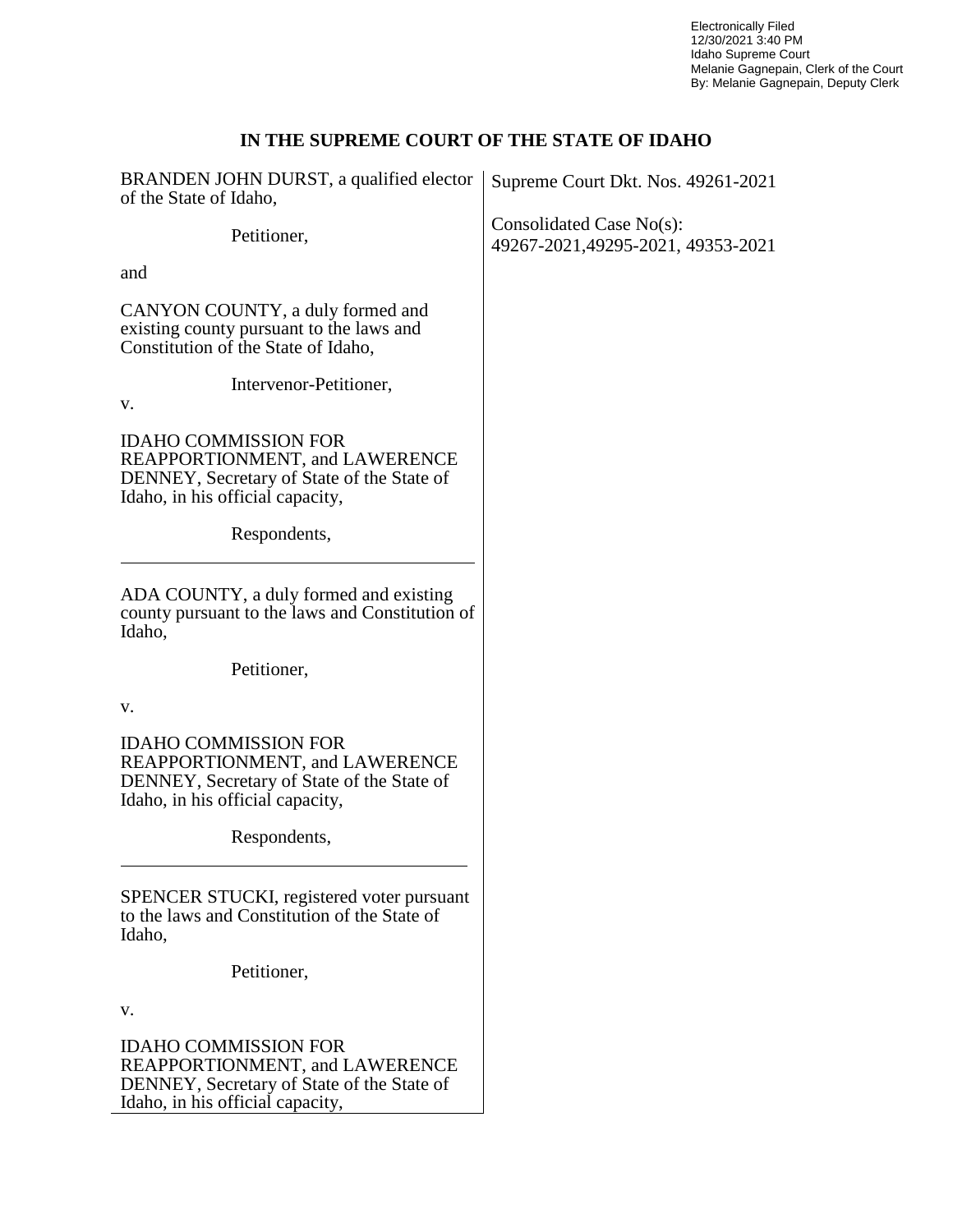Respondents,

CHIEF J. ALLAN, a registered voter of the State of Idaho and Chairman of the Coeur d'Alene, Tribe, and DEVON BOYER, a registered voter of the State of Idaho and the Shoshone-Bannock Tribes,

Petitioners,

v.

IDAHO COMMISSION FOR REAPPORTIONMENT, and LAWERENCE DENNEY, Secretary of State of the State of Idaho, in his official capacity,

Respondents.

### **RESPONDENTS IDAHO COMMISSION FOR REAPPORTIONMENT AND LAWERENCE DENNEY'S RESPONSE BRIEF TO PETITIONERS CHIEF J. ALLAN AND DEVON BOYER**

HON. LAWRENCE G. WASDEN Idaho Attorney General

BRIAN P. KANE Chief Deputy

STEVEN L. OLSEN Chief, Civil Litigation

MEGAN A. LARRONDO ROBERT A. BERRY CORY M. CARONE Deputy Attorneys General P.O. Box 83720 Boise, ID 83720-0010 [megan.larrondo@ag.idaho.gov](mailto:megan.larrondo@ag.idaho.gov) [robert.berry@ag.idaho.gov](mailto:robert.berry@ag.idaho.gov) [cory.carone@ag.idaho.gov](mailto:cory.carone@ag.idaho.gov)

*Attorneys for Respondents*

JAN M. BENNETTS Ada County Prosecuting Attorney LORNA K. JORGENSEN LEON J. SAMUELS Deputy Ada County Prosecuting Attorneys [civipafiles@adacounty.id.gov](mailto:civipafiles@adacounty.id.gov)

*Attorneys for Petitioner Ada County*:

DEBORAH A. FERGUSON CRAIG H. DURHAM Ferguson Durham, PLLC 223 N. 6th Street, Suite 325 Boise, Idaho, 83702  $(208)$  484-2253<br>daf@fergusondurham.com chd@fergusondurham.com

*Attorneys for Petitioners Chief Allan and Devon Boyer*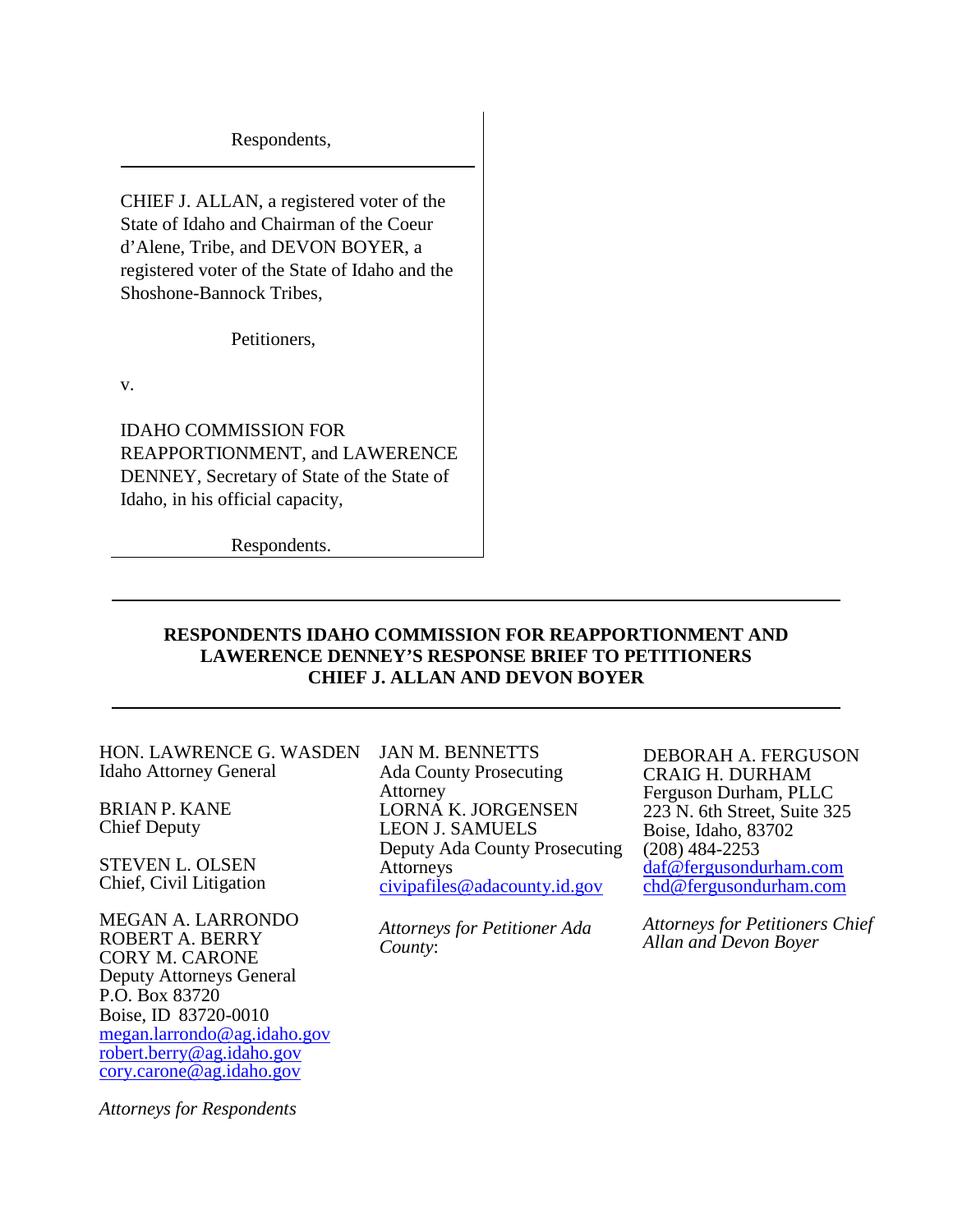Spencer E. Stucki 5046 Independence Ave. Chubbuck, ID 83202 [commffelect@gmail.com](mailto:commffelect@gmail.com) 

*Pro Se Petitioner* 

BRYAN D. SMITH BRYAN N. ZOLLINGER Smith, Driscoll & Associates, PLLC 414 Shoup Ave. P.O. Box 50731 Idaho Falls, ID 83405 [bds@eidaholaw.com](mailto:bds@eidaholaw.com)

*Attorneys for Petitioner Branden Durst*

BRYAN F. TAYLOR Canyon County Prosecuting Attorney ALEXIS KLEMPEL Deputy Prosecuting Attorney 1115 Albany Street Caldwell, Idaho 83605 [civilefile@canyoncounty.id.gov](mailto:civilefile@canyoncounty.id.gov) 

*Attorneys for Intervenor-Petitioner*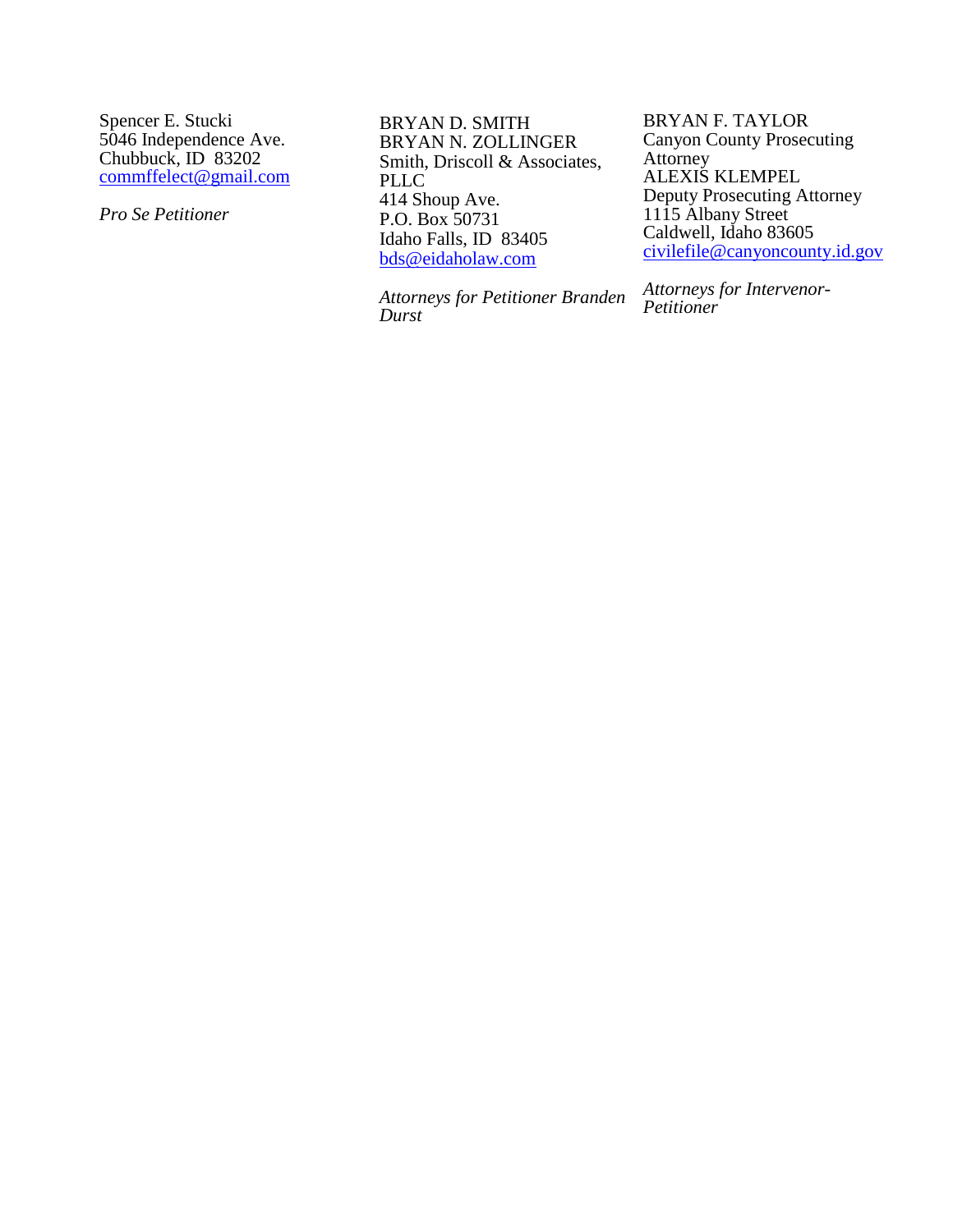### **TABLE OF CONTENTS**

| A.              | Chairman Allan advocated before the Commission for dividing the                                                                                                                               |
|-----------------|-----------------------------------------------------------------------------------------------------------------------------------------------------------------------------------------------|
| <b>B.</b>       | Consistent with Chairman Allan's expressed wishes, the Commission                                                                                                                             |
| $\mathcal{C}$ . | Chairman Boyer advocated before the Commission for plans that divided                                                                                                                         |
| D.              | The Commission reasonably distributed the Fort Hall Reservation into                                                                                                                          |
|                 |                                                                                                                                                                                               |
|                 |                                                                                                                                                                                               |
| A.              | Chairmen Allan and Boyer misunderstand the Equal Protection Clause                                                                                                                            |
| <b>B.</b>       | Plan L03 satisfies Idaho's constitutional requirement of splitting only the<br>number of counties necessary to comply with the Equal Protection                                               |
|                 |                                                                                                                                                                                               |
| D.              |                                                                                                                                                                                               |
|                 | i.<br>Petitioners are not entitled to attorney's fees under Idaho Code                                                                                                                        |
|                 | ii.<br>Petitioners are not entitled to attorney's fees under Idaho Code<br>§§ 12-117 or -121 against the Commission or under Idaho Code<br>§ 12-121 against Idaho Secretary of State Denney23 |
|                 | C.                                                                                                                                                                                            |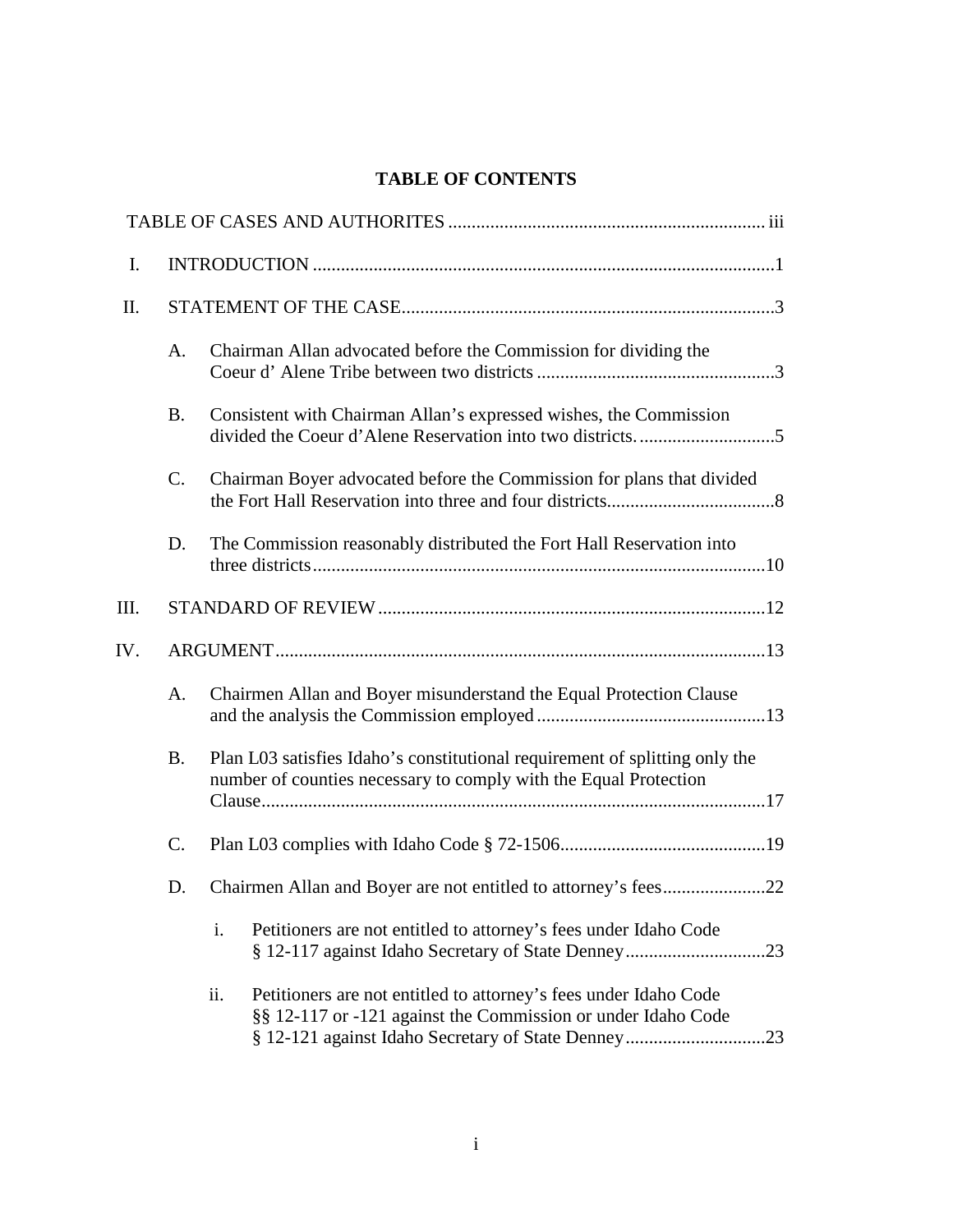|                   | iii. Petitioners are not entitled to attorney's fees under the private |  |
|-------------------|------------------------------------------------------------------------|--|
|                   |                                                                        |  |
|                   |                                                                        |  |
| <b>APPENDICES</b> |                                                                        |  |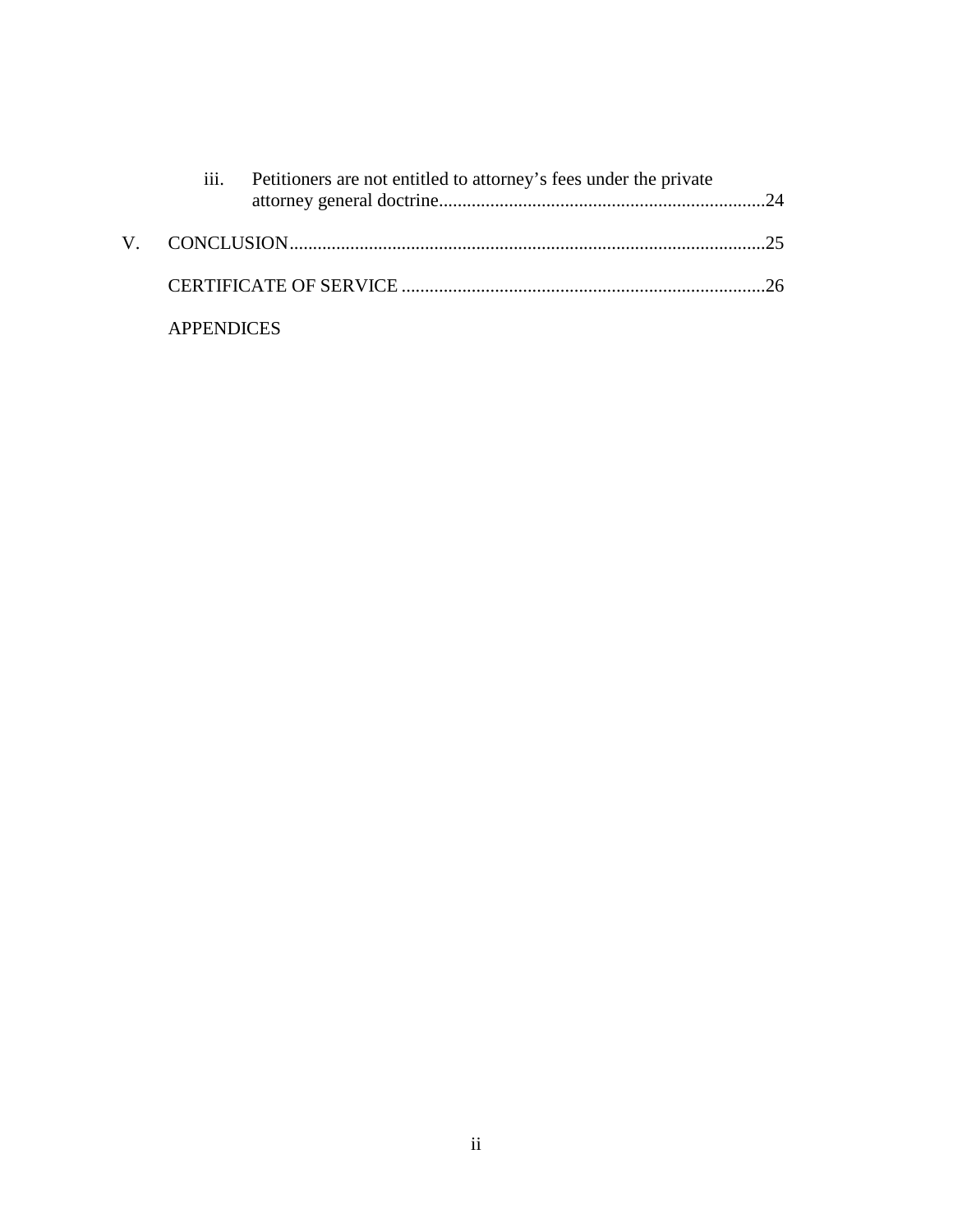### **TABLE OF CASES AND AUTHORITIES**

### **CASES**

| Bingham County v. Idaho Com'n on Reapportionment, |
|---------------------------------------------------|
| Bonneville County v. Ysursa,                      |
| Brown v. Thompson,                                |
| City of Osburn v. Randel,                         |
| Coeur D'Alene Tribe v. Denney,                    |
| Hellar v. Cenarrusa,                              |
| Joki v. State,                                    |
| Kepler-Fleenor v. Fremont County,                 |
| Kueber v. City of San Antonio,                    |
| Perez v. Abbott,                                  |
| Regan v. Denney,                                  |
| Reynolds v. Sims,                                 |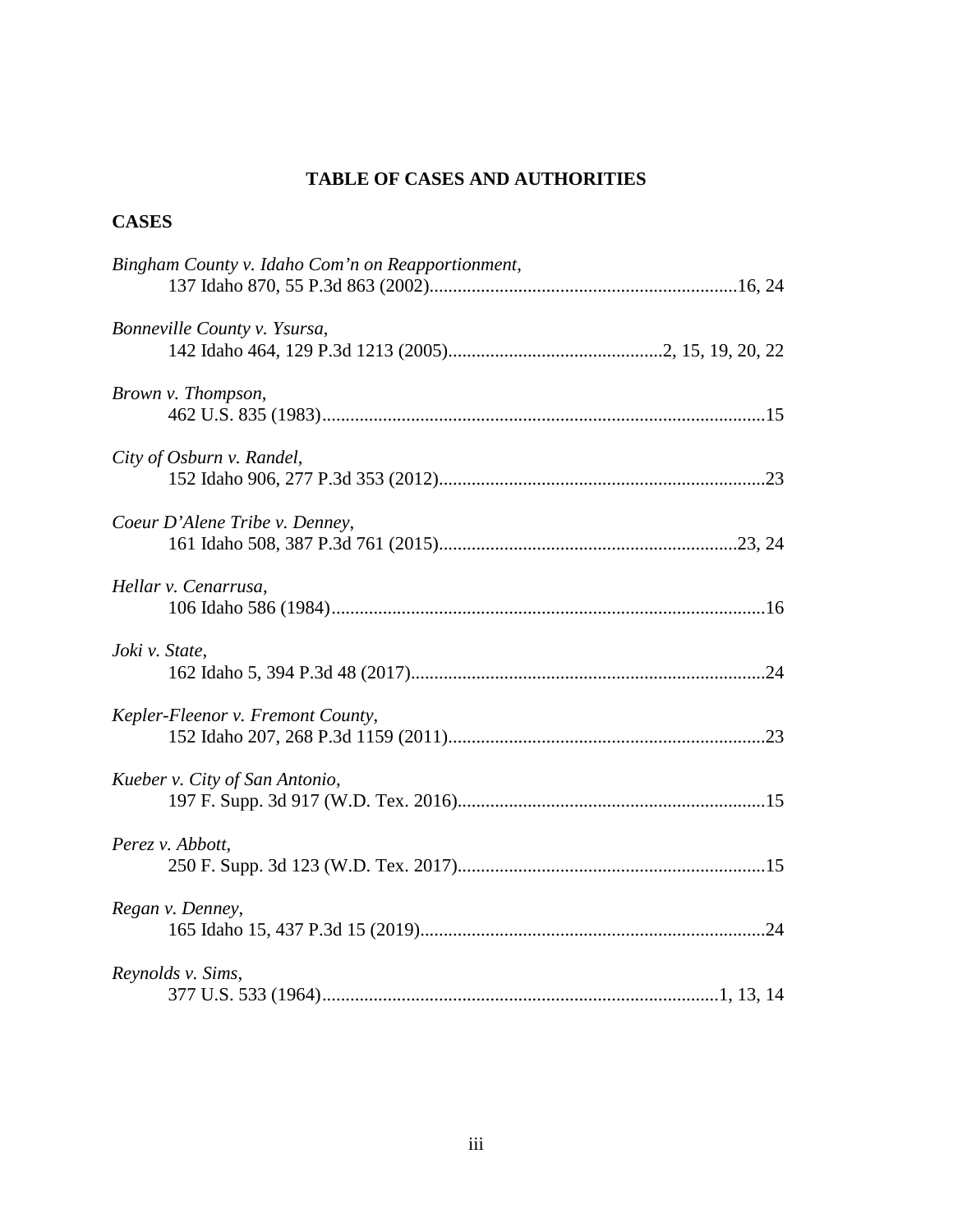| Smith v. Idaho Com'n on Redistricting,             |  |
|----------------------------------------------------|--|
| Twin Falls County v. Idaho Com'n on Redistricting, |  |
| <b>STATUTES</b>                                    |  |
|                                                    |  |
| <b>OTHER AUTHORITIES</b>                           |  |
|                                                    |  |
|                                                    |  |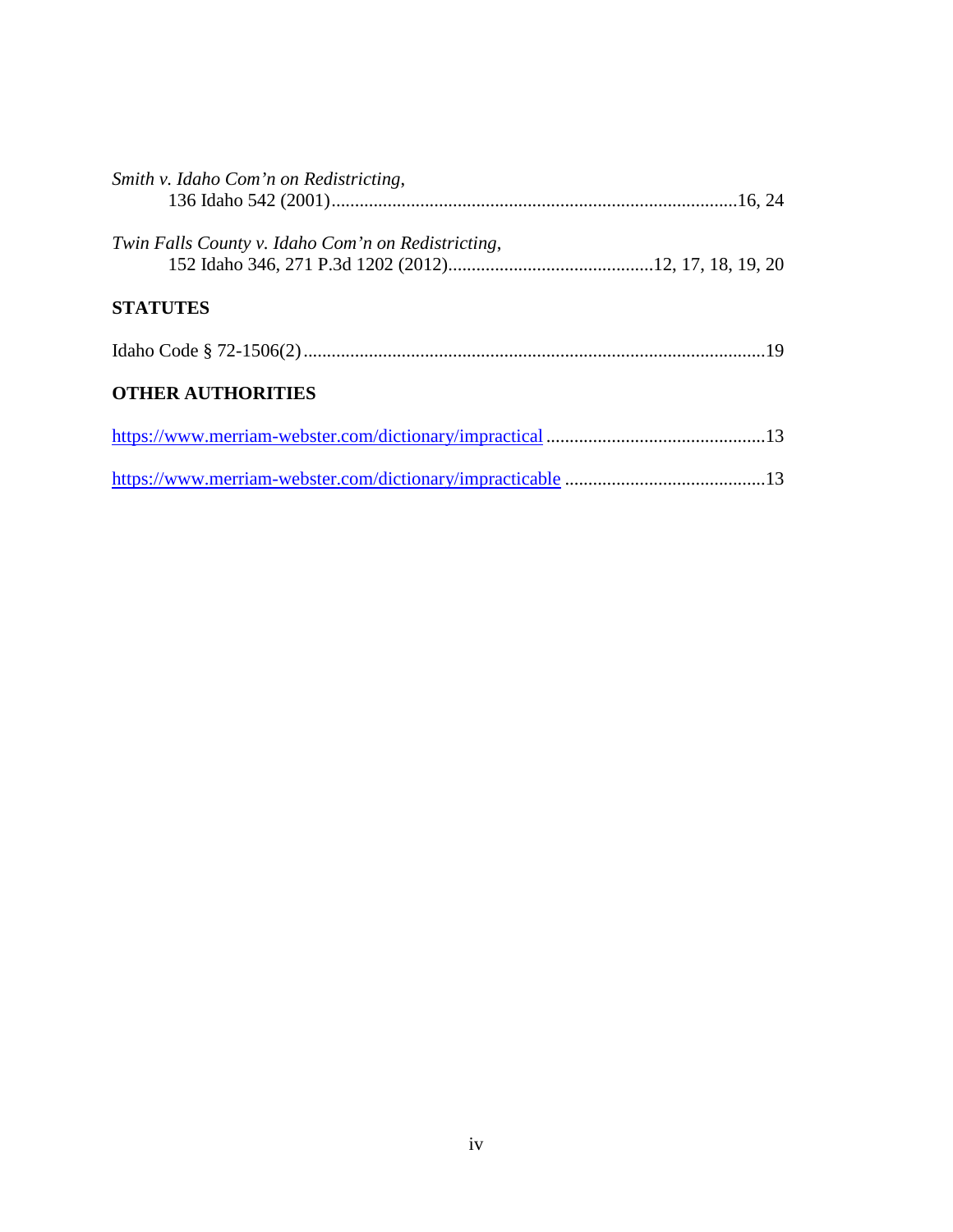### **I. INTRODUCTION**

Petitioners Chairmen Allan and Boyer advance erroneous constitutional arguments and demonstrate a fundamental misunderstanding of the reapportionment analysis the Idaho Commission for Reapportionment ("Commission") actually employed as cover for the core of their claims: a belief that reservations should be given preferential treatment over all other political communities. Chairmen Allan and Boyer first ignore the importance of the Equal Protection Clause in the U.S. Constitution, ridiculing the Commission's "honest and good faith effort to construct districts . . . as nearly of equal population as is practicable," *Reynolds v. Sims*, 377 U.S. 533, 577, 84 S. Ct. 1362, 12 L. Ed. 2d 506 (1964), and mischaracterizing the Commission's work as a mindless search for the lowest possible deviation. But the Commission did not set an arbitrary 5% goal nor did it seek to get to 0% deviation. The Commission properly worked within the framework of the Equal Protection Clause's presumption of constitutionality to strive for a balanced deviation of no more than +5% or less than -5%, unless justified by compelling reasons. By doing so, the Commission avoided fatal equal protection infirmities, such as the regional favoritism demonstrated by the seven-county-split maps like Plan L079. It is Petitioners' desire to cast aside the pursuit of equality required by the Equal Protection Clause in favor of drawing a map as close to a 10% deviation as possible that is constitutionally infirm, not the other way around.

Chairmen Allan and Boyer next misapply the Idaho Constitution. They assert that Plan L078 divides seven counties and thus must be adopted over Plan L03. In reality, Plan L078 divides eight counties—the same as Plan L03—meaning the Commission had discretion to adopt Plan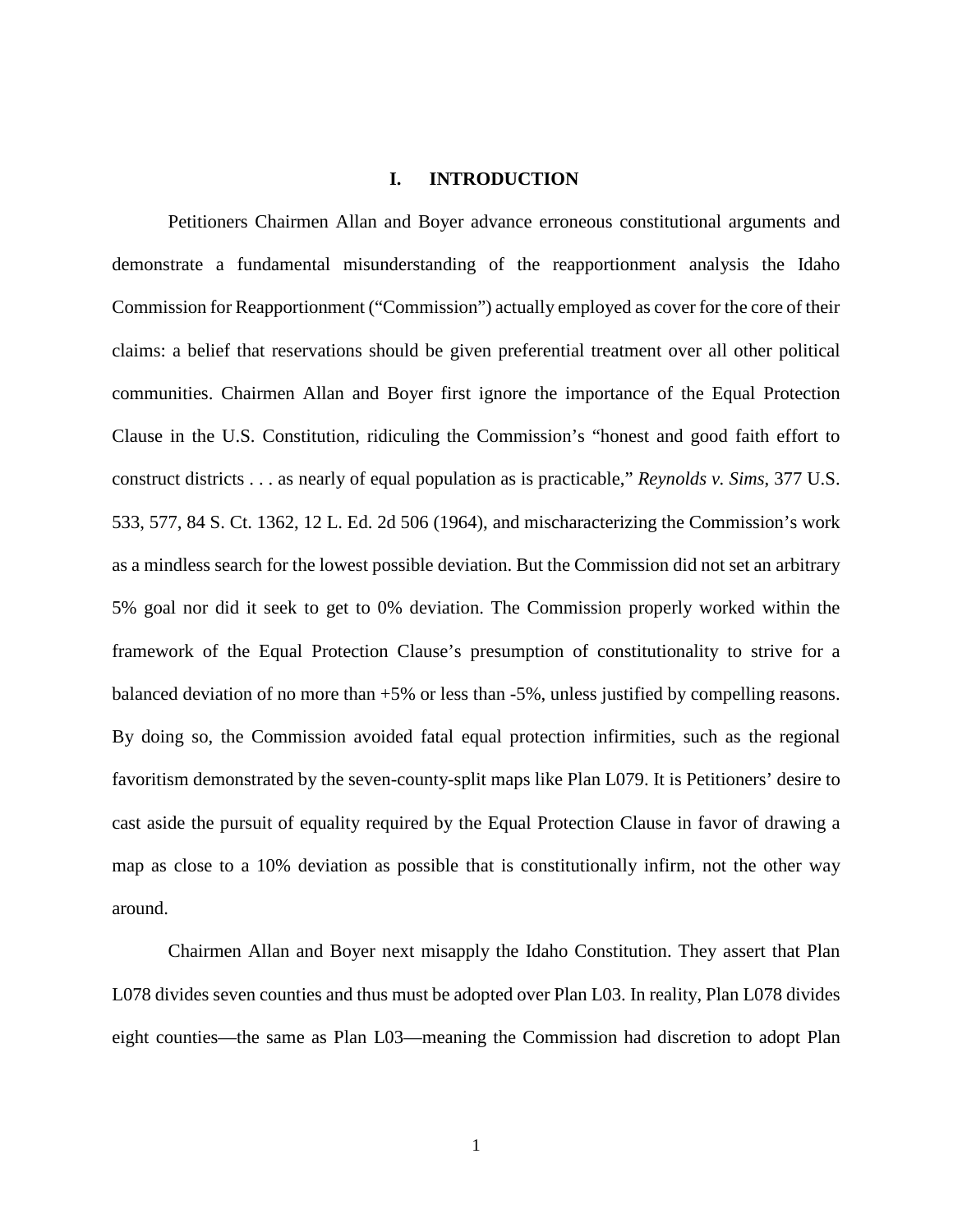L03. And as the Commission explained in its prior briefing, Plan L079 appears impermissibly drawn solely to have a 10% deviation while also engaging in regional favoritism by underpopulating the six northernmost districts and over-populating almost every other district. Petitioners' belated briefing-stage endorsement of these seven-county-split maps does not serve their end of forcing the Commission back to the drawing board to draw districts they like better.

Given that neither the U.S. nor the Idaho Constitution required the Commission to select Plan L078 or Plan L079, the "Commission had a choice to make" about how to balance the various statutory preferences including "keeping intact [communities] of interest." *Bonneville County v. Ysursa*, 142 Idaho 464, 472, 129 P.3d 1213, 1221 (2005). There are "no outright prohibitions against splitting an Indian reservation," so the Commission treated the reservations the same as all other political communities, balanced the competing interests around the entire state, and drew the districts accordingly. *Id.* at 475, 129 P.3d at 1221. Indeed, Chairman Allan and another representative of the Coeur d'Alene Tribe told the Commission that they desired splitting the tribe into two districts, when at least one Commissioner had intended to explore keeping the tribe together. And Chairman Boyer advocated for plans that split the Shoshone-Bannock Tribes between three and even four districts. Yet, now Chairmen Allan and Boyer sue the Commission for splitting the Coeur d'Alene Tribe into two districts and the Shoshone-Bannock Tribes into three districts. They would apparently prefer districts drawn a bit more to their liking, so they ask the Court to micromanage the redistricting process and supplant their discretion over the Commission's discretion at the expense of other communities of interest. That request is improper, and Chairmen Allan and Boyer's claims fail.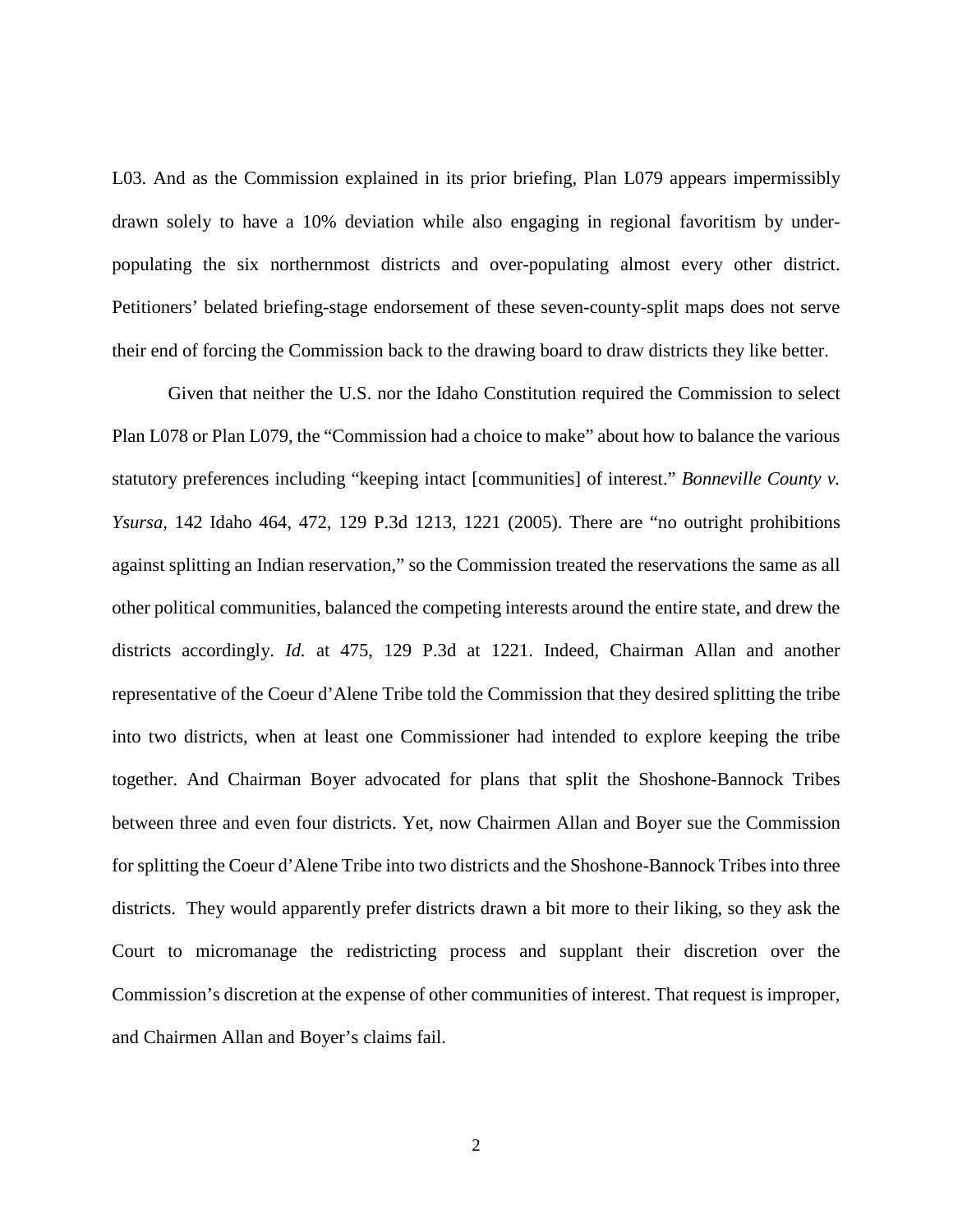### **II. STATEMENT OF THE CASE**

This is an original proceeding filed by Petitioners Chairman Chief J. Allan and Chairman Devon Boyer under article III, section 2(5) of the Idaho Constitution and Idaho Code § 72-1509(1) challenging legislative redistricting Plan L03. For the sake of brevity, Respondents incorporate the Statement of the Case previously set forth in the Corrected Respondents Idaho Commission for Reapportionment's and Lawerence Denney's Response Brief ("Corrected Response Brief to Durst and Ada County"). *See id.* at 2–14. Respondents add the following statements unique to Chairmen Allan and Boyer and the challenged portions of Plan L03.

### **A. Chairman Allan advocated before the Commission for dividing the Coeur d' Alene Tribe between two districts.**

Chairman Allan is a registered voter from the state of Idaho and the Chairman of the Tribal Council of the Coeur d'Alene Tribe.<sup>[1](#page-9-0)</sup> Verified Petition for Review of the Idaho Commission for Reapportionment's Plan L03 and for a Writ of Prohibition ("Allan Petition") at ¶ 3. The Coeur d'Alene Tribe exercises sovereignty over a 350,000 acre reservation located in northern Idaho. *Id.* The Coeur d'Alene Reservation is located in Benewah and Kootenai Counties. Allan Petition at ¶ 12; Final Report, Appendix ("App.") XI at 7. Chairman Allan does not identify the total population of the Coeur d'Alene Tribe living on the reservation, nor the number of non-tribal members who live on the reservation, nor the distribution of the tribe's on-reservation population

l

<span id="page-9-0"></span> $<sup>1</sup>$  Despite making arguments about tribal interests, rather than his own, Chairman Allan does not</sup> represent that he brings a claim on behalf of the Coeur d'Alene Tribe. Allan Petition at ¶ 3; Declaration of Chief J. Allan in Support of a Verified Petition for a Writ of Prohibition, at ¶¶ 1-3.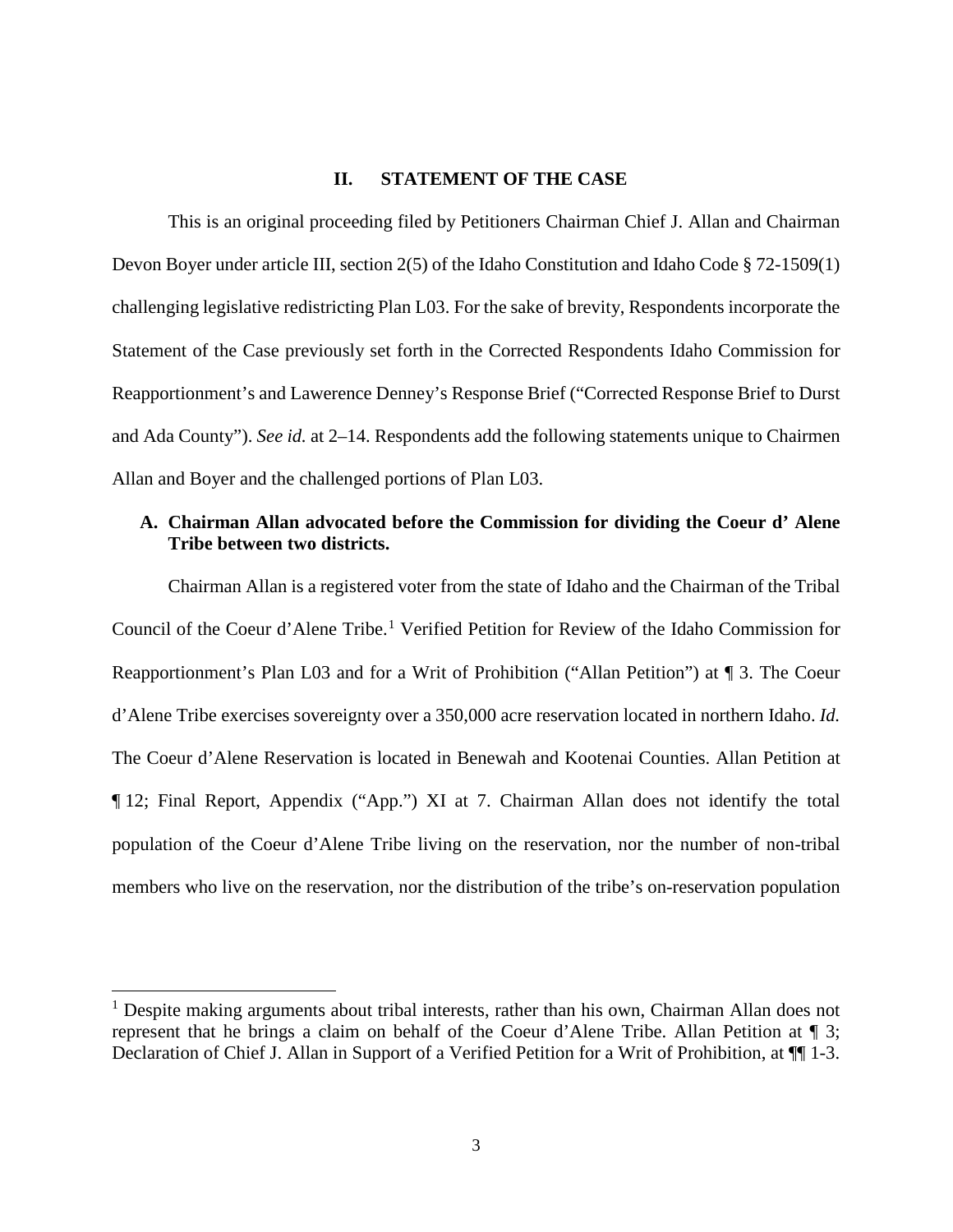between Benewah and Kootenai Counties. *See* Declaration of Chief J. Allan in Support of a Verified Petition for a Writ of Prohibition.

Chairman Allan spoke to the Commission at the September 23, 2021 meeting in Plummer. Final Report, App. III, Sept. 23, 2021 Plummer Minutes (1:00 p.m.). Chairman Allan stated that the tribe was working well the way the plan was currently set up with the tribe split between two districts.<sup>[2](#page-10-0)</sup> *Id.* at 1. Chairman Allan testified there had never been a connection to cities such as Moscow or Clearwater; he wanted to keep the connection between Kootenai County and the Post Falls area. *Id.* At that meeting, Co-Chair Davis indicated he wished to explore keeping the tribe as self-contained as possible, such as in one legislative district, and asked Chairman Allan for clarification. *Id.* Chairman Allan responded that he "liked the tribe being split between two districts/counties." *Id.* He added that lots of tribal members were split between two counties, so a two-county split made sense. Co-Chair Davis expressed his appreciation for the testimony, "noting he would have gone in another direction with it." *Id.* Tyrel Stevenson, Legislative Director for the Coeur d'Alene Tribe, provided testimony that the tribe was largely employed in Post Falls and Coeur d'Alene and that there was a community of interest based on that connection. *Id.* at 2. Like Chairman Allan, Mr. Stevenson did not advocate a singular community of interest defined by the boundaries of the Coeur d'Alene Reservation. *Id.*

The Commissioners took Chairman Allan's testimony to heart. *Id.* ("[Co-chair] Schmidt echoed [Co-chair] Davis's prior comment that the commission had thought the tribe would like to

 $\overline{a}$ 

<span id="page-10-0"></span> $2$  The prior legislative redistricting plan divided the Coeur d'Alene Reservation between one district in Benewah County and two districts in Kootenai County. Final Report, App. XIV at 3.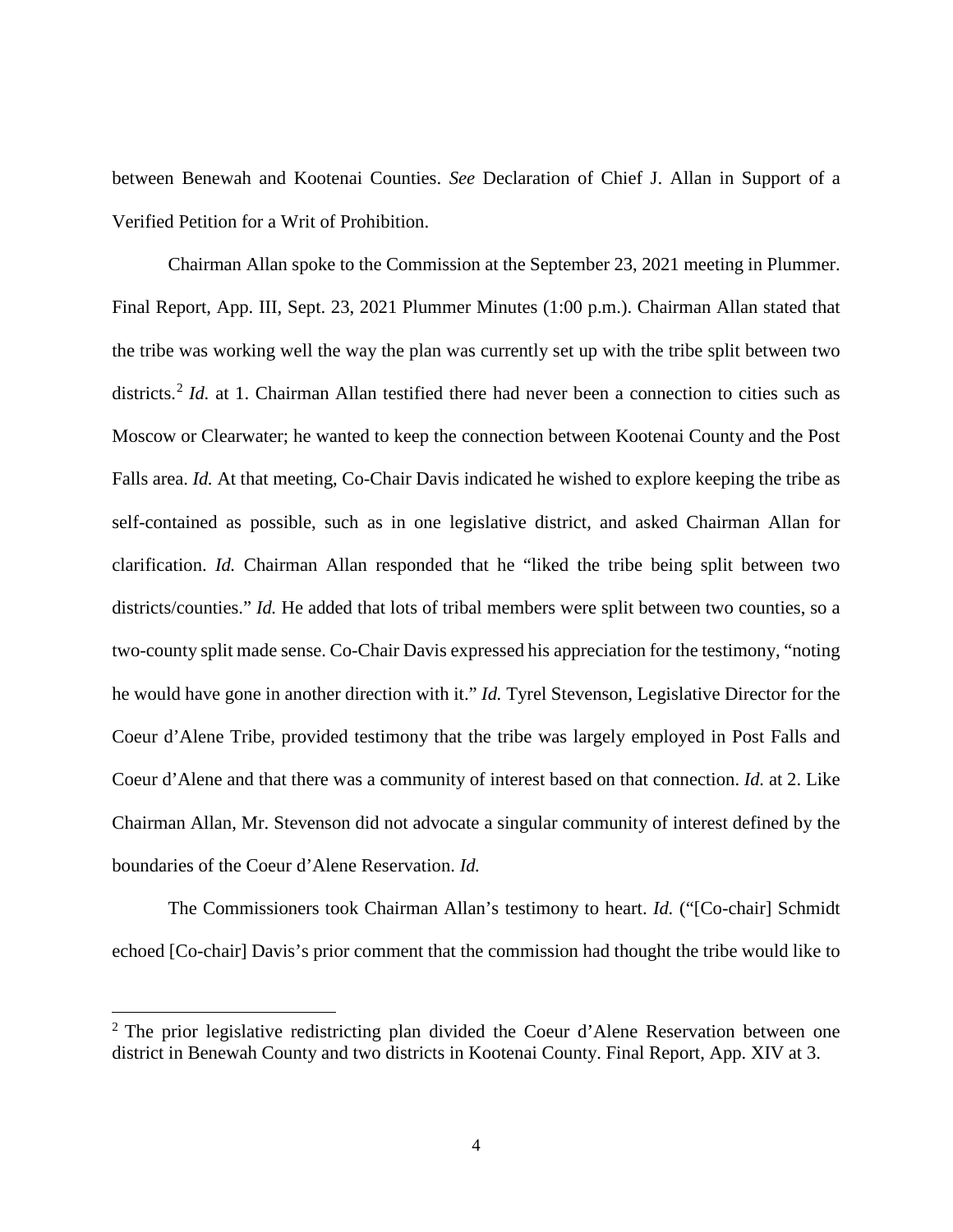be kept together in one district, but that Chief Allan's testimony stated that was not the case"); Final Report, App. III, Sept. 23, 2021 Moscow Minutes (7:00 p.m.) (In response to Hailey Lewis's testimony that the tribes could be "better represented by one district, rather than being split among three as in the current configuration," Co-chair Schmidt "replied that the commission felt it was important to try and keep tribal populations in one district, but the chairman of the Coeur d'Alene Tribe mentioned that the tribal population felt it could actually have better representation by being in multiple districts.").

On November 3, 2021, Chairman Allan submitted a letter to the Commission expressing disagreement with Plan L02 and describing Plan L01 as "present[ing] a far more sensible apportionment of North Idaho". Final Report, App. XIII at 191-92. Just like Plan L03, Plan L01 divided the Coeur d'Alene Reservation between two districts. *Compare* Final Report, App. XI at 7 (Plan L03) (dividing reservation land between District 5 (part of Kootenai County) and District 2 (part of Kootenai, part of Bonner, Shoshone, Benewah and Clearwater Counties)) *with* Final Report, App. XI at 5 (Plan L01) (dividing reservation land between District 5 (part of Kootenai County) and District 2 (part of Kootenai, Clearwater, Shoshone and Benewah Counties)).

### **B. Consistent with Chairman Allan's expressed wishes, the Commission divided the Coeur d'Alene Reservation into two districts.**

The Commission divided the Coeur d'Alene Reservation between Districts 2 and 5 when it adopted Plan L03.

District 2 in Plan L03 contains portions of Bonner and Kootenai Counties and all of Benewah, Shoshone and Clearwater Counties. Final Report at 31. District 2 has a total population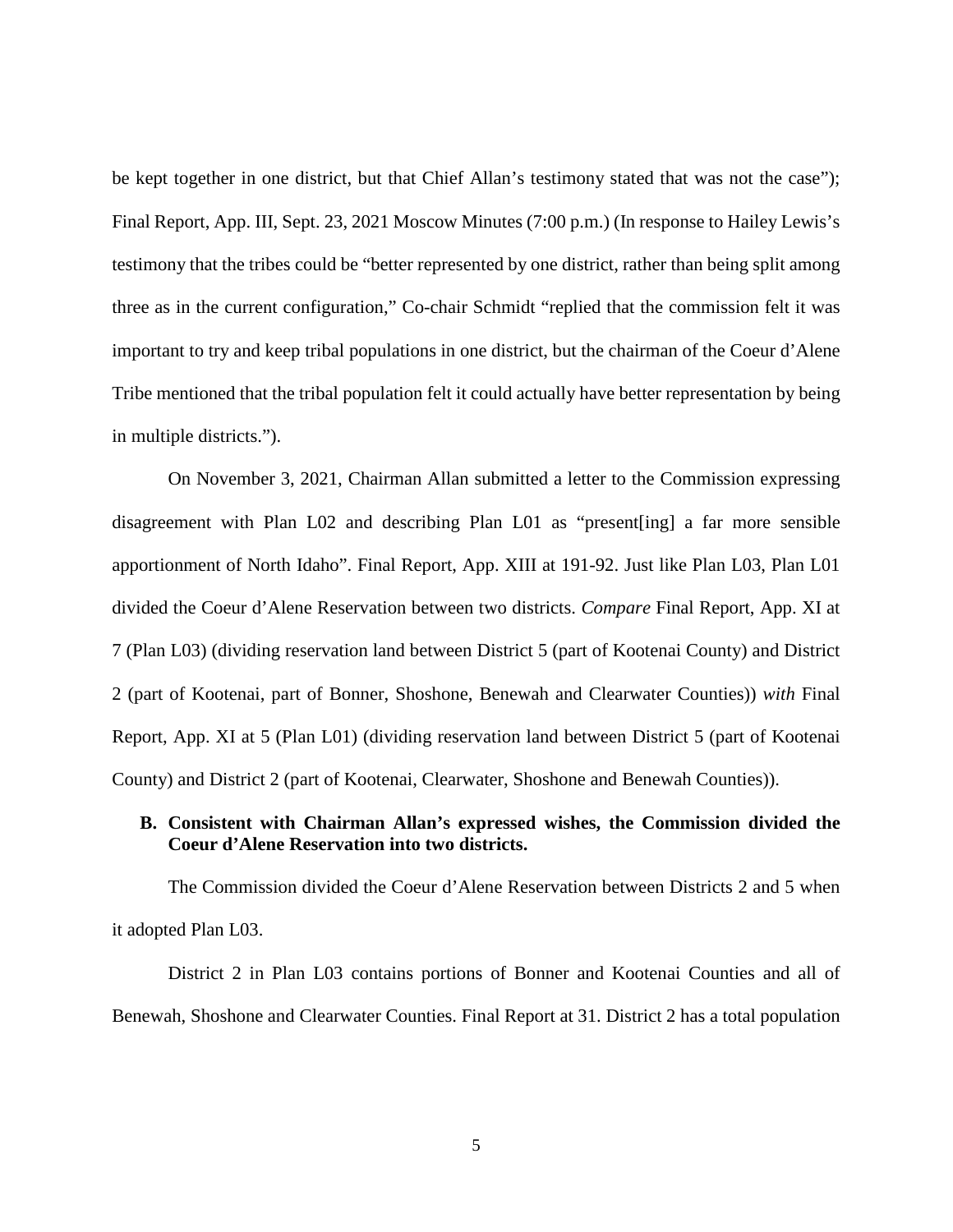of 52,071, deviating by -0.9% from ideal district size. Final Report at 31-32. It is unclear how many tribal members are included in this district, but only 5,556 Bonner County residents and 15,082 Kootenai County residents are included in this district with the populations of the three whole counties. *Id.* at 32. Chairman Allan fails to identify the number of tribal members that are included in District 2. *See generally* Allan Petition.

The Commission determined that the creation of District 2, a geographically large, multicounty district, was necessitated by "equal protection standards and the Idaho Constitution's requirement to keep counties whole where possible." Final Report at 32. Benewah, Shoshone and Clearwater Counties were all too small to form self-contained districts, requiring combination with other counties to form districts of acceptable size. *Id.* at 32. Together, Benewah, Shoshone, and Clearwater Counties have a total population of 31,433 and therefore must be combined with more populous areas. Final Report, App. V at 5. A portion of Bonner County was therefore combined with these counties to lend necessary population and to distribute excess population from the Boundary-Bonner County district (a portion of Bonner County had to be combined with Boundary County to create a district with Boundary County, as described more fully in the Final Report and in Respondents' prior briefing). Corrected Response Brief to Durst and Ada County at 7-8; Final Report at 21-23, 32-33 (Findings 3.E and 4.A). A portion of Kootenai County was combined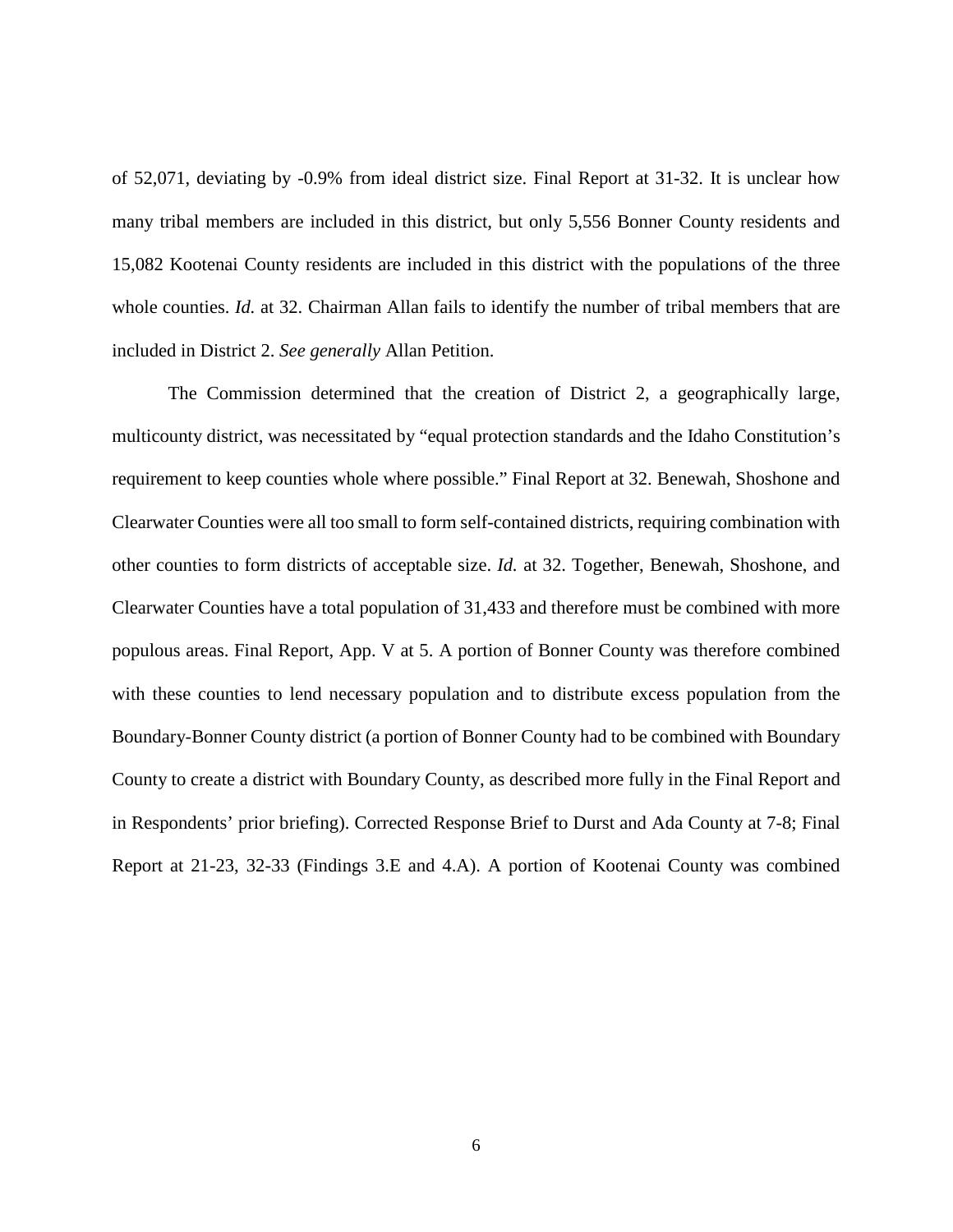because Kootenai County had to be split externally,<sup>[3](#page-13-0)</sup> and the excess population had to be combined with a contiguous county. *Id.*

The Commission recognized District 2 combined multiple communities of interest. Final Report at 32. However, it found "that the areas included in District 2—primarily rural or small communities—share similar legislative concerns. The Commission further [found] that this district preserves traditional neighborhoods and local communities of interest to the maximum extent possible." *Id.* Throughout its report, the Commission found that "communities of interest" meant, among other things, "tribal reservations."[4](#page-13-1) *Id.* at 25.

District 5 in Plan L03 is an internal district in Kootenai County, a product of the need to divide Kootenai County to reach acceptable district size and the Idaho Constitution's mandate to minimize county splits. Final Report at 37-38. It has a population of 51,943, with a deviation of -1.15% from ideal district size. *Id.* at 37. "District 5 includes most of Post Falls, which, as a city, is a community of interest." *Id.* It "also includes five rural precincts with a total population of 8,303, which must be combined with a nearby urban population to reach an adequate district

 $\overline{a}$ 

<span id="page-13-0"></span><sup>&</sup>lt;sup>3</sup> If Kootenai County had been made into three wholly internal districts, the districts would be overpopulated by 8.7% deviation. Final Report at 21. Four wholly internal districts would each be under-populated by -18.5% deviation. Final Report at 21–22.

<span id="page-13-1"></span><sup>&</sup>lt;sup>4</sup> Petitioners misattribute a comment made in a third-party submission by Dan English to the Commission. *See* Petitioners' Opening Brief ("Allan Brief") at 5; Final Report, App. XII at 45. This is not to say that the Commission did not take the tribes' interests seriously, because it patently did. *See, e.g.*, Final Report at 25 n.62.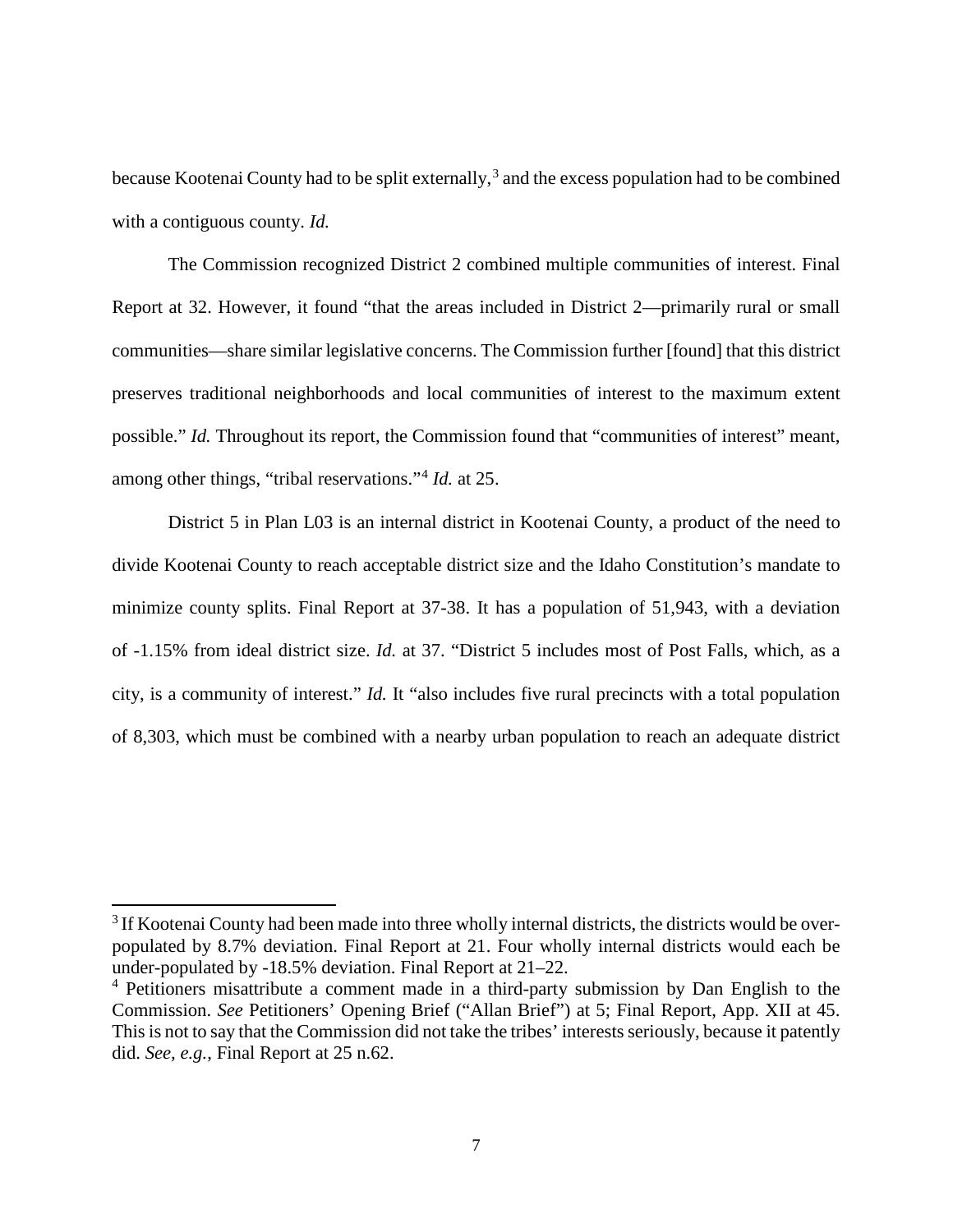size." *Id.* The Commission found that "this district preserves traditional neighborhoods and local communities of interest [i.e. tribal reservations] to the maximum extent possible." *Id.*

### **C. Chairman Boyer advocated before the Commission for plans that divided the Fort Hall Reservation into three and four districts.**

Chairman Boyer is a registered voter from the state of Idaho and the Chairman of the Fort Hall Business Council, the governing body for the Shoshone-Bannock Tribes.<sup>[5](#page-14-0)</sup> Allan Petition at ¶ 4. The Shoshone-Bannock Tribes exercise sovereignty over a 544,000 acre reservation located in southeastern Idaho—the Fort Hall Reservation. *Id.* The reservation falls within Bingham, Power, Bannock, and Caribou Counties. Declaration of Devon Boyer in Support of a Verified Petition for a Writ of Prohibition ("Decl. Boyer") at ¶ 18.

Chairman Boyer spoke to the Commission at its meeting at the Fort Hall Reservation on October 6, 2021. Final Report, App. III, Oct. 6, 2021 Fort Hall Minutes (1:00 p.m.). Chairman Boyer proposed a minority legislative district based on Idaho's tribal reservations that would provide a nonvoting member to the Idaho legislature. *Id.* at 2. He further stated that the tribes would prefer more representation. *Id.* Commissioner Mitchell inquired if the reservation was in four counties and as to the population of the tribe, and Chairman Boyer stated the numbers would be provided to the Commission. *Id.*

The Shoshone-Bannock Tribes submitted a white paper to the Commission on October 13, 2021 apparently commenting on Plan L01, which represented that the Business Council was

 $\overline{a}$ 

<span id="page-14-0"></span><sup>&</sup>lt;sup>5</sup> As with Chairman Allan, Chairman Boyer does not represent that he is acting on behalf of the Shoshone-Bannock Tribes.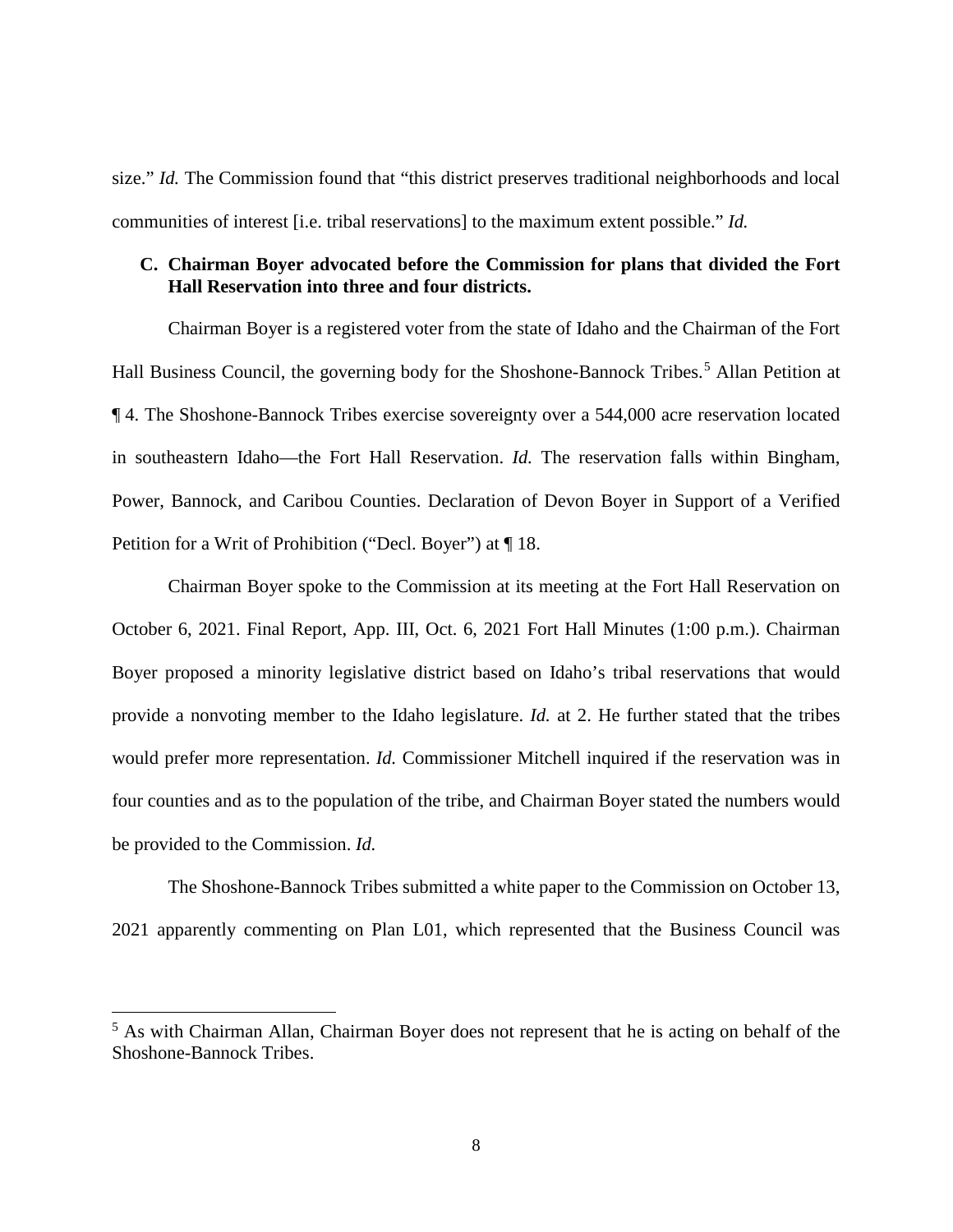"leaning toward aligning with Bingham County, based on strong relations with the county," supported extending District 29 to the Fort Hall Reservation via the eastern or western side of Bannock County, and supported extending District 29 west to include the western and southern portions of the Fort Hall Reservation.<sup>[6](#page-15-0)</sup> Ex. A to Decl. Boyer at 1. Instead of identifying tribal population on the reservation by county by individual (the Census data was not yet available to the tribes), the white paper identified the number of tribal residences on the reservation by county. *Id.* at 2-3. It also stated that about half of reservation voters lived in Bingham County and about half of reservation voters lived in either Bannock or Power County. *Id.* at 3. It noted that "not all tribal members live on the reservation" and that off-reservation constituents had different interests than on-reservation constituents. *Id.* The white paper also identified that the estimated on-reservation population of approximately 5,800 people included "tribal members, non-tribal members and non-Indians." *Id.* The white paper identified Plan L014, which split ten counties and had a 9.73% deviation, as an attractive option. *Id.* at 4; L014 County Splits Report; L014 Population Summary Report. Plan L014 divided the Fort Hall Reservation into three districts. Final Report, App. XII at 56 (Districts 29, 27, and 30). Contrary to Petitioners' current arguments, the white paper acknowledged that Idaho law "does not recognize Indian reservation boundaries in the reapportionment process." Ex. A to Decl. Boyer at 4.

l

<span id="page-15-0"></span> $6$  As a result of an administrative oversight, neither the October 13, 2021 white paper nor the Business Council's subsequent letter to the Commission were included with the other public submissions in Appendix XIII to the Final Report.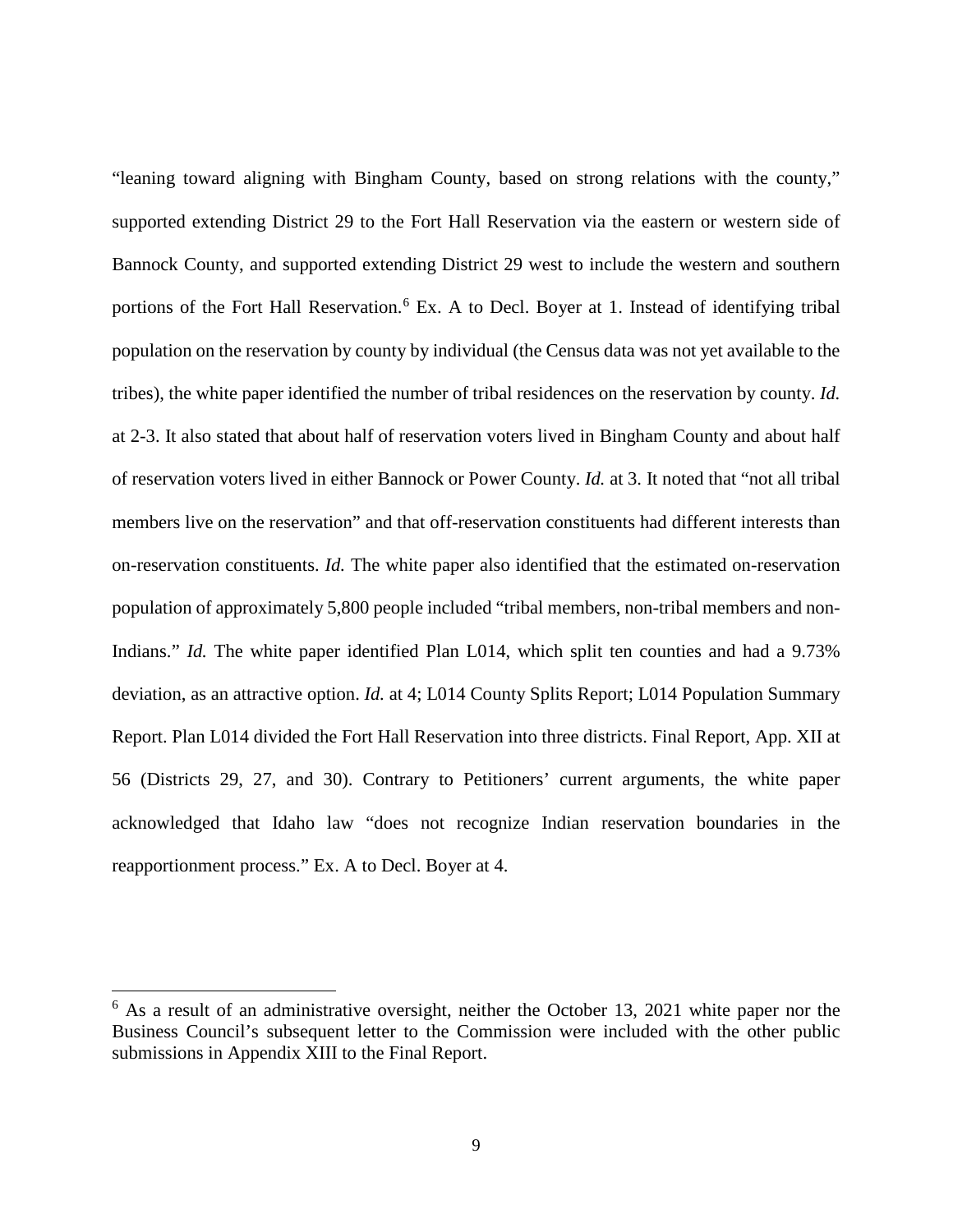The Business Council later submitted a letter to the Commission objecting to the proposed Plan L02. Ex. B to Decl. Boyer. The Business Council objected to the boundary between proposed Districts 28 and 30. It advocated for pulling the boundary of the district containing Bingham County south to include the Fort Hall population living in Bannock County near the border with Bingham County. *Id.* The Business Council identified Plan L082 as a plan that achieved its desired goal while splitting only eight counties. *Id.* Plan L082 had a 9.62% deviation and divided the Fort Hall Reservation between four districts. L082 Population Summary Report; Final Report, App. XII at 124 (Districts 31, 32, 29, and 27).

#### **D. The Commission reasonably distributed the Fort Hall Reservation into three districts**.

The Commission "sincerely wished to accommodate the request of the Shoshone-Bannock Tribes to combine most of the reservation in a district with Bingham County" but found that the superior requirements of the U.S. and Idaho Constitutions prevented it from doing so. Final Report at 25 n.62; *see also id.* at 112. The Commission adopted Plan L03, in which the Fort Hall Reservation is contained in just three districts (Districts 28, 30 and 35). *See* Final Report, App. XI at 7.

District 28 is a multicounty district that combines Power and Franklin Counties and a portion of Bannock County. Final Report at 81. The district's population is 51,270, which deviates -2.43% from ideal district size. *Id.* The Commission found that "equal protection standards and the Idaho Constitution's requirement to keep counties whole where possible" necessitated the creation of this district, which combined multiple communities of interest. *Id.* at 82. The Commission's findings are set forth in greater detail in the Respondents Idaho Commission for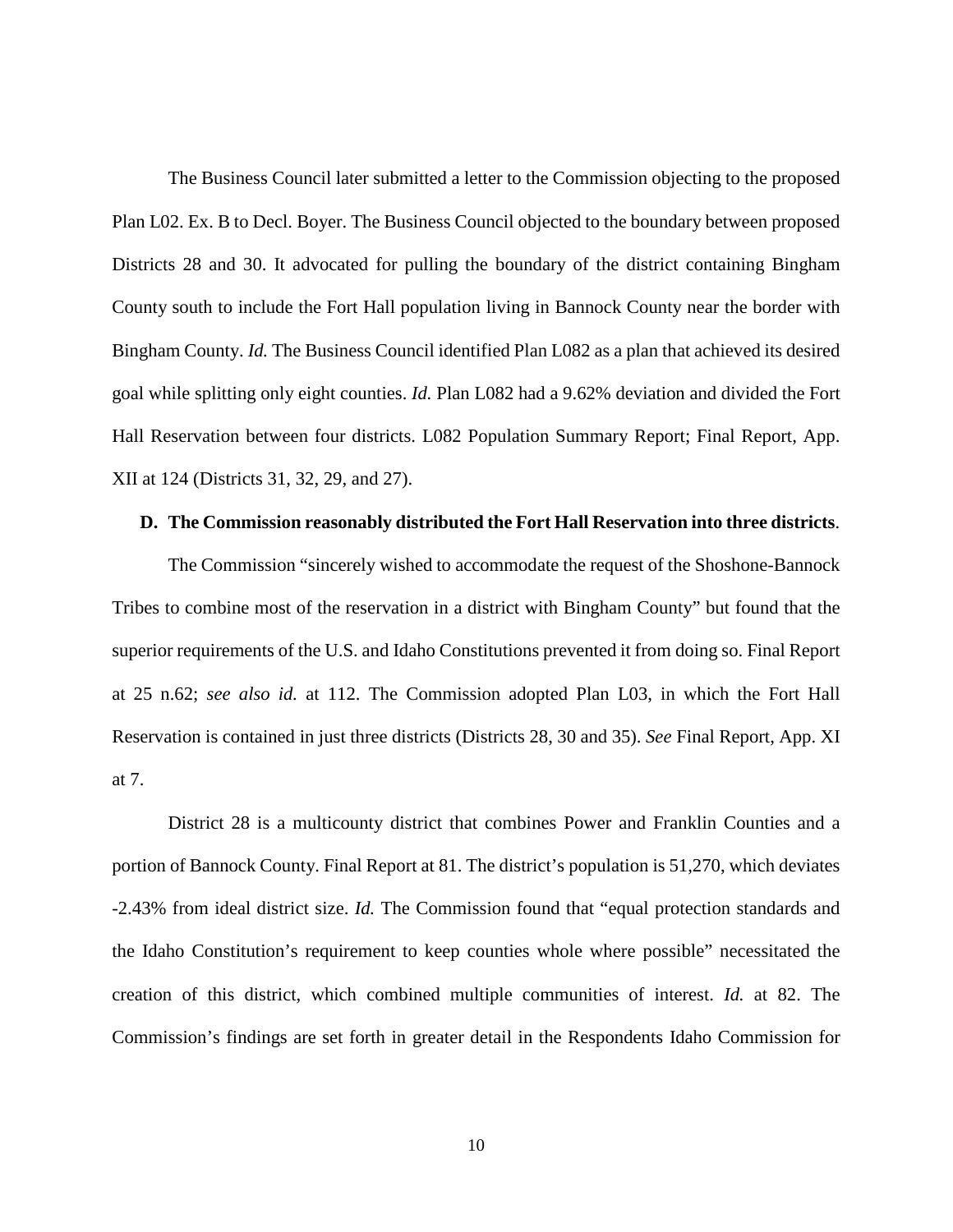Reapportionment's and Lawerence Denney's Response Brief to Petitioner Spencer Stucki ("Response Brief to Stucki"); in brief, the population distribution of eastern Idaho is such that the populous counties are clustered together and surrounded by less populous counties, meaning that the population of the more populous counties must be broken into multiple districts and combined with population in less populous counties, and the geography limits available combinations. Response Brief to Stucki at 11–12; *see also* Final Report at 82-83.

District 30 is composed of Bingham and Butte Counties. Final Report at 86. Its population is 50,566, which deviates -3.77% from ideal district size. *Id.* The two counties had to be combined to create a district with acceptable population. *Id.* at 86–87. The Commission again found that equal protection standards and the Idaho Constitution's requirement to keep counties whole to the extent possible required the creation of this district, which combined multiple communities of interest. *Id.* at 86. The Commission found that "this district preserves traditional neighborhoods" and local communities of interest [including tribal reservations] to the maximum extent possible." *Id.* at 25, 86.

District 35 is composed of three counties—Teton, Caribou and Bear Lake—and portions of Bonneville and Bannock Counties. Final Report at 93. It has a population of 50,982 for a deviation of -2.98%. *Id.* This district was again driven by the population clusters in eastern Idaho, the Idaho Constitution's requirements to minimize county divisions where possible, and Idaho's geographic and political boundaries. *Id.* at 94. As discussed in greater detail in the Response Brief to Stucki, Bonneville and Bannock Counties had to be split externally because of their populations and they had to be combined with under-populated contiguous counties—Bear Lake, Caribou, and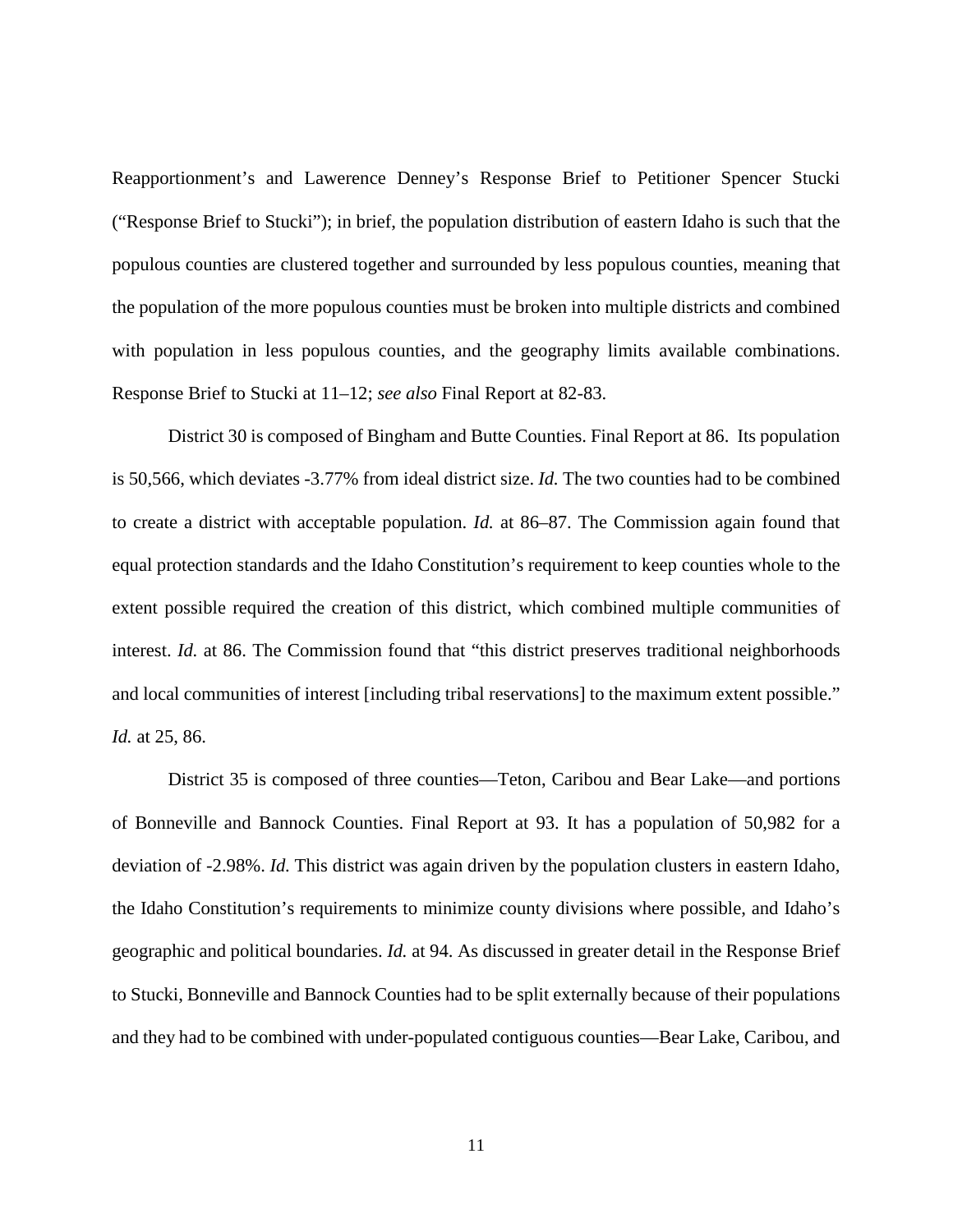Bonneville. Response Brief to Stucki at 10–11; *see also* Final Report at 94*.* While this district combined multiple communities of interest, the Commission found that "the areas included in District 35, primarily small and rural communities, share similar legislative concerns." Final Report at 94. The Commission found, "this district preserves traditional neighborhoods and local communities of interest to the maximum extent possible." *Id.*

Now, apparently dissatisfied with the districts the Commission drew in Plan L03, Chairmen Allan and Boyer seize on new arguments and previously ignored plans to argue that the Court should scrap Plan L03 and order the Commission back to the drawing board. The Court should reject this opportunistic and meritless challenge.

### **III. STANDARD OF REVIEW**

Respondents incorporate the Legal Standard for Redistricting as set forth in their Corrected Response Brief to Durst and Ada County. *Id.* at 14–16. In short, the legal hierarchy that governs redistricting is as follows. First, the Plan must comply with the Equal Protection Clause of the Fourteenth Amendment to the U.S. Constitution, which requires districts to be as equal in population as practicable while allowing for some deviation to achieve a legitimate state consideration. *Twin Falls County v. Idaho Com'n on Redistricting*, 152 Idaho 346, 348, 271 P.3d 1202, 1204 (2012); *see also* Corrected Response Brief to Durst and Ada County at 16–19. Second, the Plan must comply with the requirements of the Idaho Constitution, which prohibits the division of counties except to the extent necessary to meet the requirements of the U.S. Constitution. *Twin Falls County*, 152 Idaho at 349, 271 P.3d at 1205. Finally, the Plan must comply with Idaho's statutes to the extent that it is able given the constitutional requirements. *Id.*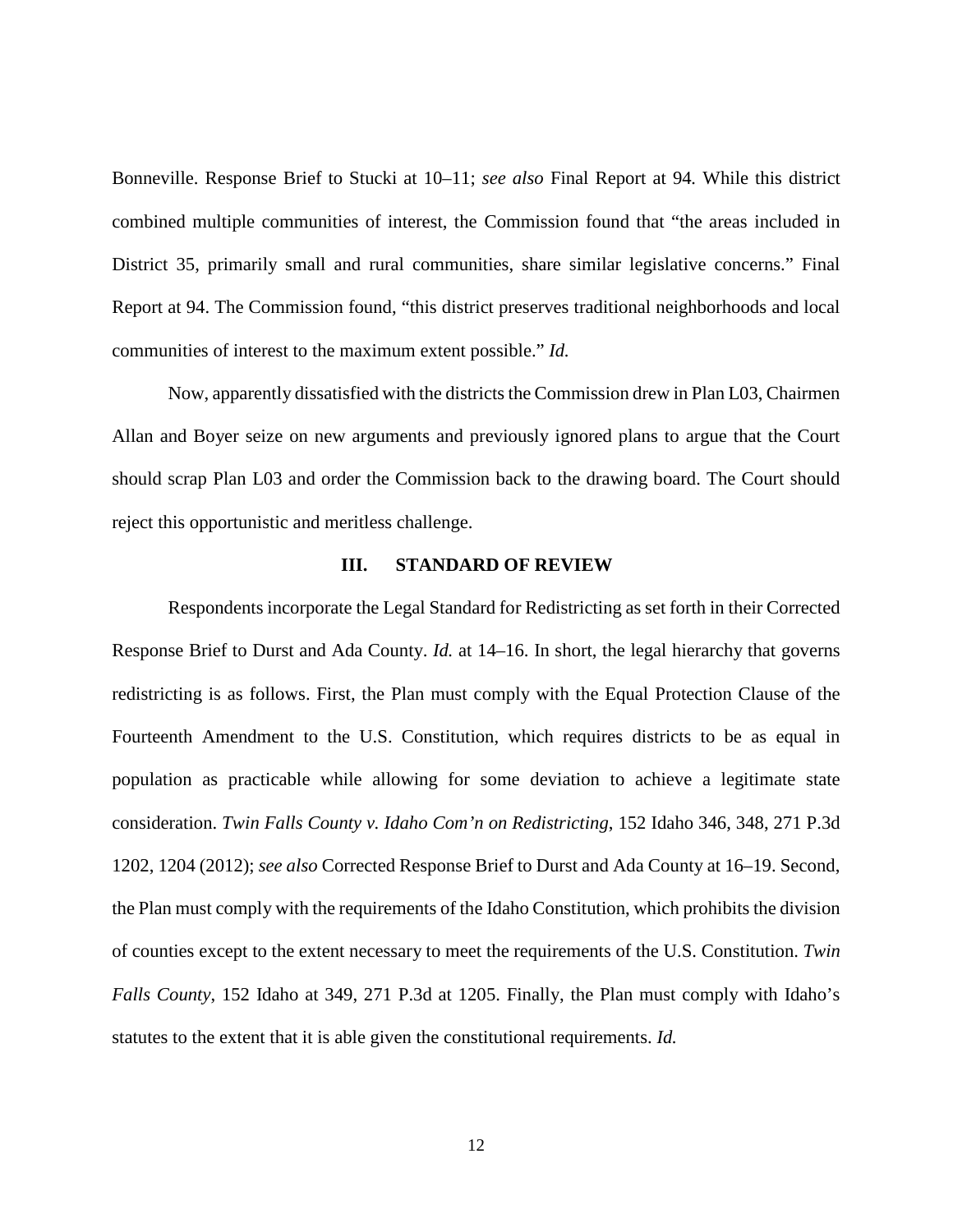### **IV. ARGUMENT**

### **A. Chairmen Allan and Boyer misunderstand the Equal Protection Clause and the analysis the Commission employed.**

Chairmen Allan and Boyer's arguments related to the Equal Protection Clause rest only on their misreading and mischaracterization of the Commission's Final Report and the case law governing the Equal Protection Clause's one-person, one-vote requirement. [7](#page-19-0) Once one actually reads the Final Report and the case law, it is clear that Petitioners' arguments are baseless.

The Commission did not mindlessly bind itself to reaching "the smallest maximum deviation [ ] possible." Petitioners' Opening Brief ("Allan Brief") at 8. Chairmen Allan and Boyer admit that, as carefully detailed in the Final Report and discussed in Respondents' Corrected Response Brief to Durst and Ada County, the Equal Protection Clause requires the Commission to put forth an "honest and good faith effort to construct districts . . . as nearly of equal population as is practicable." *Reynolds*, 377 U.S. at 577; Final Report at 5–7; Allan Brief at 9–10. And that was what the Commission did. The Commission correctly "determined that a good faith effort to

l

<span id="page-19-0"></span><sup>&</sup>lt;sup>7</sup> Indeed, Chairmen Allan and Boyer's misunderstanding of the Commission's analysis of the equal protection issue is so great it could only be intentional. For example, they mischaracterize the Commission's description of its struggle to accommodate the Shoshone-Bannock Tribes by representing that the Commission characterized the issue as an "impractical problem." Allan Brief, at 5. "Impractical" means "not wise to put into or keep in practice or effect." *Impractical*, MERRIAM-WEBSTER.COM DICTIONARY <https://www.merriam-webster.com/dictionary/impractical> (last visited December 30, 2021). "Impracticable," the word the Commission actually used, means "not practicable: incapable of being performed or accomplished by the means employed or at the command." *Impracticable*, MERRIAM-WEBSTER.COM DICTIONARY [https://www.merriam](https://www.merriam-webster.com/dictionary/impracticable)[webster.com/dictionary/impracticable](https://www.merriam-webster.com/dictionary/impracticable) (last visited December 30, 2021); Final Report at 25 n.65. In other words, the Commission did not say that it was unwise to accommodate the Shoshone-Bannock Tribes. It said that it was impossible to do so in light of the constraints placed upon it by the U.S. and the Idaho Constitutions.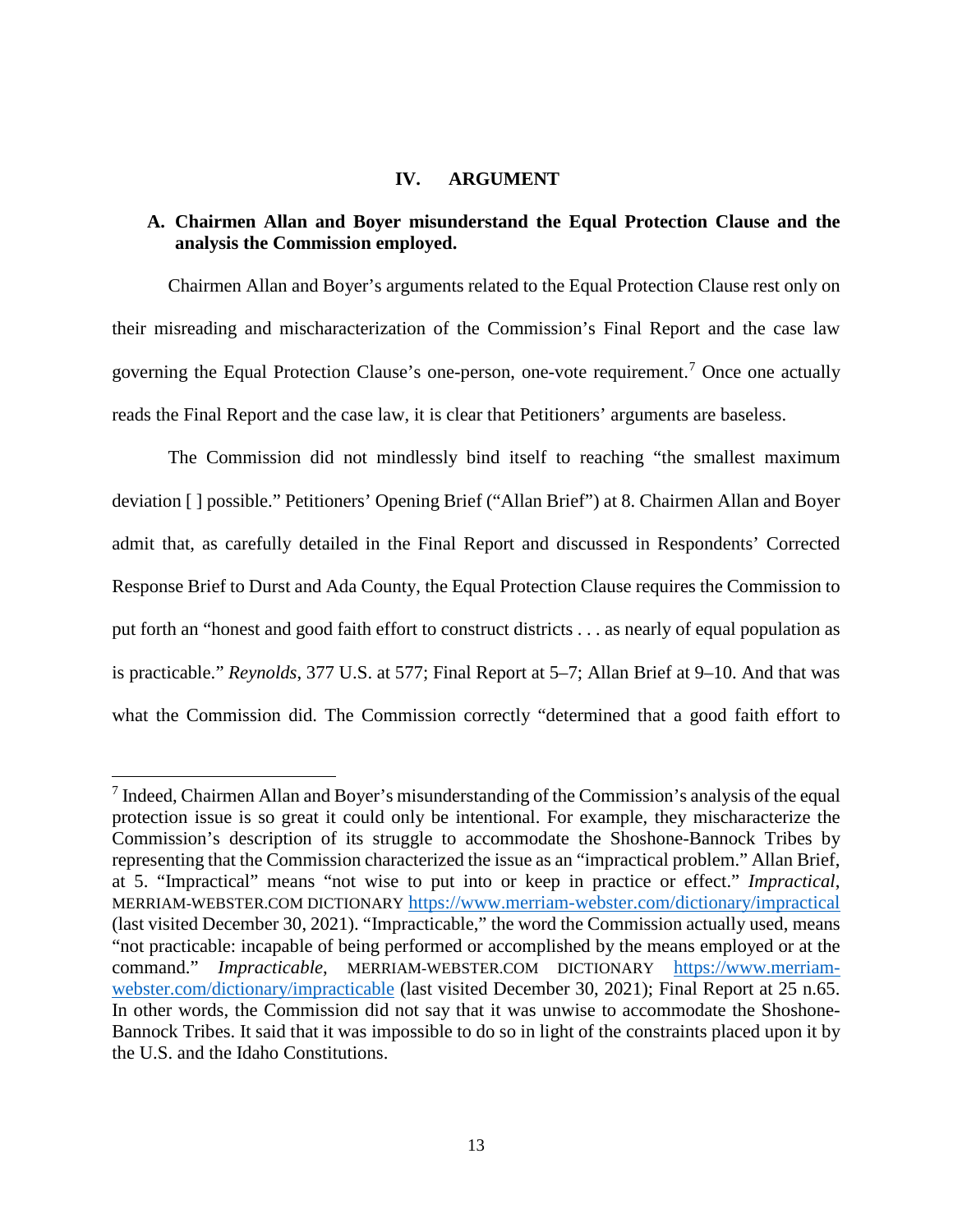achieve voter equality . . . required staying as close *as possible* to the ideal district size *while still effectuating state policy*." Final Report at 10–11 (emphasis added).

The Commission expressly rejected any strict numerical touchstone. *See* Final Report at 6 ("This constitutional requirement for substantial equality does not demand an 'unrealistic overemphasis on raw population figures' or a 'mere nose count' in the districts"); *id.* at 7 (discussing the impropriety of using a 10% deviation "safe harbor"). Creating a framework to work through the redistricting puzzle, the Commission quite reasonably worked from the presumption that it would not craft a district of greater than 5% (positive or negative) deviation without a compelling justification given its concerns that a district with greater than 5% deviation either way would put pressure on other districts to have minimal deviations and that creating lopsided deviations would result in arbitrary and inconsistent applications of state policy and regional favoritism. *Id.* at 11. By no means did the Commission set an arbitrary numerically-based restriction. *Id.* 

Despite admitting that *Reynolds v. Sims* required the Commission to strive for equality, rather than a strict numerical threshold, Chairmen Allan and Boyer make the very mistake they accuse the Commission of making, arguing that the Commission should instead have been striving to hit an arbitrary 10% deviation. *See* Allan Brief at 10–11. Petitioners force together unrelated strands of case law to incorrectly argue that a deviation at or below 10% is a safe harbor. *Id*. (taking two different uses of the phrase "substantial" in two different cases to incorrectly argue that a 10% deviation demonstrates compliance with the Equal Protection Clause). As Respondents explained in their response to Petitioners Durst and Ada County and as the Commission explained in its Final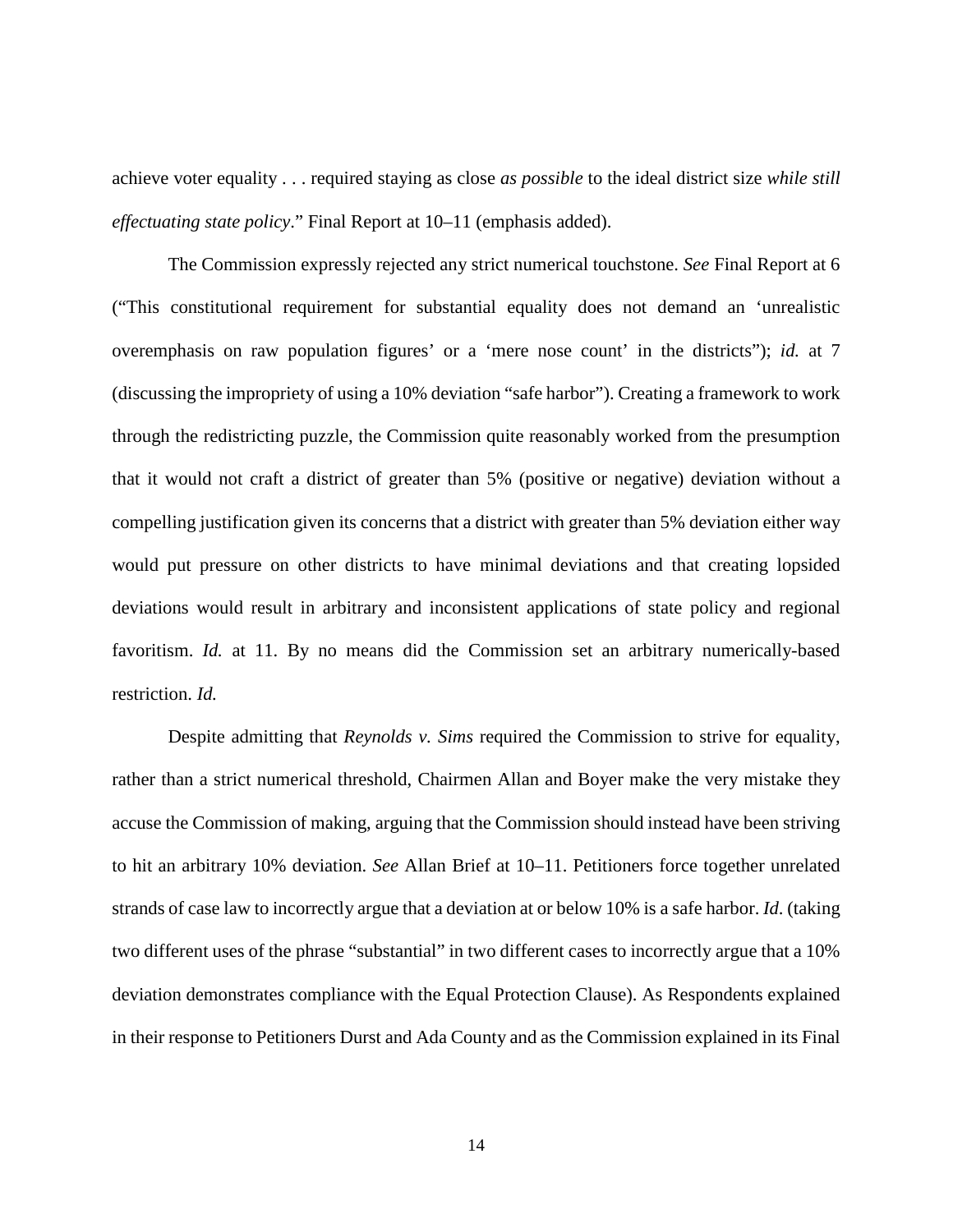Report, this myopic focus on a 10% deviation is improper. Final Report at 7. For the sake of brevity, the Commission hereby incorporates the relevant portions of its prior briefing. *See* Corrected Response Brief to Durst and Ada County at 16–19, 23–24. In short, a 10% deviation does not equate to compliance with the Equal Protection Clause because "a plan whose maximum population deviation is less than ten percent may nonetheless be found unconstitutional." *Bonneville County*, 142 Idaho at 468, 129 P.3d at 1217. In fact, aiming solely for a 10% deviation can, in and of itself, suggest a map is unconstitutional because it can be evidence of the very "arbitrariness" that Petitioners admit dooms a plan under the Equal Protection Clause*.* Allan Brief at 10; *see,* e*.g*., *Perez v. Abbott*, 250 F. Supp. 3d 123, 202 (W.D. Tex. 2017); *Kueber v. City of San Antonio*, 197 F. Supp. 3d 917, 926 (W.D. Tex. 2016). The 10% line is an evidentiary burdenshifting threshold, nothing more.

But Chairmen Allan and Boyer don't stop at 10% deviation. They apparently would have the Commission adopt a state redistricting plan with up to an 89% deviation based on a misreading of the U.S. Supreme Court's decision in *Brown v. Thompson*, 462 U.S. 835, 103 S. Ct. 2690, 77 L. Ed. 2d 214 (1983). Allan Brief at 11–12. The U.S. Supreme Court expressly disclaimed the very ruling Petitioners argue. In *Brown v. Thompson*, the Court addressed a challenge that was specifically limited to the alleged dilution of voting power from one representative being assigned to a specific county. *Id.* at 846. The Court did not decide "whether a 16% average deviation and an 89% maximum deviation, considering the state apportionment plan as a whole, [was] constitutionally permissible. Rather, the issue was whether Wyoming's policy of preserving county boundaries justif[ied] the additional deviations from population equality resulting from the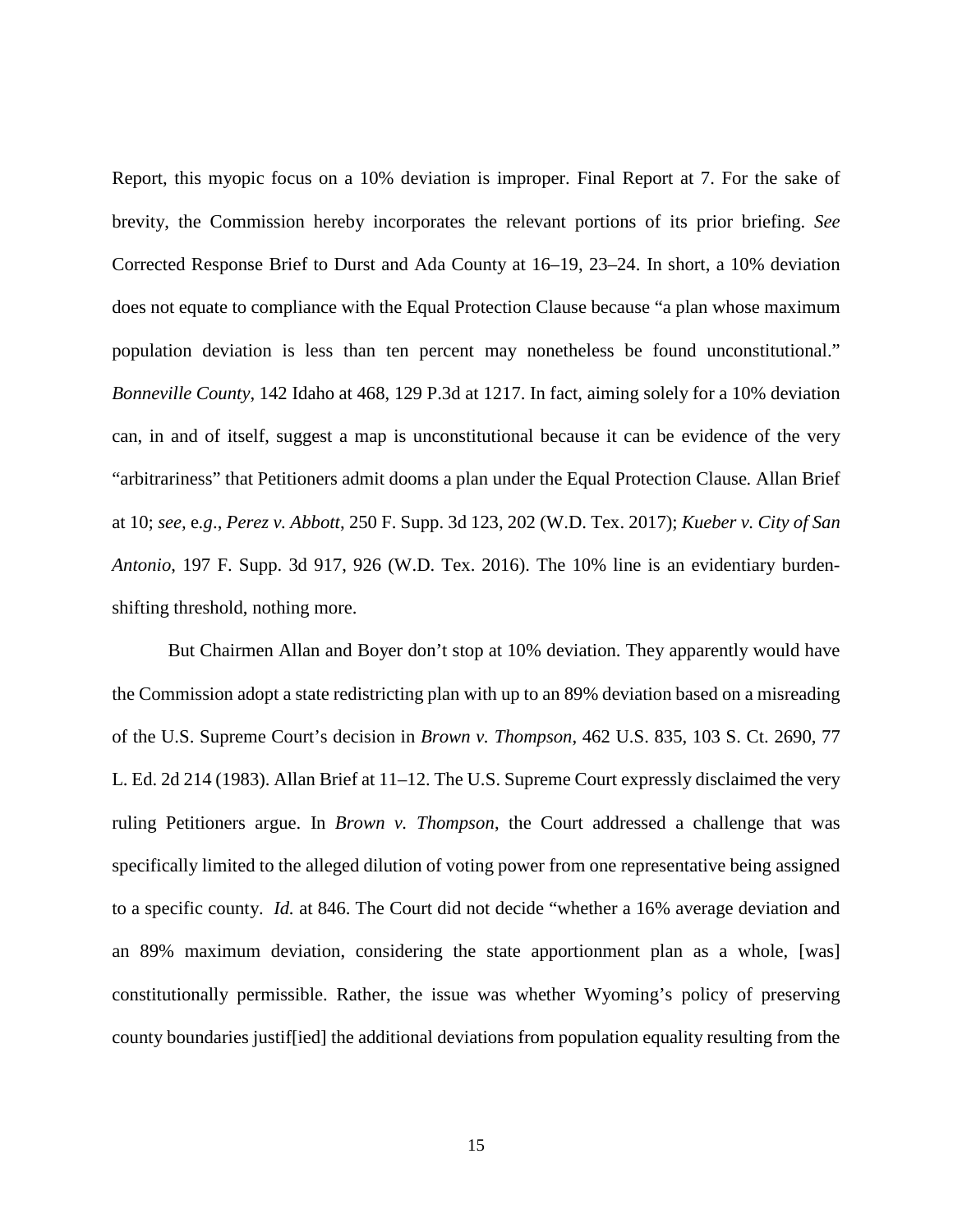provision of representation to Niobrara County." *Id*. Indeed, the Idaho Supreme Court has repeatedly struck down plans with greater than 10% deviation on equal protection grounds. *Smith v. Idaho Com'n on Redistricting*, 136 Idaho 542, 545 (2001) (10.69%); *Bingham County v. Idaho Com'n on Reapportionment*, 137 Idaho 870, 877, 55 P.3d 863, 871 (2002) (11.79%); *Hellar v. Cenarrusa*, 106 Idaho 586, 590 (1984) (32.94%).

The Commission properly recognized and utilized the "play in the joints" allowed by the Equal Protection Clause to achieve state policy goals. *See* Final Report at 7-9. The Commission deviated from equal population "in service to" the "rational" state policy of minimizing county splits, "legitimately applied," and ultimately concluded that the fewest number of counties it could split and still comply with the Equal Protection Clause was eight, as discussed in the Final Report, the Corrected Response Brief to Durst and Ada County, and below. *Id.* at 10–19; Corrected Response Brief to Durst and Ada County at 21–37. Far from demanding 0% deviation, the Commission determined that external splits were required to avoid substantial single district deviations, such as 65.6%, 55.3% and -14.3%, and to ensure that the policy of minimizing county splits was not applied in an arbitrary fashion or in a fashion that would result in regional favoritism. [8](#page-22-0) Final Report at 13–25; *see also* Appendix A to this brief (demonstrating the regional favoritism inherent in the seven-county-split plans). When the Commission encountered tension

 $\overline{\phantom{a}}$ 

<span id="page-22-0"></span><sup>&</sup>lt;sup>8</sup> Petitioners' argument about improper purpose is unclear. They appear to be arguing that the Commission should have evaluated whether it was acting with an improper purpose to determine whether it could have exceeded a 10% deviation. *See* Allan Brief at 11. But again, 10% deviation is neither a safe harbor nor an appropriate goal for the purposes of Equal Protection. The Commission drew districts as close to equal as practicable while minimizing the number of county splits necessary to comply with the Equal Protection Clause.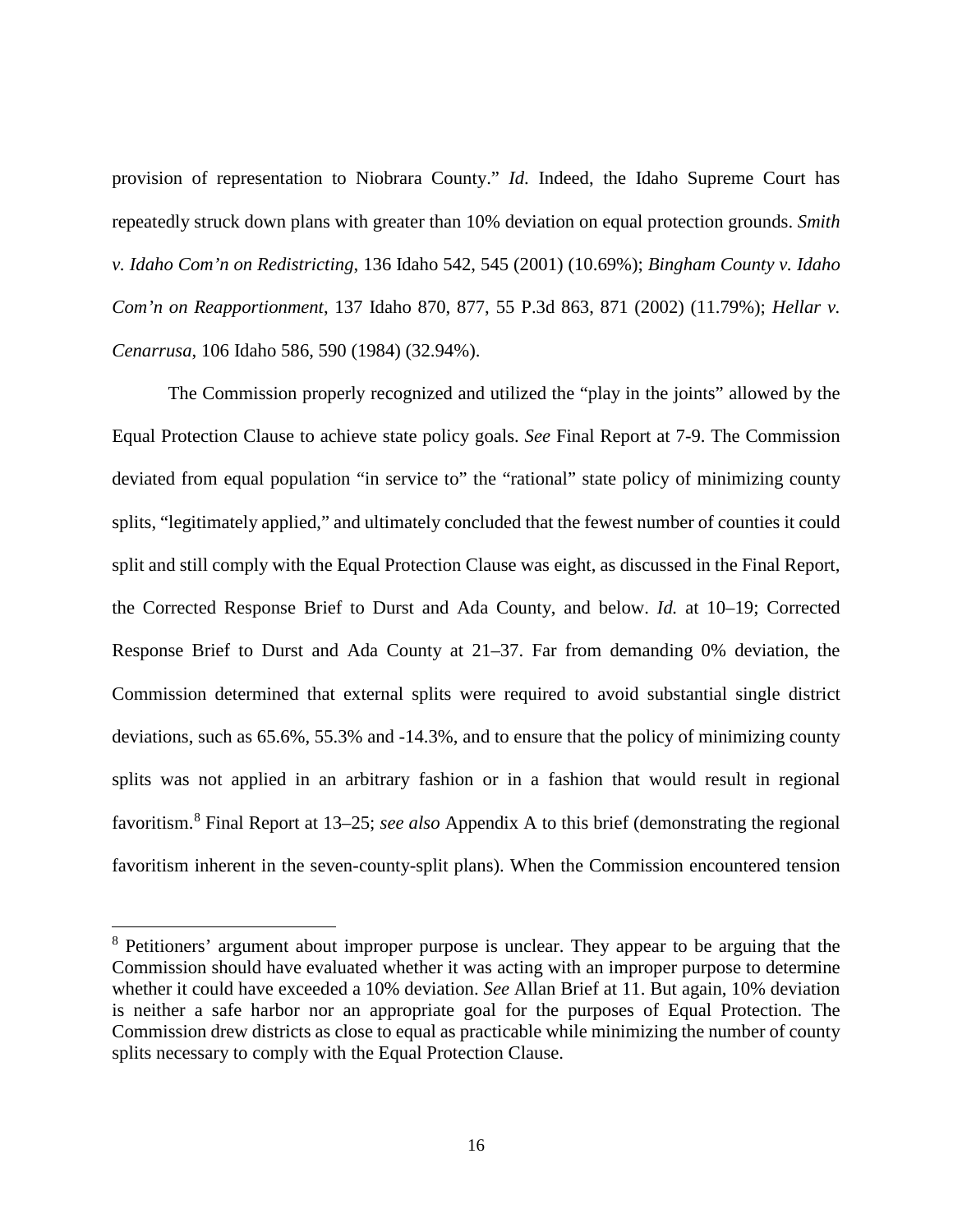between the Equal Protection Clause and the Idaho Constitution's requirement to minimize county divisions, it correctly deferred to the superior requirements of the Equal Protection Clause. Final Report at 24; *Twin Falls County*, 152 Idaho at 348, 271 P.3d at 1204 ("The United States Constitution is the paramount authority; the requirements of the Idaho Constitution rank second . . ."). The Commission's efforts ensure every Idahoan has as close to an equal vote as practicable, regardless of where he or she lives, while still effectuating the Idaho Constitution's preference for minimizing county divisions.

### **B. Plan L03 satisfies Idaho's constitutional requirement of splitting only the number of counties necessary to comply with the Equal Protection Clause.**

Despite Chairman Boyer's advocacy before the Commission for Plan L014 (ten counties split) and Plan L082 (eight counties split) and Chairman Allan's advocacy for Plan L01 (eight counties split), Chairmen Allan and Boyer now advocate for Plans L078 and L079—apparently because they believe these are seven-county-split maps that will force the Commission back to the drawing board.<sup>[9](#page-23-0)</sup> But neither Plan L078 nor Plan L079 provide a basis for this Court to set aside Plan L03.

Plan L078 cannot justify setting aside Plan L03 as it splits eight counties: Ada, Bannock, Bonner, Bonneville, Canyon, Kootenai, Nez Perce, and Twin Falls. The Commission has discretion to select between plans that split the same number of counties. *Twin Falls*, 152 Idaho at 351, 271 P.3d at 1207. The Commission did not violate article III, section 5 of the Idaho

l

<span id="page-23-0"></span><sup>&</sup>lt;sup>9</sup> The fatal flaws with the other seven-county-split plans submitted to the Commission are described in Respondents' Corrected Response Brief to Durst and Ada County. *Id.* at 23–32; *see also* Appendix A to this brief.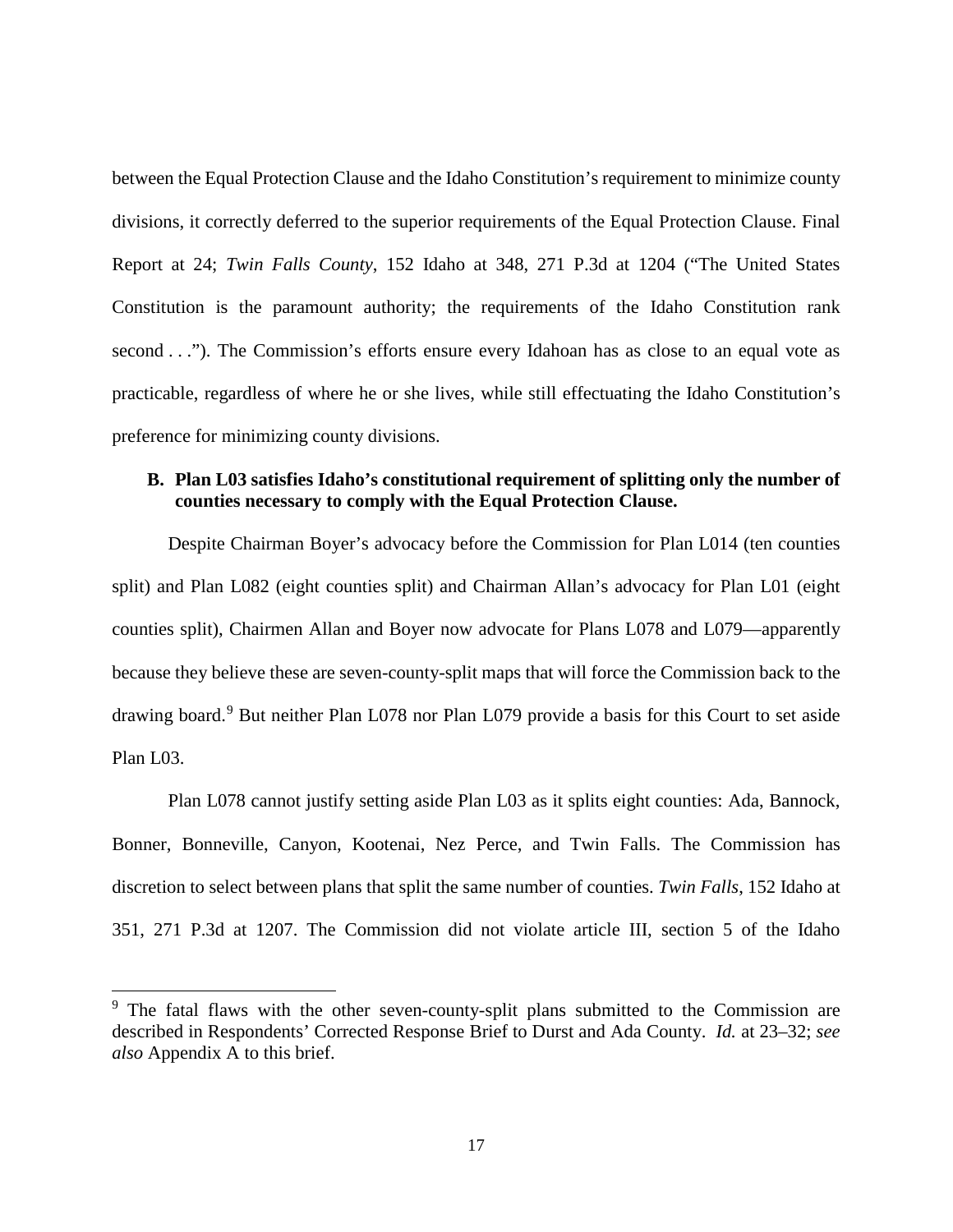Constitution by selecting Plan L03 over Plan L078. And even if Plan L078 split seven counties, it violates equal protection, as demonstrated by (1) the fact that it was apparently drawn to fall just below 10% deviation and (2) the regional favoritism seen in the under-population of northern and southeastern Idaho districts compared to the over-population in southwestern Idaho districts. *See* Final Report, App. XII at 120; L078 Population Summary Report; Appendix A to this brief at 6.

As for Plan L079, while it splits one fewer county than Plan L03, the Commission is required to split fewer counties only when a competing plan demonstrates that fewer counties can be split while complying with the Equal Protection Clause. *Twin Falls*, 152 Idaho at 349, 271 P.3d at 1205. As the Commission has already explained, the Commission reasonably concluded that Plan L079 violated the Equal Protection Clause, not because of any improper focus by the Commission on reaching the smallest deviation possible, but because, among other things, it appears to (1) have been drawn solely to create districts just under 10% deviation instead of to create districts with as equal population as practicable, and (2) to engage in regional favoritism by under-populating districts in northern Idaho and over-populating districts in southern Idaho. Corrected Response Brief to Petitioners Durst and Ada County at 23–32; *see also* Appendix A at 7. As previously discussed in the Response Brief to Durst and Ada County, the Commission's lack of tools to evaluate whether Plan L079's districts were drawn for an improper purpose does not immunize Plan L079 from scrutiny under the Equal Protection Clause just because Plan L079 skated in at 10% deviation. *See* Corrected Response Brief to Petitioners Durst and Ada County at 27–32. Plan L079 reasonably caused the Commission to conclude that it was invalid under the U.S. Constitution. That is sufficient for the Commission and this Court to conclude that there was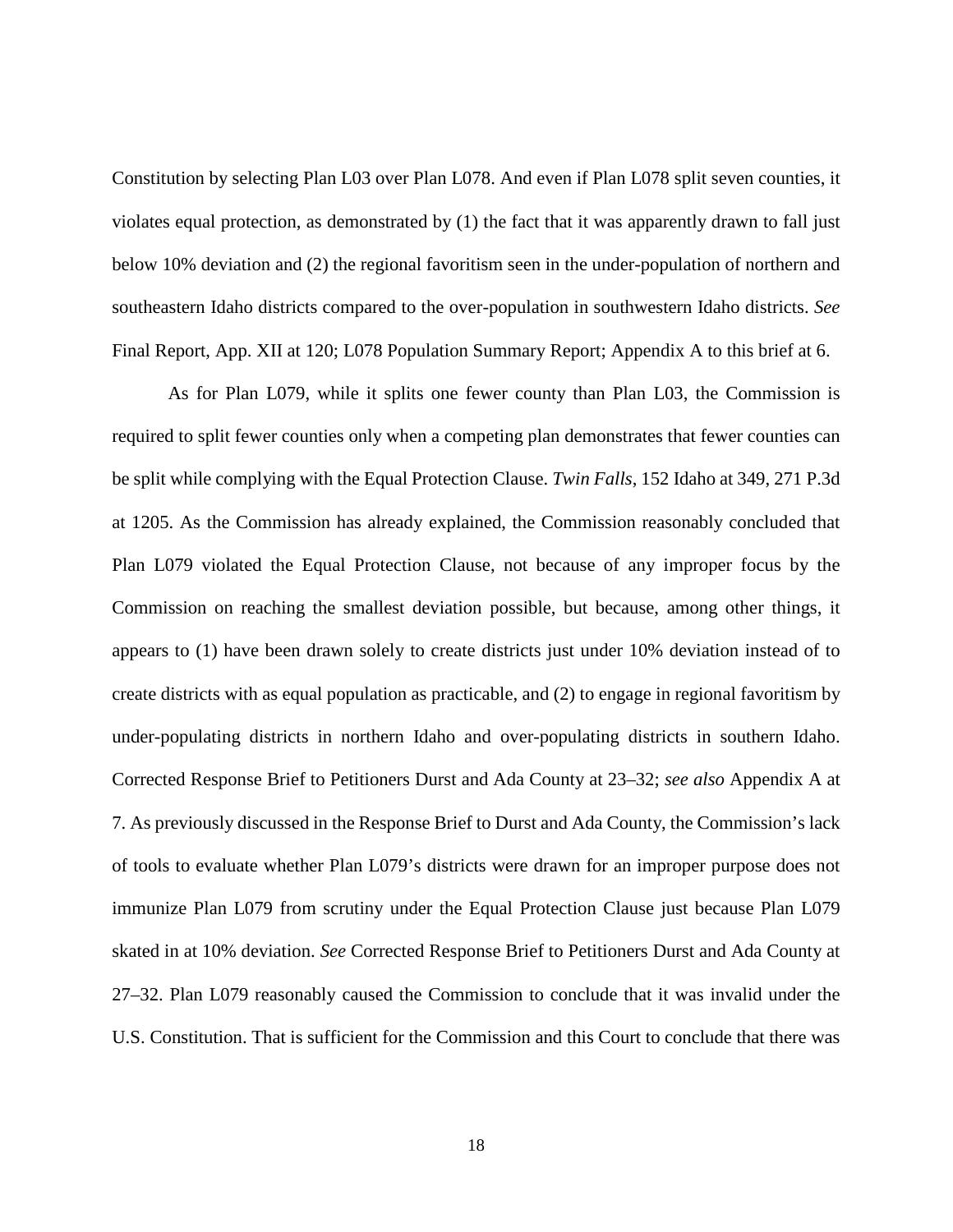no evidence before the Commission that it could have split fewer than eight counties and still complied with the Equal Protection Clause.

#### **C. Plan L03 complies with Idaho Code § 72-1506.**

Given that Plan L03 complies with the U.S. and Idaho Constitutions, this challenge really boils down to whether the Commission properly preserved the reservations as local communities of interest. Petitioners' request is an improper request to "micromanage all the difficult steps the Commission must take in performing the high-wire act that is legislative district drawing." *Bonneville County*, 142 Idaho at 472, 129 P.3d at 1221.

But even if the Court felt inclined to micromanage, Chairmen Allan and Boyer's challenge fails. Idaho Code does not mandate that the Commission must preserve all local communities; it directs the Commission to preserve them to "the maximum extent possible." Idaho Code § 72- 1506(2). Contrary to Petitioners' assertion, the Commission did carefully consider the tribes' communities of interest. The Commission found that it had preserved the tribal reservations at issue to the extent practicable in light of the superior requirements of the U.S. and Idaho Constitutions. Final Report at 25, 32, 37–38, 82–83, 86, 94. Petitioners' beef is with the law governing redistricting, not the Commission's good faith efforts.

As previously discussed, Idaho is composed of 44 counties but can only be reapportioned into 35 legislative districts. Those districts must be drawn to contain populations as close to equal population as practicable while splitting counties only to the extent necessary to comply with the Equal Protection Clause. The Idaho Constitution prohibits splitting counties for the purpose of keeping reservations whole. In *Twin Falls County*, the Court struck down a plan wherein the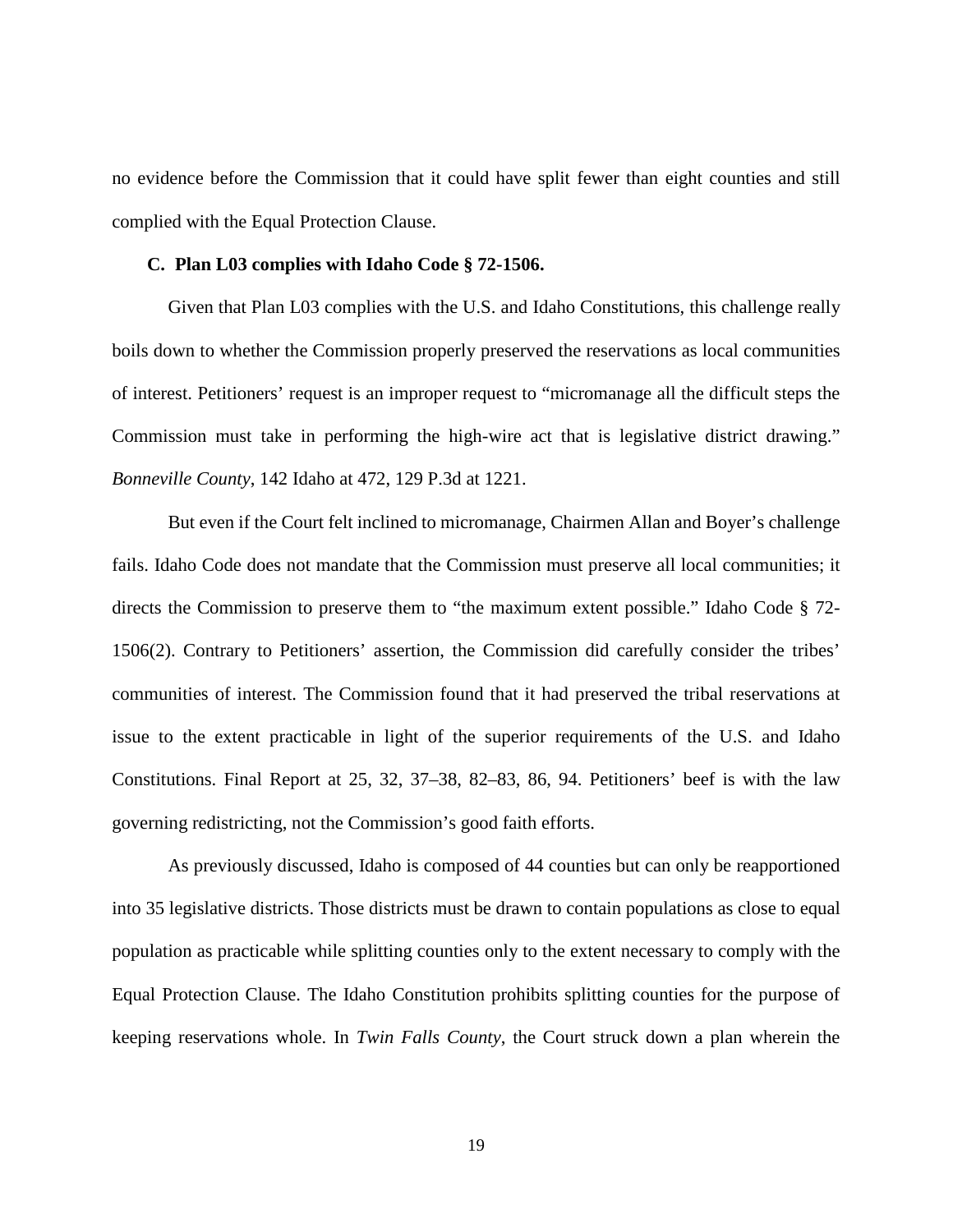Commission "had placed great emphasis on keeping traditional Native American populations intact throughout Idaho" because the Commission had split counties for a reason other than compliance with the U.S. Constitution. Appendix  $B^{10}$  $B^{10}$  $B^{10}$  at 10–11, 19–20 (internal pagination); *Twin Falls County*, 152 Idaho at 349-51, 271 P.3d at 1205-07. Thus, for example, keeping the Fort Hall Reservation—which lies in Bingham, Bannock, Power and Caribou Counties—whole would have violated the Idaho Constitution because it would have required an additional county split to do so. *Twin Falls*, 152 Idaho at 349, 271 P.3d at 1205. It also would have violated the Idaho Constitution for the Commission to split Bannock County to place the northern half of the Fort Hall Reservation that lies in Bannock County in a district with Bingham County because this division would have been for the prohibited purpose of keeping a community of interest whole, not for the purpose of complying with the Equal Protection Clause. *See id*.

It is impossible to draw a plan that perfectly preserves every community of interest. Rather, the "Commission had a choice to make" about how to balance the needs of all communities while considering the other statutory guidelines as well. *Bonneville County*, 142 Idaho at 472, 129 P.3d at 1221. When balancing those interests, reservations must be treated the same as all other communities. There are "no outright prohibitions against splitting an Indian reservation." *Id.* at 475, 129 P.3d at 1221. Petitioners' suggestion that reservations are entitled to a greater right to preservation, like counties are granted in the Idaho Constitution, has no basis in Idaho redistricting law.

 $\overline{a}$ 

<span id="page-26-0"></span> $10$  Appendix B is composed of the relevant pages of the Petitioner's brief and the Respondents' brief filed in *Twin Falls County*.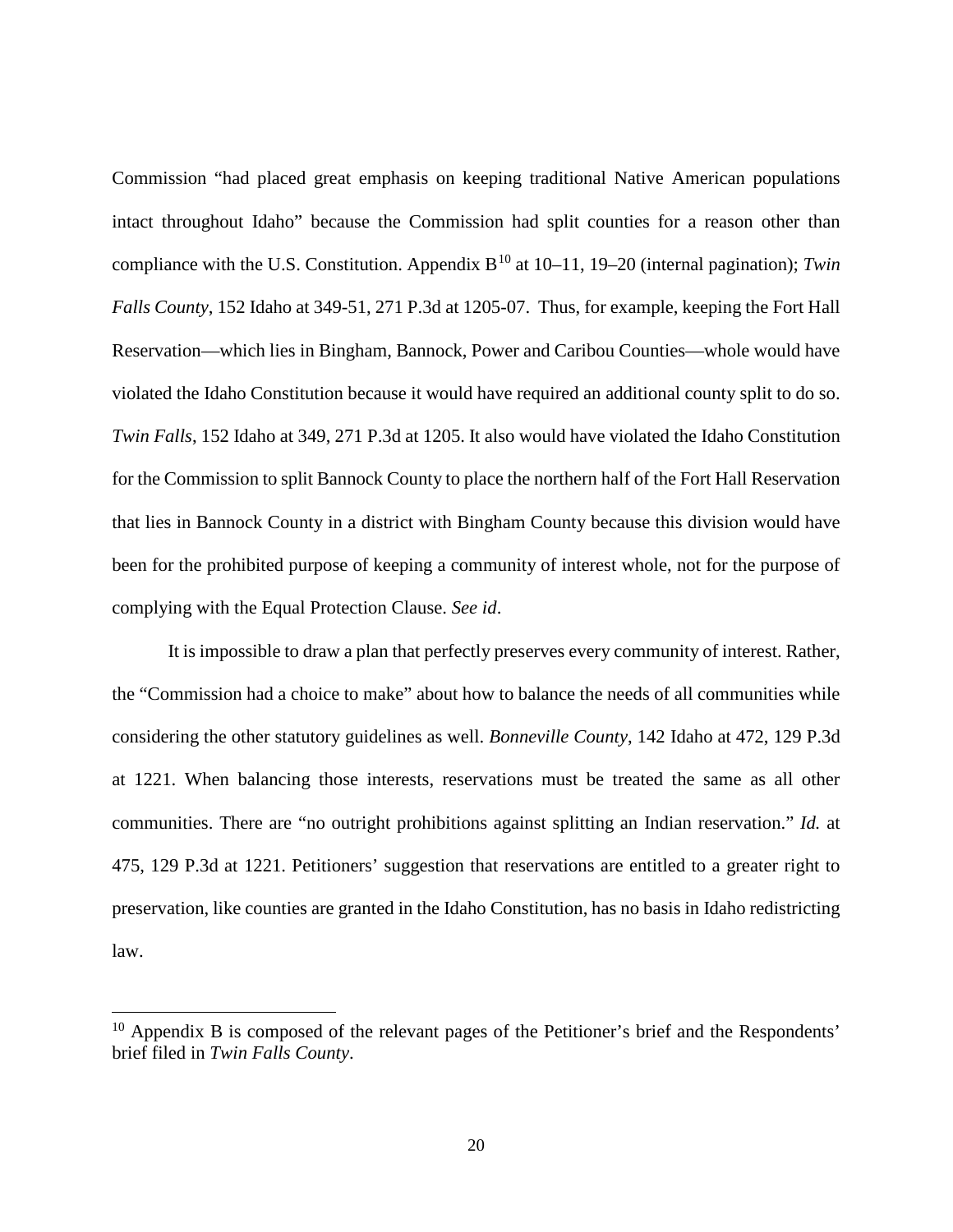The plans for which Chairmen Allen and Boyer now advocate show the impossibility of keeping the reservations whole. Plan L078 keeps the Coeur d'Alene Reservation whole, but it divides the Fort Hall Reservation into three districts, just as Plan L03 does. It splits the Nez Perce Reservation into two districts. Plan L079 splits the Coeur d'Alene Reservation into two districts and the Fort Hall Reservation into three. It splits the Nez Perce Reservation into two districts.

And comparing the plans for which Chairman Boyer advocated before the Commission against Plan L03, Plans L014, L082 and L03 all keep the western half of the Fort Hall Reservation contained in Power County intact. *Compare* Plans L014 and L082 *with* Plan L03. The plans differ in whether the western half of the reservation is separated from the northern half or the northern half is separated into two districts.<sup>[11](#page-27-0)</sup> Plan L03 combines the western half of the Fort Hall Reservation with about half of the northern half of the Fort Hall Reservation into one district (i.e. roughly three quarters of the reservation land is in one district and one quarter is in a different district). Plans L014 and L082 keep much of the northern half of the Fort Hall Reservation intact at the expense of separating the western half of the Reservation from the northern half (i.e. roughly separating the Reservation evenly into two districts).

In short, Chairmen Allan and Boyer seem to contend that only their preferred splits of their reservations are appropriate. But it is impossible to split all of Idaho's communities of interest in only the way(s) that the community prefers. Preserving certain parts of the reservations as communities of interest has ripple effects across the state. For example, District 35 in Plan L078

 $\overline{\phantom{a}}$ 

<span id="page-27-0"></span> $11$  All three plans split off the nose of the Reservation that is in Caribou County into another district.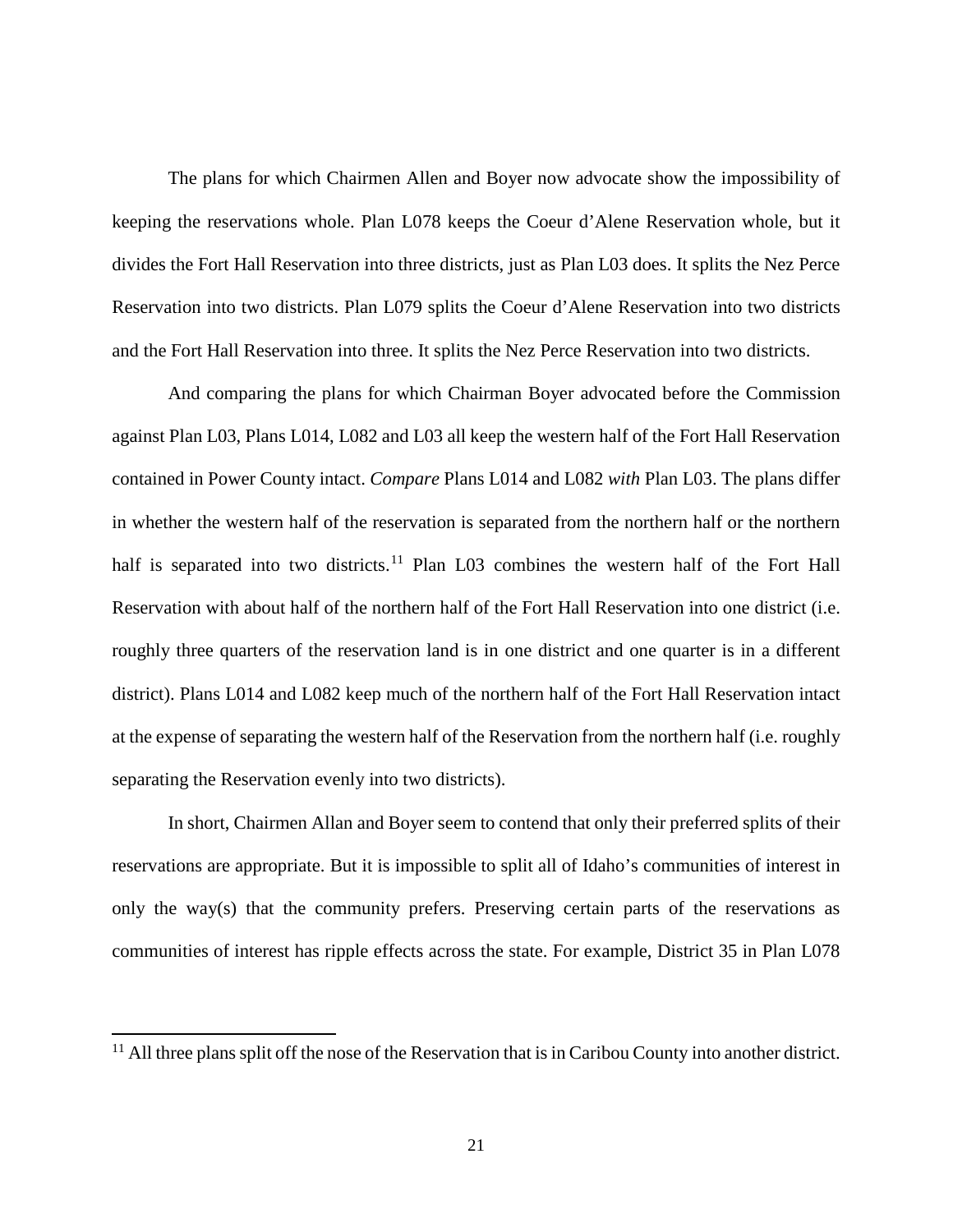creates a district larger than Idaho County. Surely the local communities of interest in Boise County would object to being combined with the far-distant communities of interest in Clark and Jefferson Counties. And what about Ada County, which is externally divided twice in Plans L078 and L079? Based on his current challenge, Petitioner Durst would have something to say about this. The Commission must be afforded the deference to balance the interests of all of the communities of interest across the state to the maximum extent possible once the U.S. and Idaho Constitutions are satisfied.

Chairmen Allan and Boyer's conflicting preferences show how delicate and difficult it is to preserve local communities. As mentioned, they have been inconsistent in how or if they should be divided. When Chairman Allan testified to the Commission he welcomed more splits within Coeur d'Alene Reservation, as opposed to being consolidated into one district. Chairman Boyer advocated before the Commission for plans that divided the Fort Hall Reservation into three or four districts. While the Chairmen may now feel differently, this demonstrates the ever-shifting nature of the redistricting process and why this Court should not "micromanage all the difficult steps the Commission must take in performing the high-wire act that is legislative district drawing." *Bonneville County*, 142 Idaho at 472, 129 P.3d at 1221.

#### **D. Chairmen Allan and Boyer are not entitled to attorney's fees.**

In their petition, Chairmen Allan and Boyer claim an award of reasonable attorney's fees under the private attorney general doctrine and Idaho Code §§ 12-117 and -121, while, in briefing, they only argue the private attorney general doctrine. Allan Petition at 11; Allan Brief at 20–21. In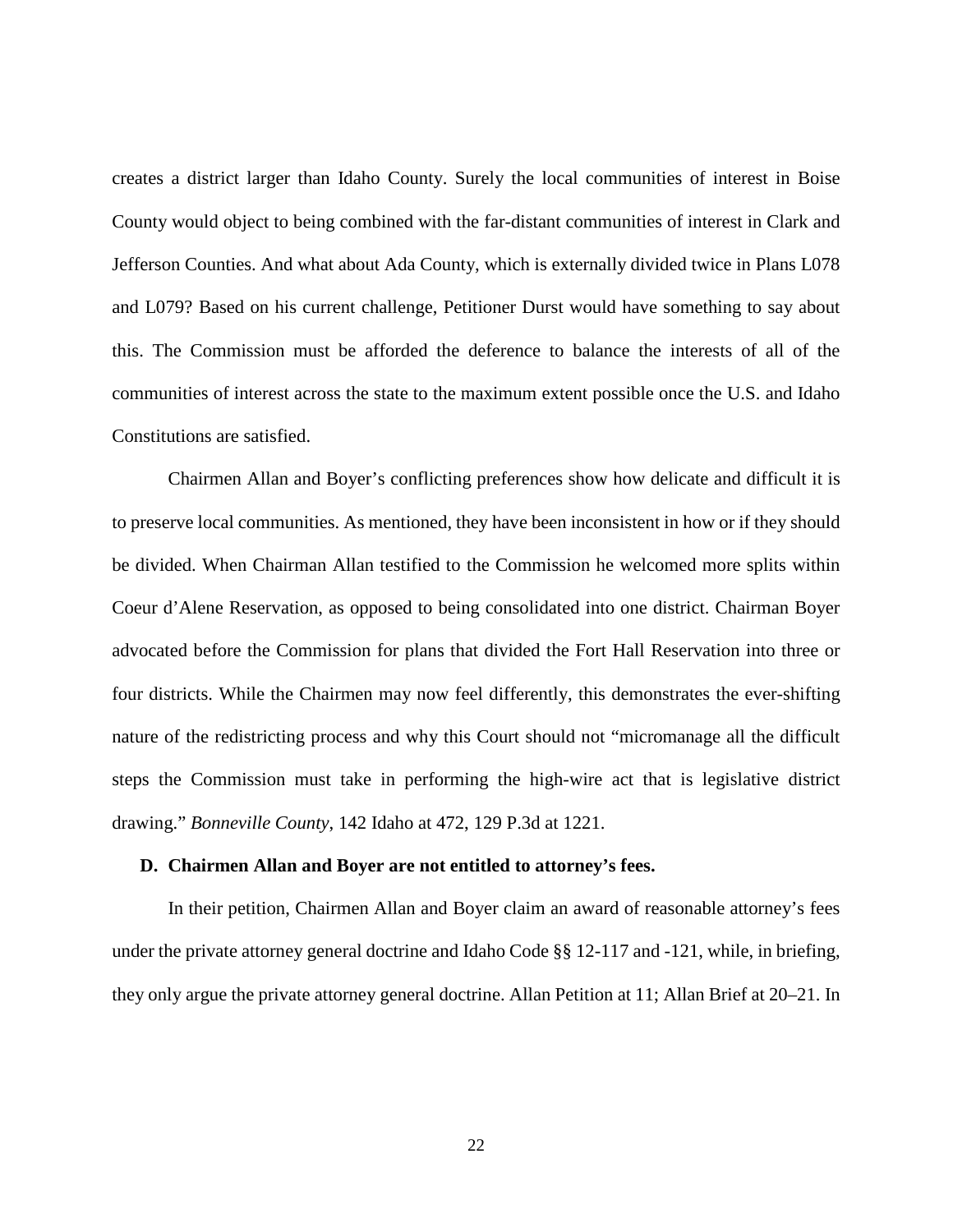any case, Chairmen Allan and Boyer are not entitled to attorney fees for many of the reasons that Petitioner Durst is not entitled to attorney fees.

i. Petitioners are not entitled to attorney's fees under Idaho Code § 12-117 against Idaho Secretary of State Denney.

Idaho Code § 12-117 allows for an award of reasonable attorney's fees to a prevailing party if the non-prevailing party acted without a reasonable basis in fact or law and the proceedings involved a state agency or a political subdivision and a person. Chairmen Allan and Boyer cannot recover attorney fees against the Secretary of State because he is not a "state agency" or a "political subdivision" for purposes of Idaho Code § 12-117. *Coeur d'Alene Tribe v. Denney*, 161 Idaho 508, 524, 387 P.3d 761, 777 (2015). Accordingly, any claim for attorney fees against the Idaho Secretary of State under Idaho Code § 12-117 fails.

ii. Petitioners are not entitled to attorney's fees under Idaho Code §§ 12-117 or -121 against the Commission or under Idaho Code § 12-121 against Idaho Secretary of State Denney.

"The standard for awarding attorney fees under Idaho Code section 12-121 is essentially the same as that under Idaho Code section 12-117." *Coeur d'Alene Tribe*, 161 Idaho at 525, 387 P.3d at 778. Under Idaho Code § 12-117, the focus is on the "reasonableness of the losing party's actions." *City of Osburn v. Randel*, 152 Idaho 906, 908, 277 P.3d 353, 355 (2012). Where a legitimate question is presented, attorney fees are inappropriate. *Kepler-Fleenor v. Fremont County*, 152 Idaho 207, 213, 268 P.3d 1159, 1165 (2011). Idaho Code § 12-121 may allow for an award in a mandamus proceeding "when this court is left with the abiding belief that the appeal was brought, pursued or defended frivolously, unreasonably or without foundation." *Coeur*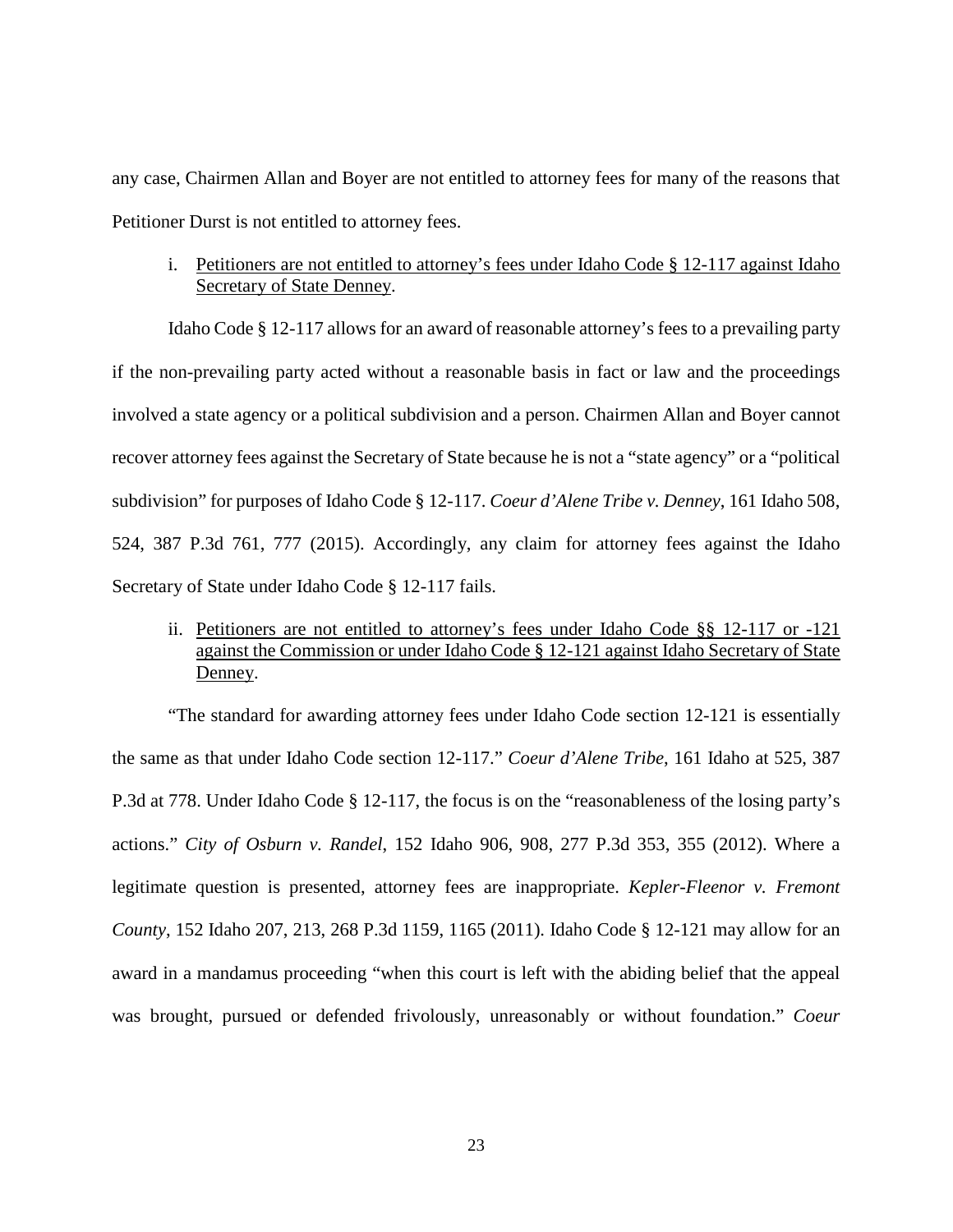*d'Alene Tribe*, 161 Idaho at 524-26, 387 P.3d at 777–79. "Fees will generally not be awarded for arguments that are based on a good faith legal argument." *Regan v. Denney*, 165 Idaho 15, 27, 437 P.3d 15, 27 (2019).

As discussed above, the Commission acted in good faith and under a reasonable interpretation of the law. Even if the Court ultimately disagrees with the Commission, there is nothing unreasonable or without foundation in the Commission's adoption of Plan L03. Attorney fees should be denied to Chairmen Allan and Boyer just as in *Bingham County*, 137 Idaho at 878, 55 P.3d at 871 ("No attorney fees allowed.").

#### iii. Petitioners are not entitled to attorney's fees under the private attorney general doctrine.

Chairmen Allan and Boyer are not entitled to attorney fees under the private attorney general doctrine because (1) they cannot prevail on the merits, *Joki v. State*, 162 Idaho 5, 394 P.3d 48, 54 (2017), and (2) there is no evidence that private enforcement was necessary or was pursued at significant burden to the petitioners. *Smith*, 136 Idaho at 545, 38 P.3d at 124. As with Durst, Chairmen Allan and Boyer have presented no argument that private enforcement was necessary. *See* Allan Brief at 21. Both Ada and Canyon Counties, political subdivisions, have challenged Plan L03, even relying upon the same plans that Chairmen Allan and Boyer argue, demonstrating that private enforcement was not necessary. And the Chairmen present no argument that they pursued this challenge at a significant burden to themselves. *Id.* Finally, while Chairmen Allan and Boyer contend this suit would benefit all Idahoans, their own briefing and arguments reflect that their challenge is brought only to benefit the Coeur d'Alene and Shoshone-Bannock Tribes.

 $1/1$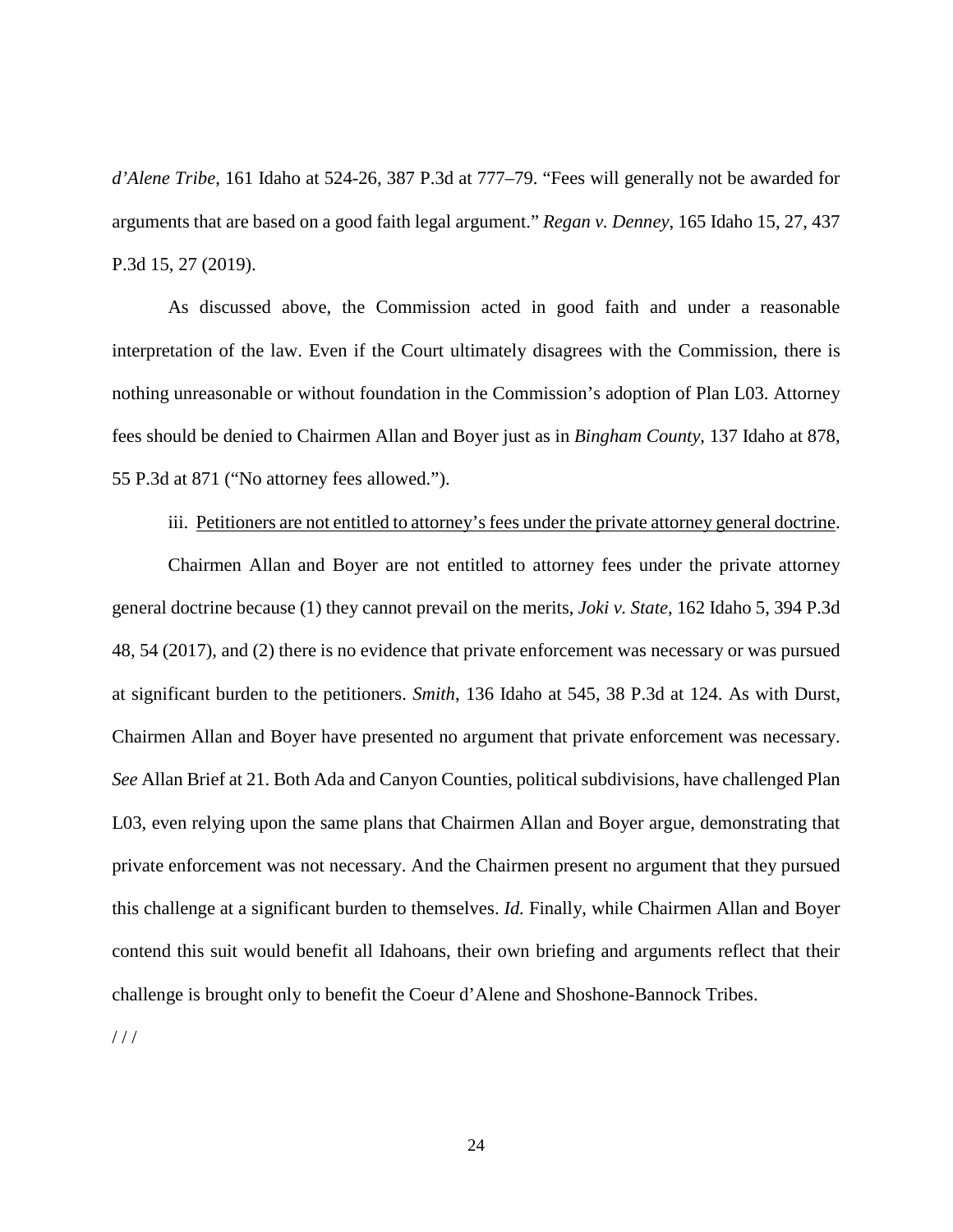### **V. CONCLUSION**

For the foregoing reasons, Respondents request that the Court declare the final legislative redistricting plan adopted by the Commission constitutional. Respondents further request that the Court refuse to issue the requested writ of prohibition, that it decline to remand this matter to the Commission, and that the Court deny all other relief requested by Chairmen Allan and Boyer.

DATED this 30<sup>th</sup> day of December, 2021.

STATE OF IDAHO OFFICE OF THE ATTORNEY GENERAL

By: */s/ Megan A. Larrondo* MEGAN A. LARRONDO Deputy Attorney General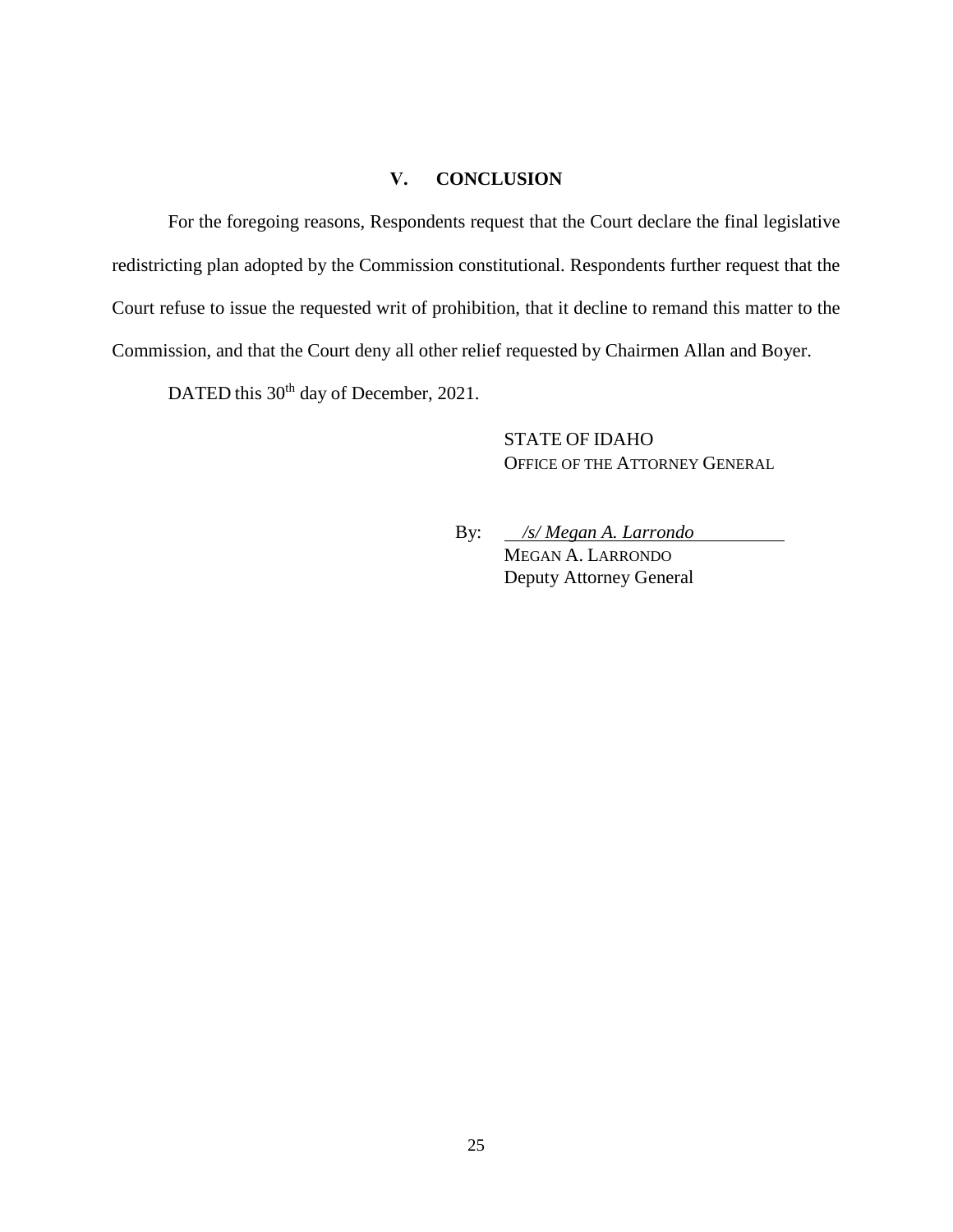### **CERTIFICATE OF SERVICE**

I HEREBY CERTIFY that on December 30, 2021, I filed the foregoing electronically through the iCourt E-File system, which caused the following parties or counsel to be served by electronic means, as more fully reflected on the Notification of Service.

Lorna K. Jorgensen Leon Samuels Ada County Prosecutor's Office Deputy Prosecuting Attorneys Civil Division [ljorgensen@adaweb.net](mailto:ljorgensen@adaweb.net)  [lsamuels@adacounty.id.gov](mailto:lsamuels@adacounty.id.gov)  [civilpafiles@idaweb.net](mailto:civilpafiles@idaweb.net) 

*Counsel for Petitioner Ada County* 

Bryan D. Smith, Esq. Bryan N. Zollinger, Esq. SMITH, DRISCOLL & ASSOCIATES, PLLC [bds@eidaholaw.com](mailto:bds@eidaholaw.com)  [bnz@eidaholaw.com](mailto:bnz@eidaholaw.com)  [filing@eidaholaw.com](mailto:filing@eidaholaw.com) 

DEBORAH A. FERGUSON CRAIG H. DURHAM Ferguson Durham, PLLC daf@fergusondurham.com chd@fergusondurham.com

*[Counsel for Petitioners Chi](mailto:daf@fergusondurham.com)ef Allan and [Devon Boyer](mailto:chd@fergusondurham.com)* 

BRYAN F. TAYLOR Canyon County Prosecuting Attorney ALEXIS KLEMPEL Deputy Prosecuting Attorney civilefile@canyoncounty.id.gov

*Attorneys for Intervenor-Petitioner* 

*Counsel for Petitioner Branden Durst* 

I HEREBY FURTHER CERTIFY that on December 30, 2021, I served the following party to be served by electronic means (personal email) and via U.S. Mail, First Class.

Spencer E. Stucki 5046 Independence Ave. Chubbuck, ID 83202 [commffelect@gmail.com](mailto:commffelect@gmail.com)

*Pro Se Petitioner* 

*/s/ Megan A. Larrondo*

Megan A. Larrondo DEPUTY ATTORNEY GENERAL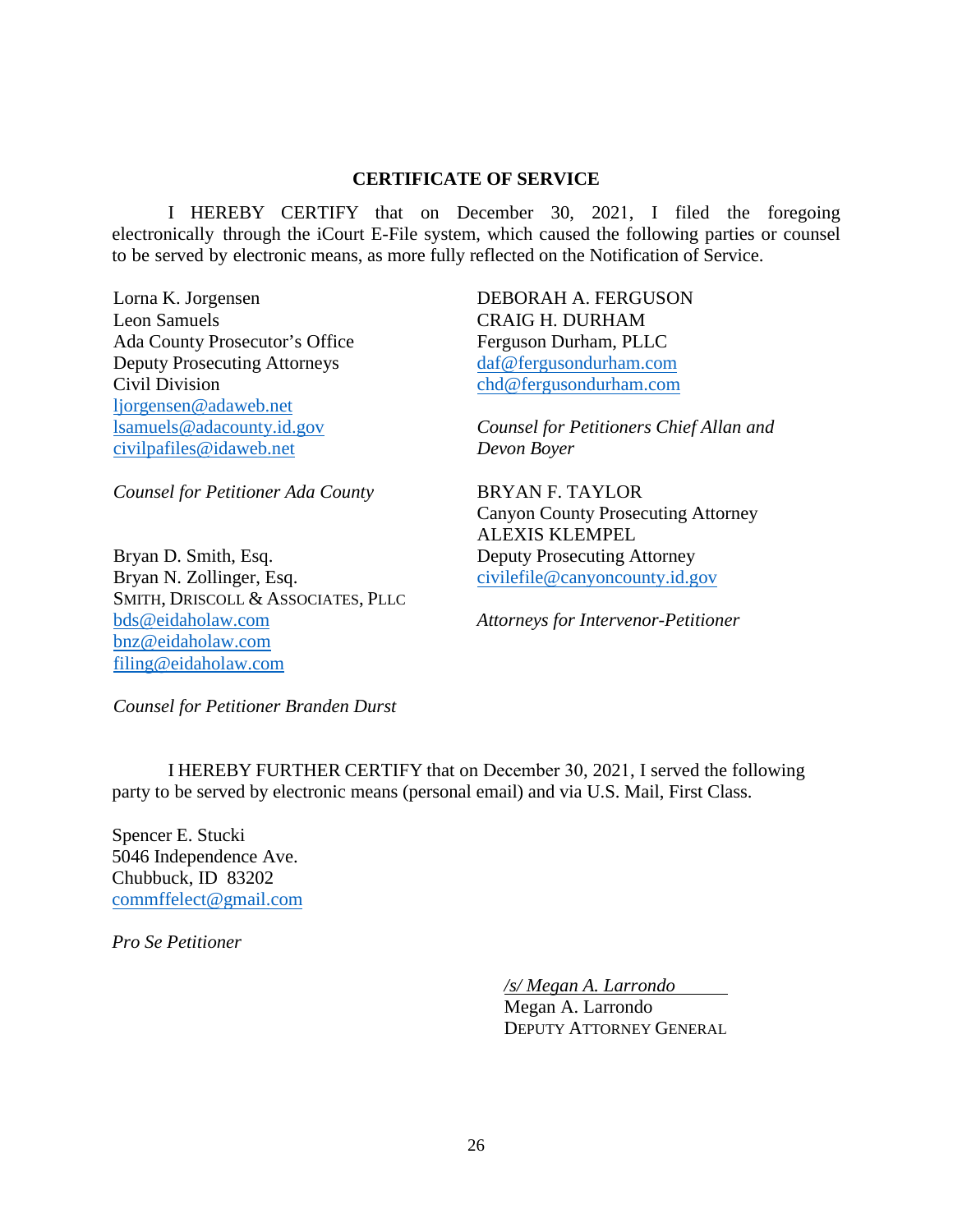**RESPONDENTS IDAHO COMMISSION FOR REAPPORTIONMENT AND LAWERENCE DENNEY'S RESPONSE BRIEF TO PETITIONERS CHIEF J. ALLAN AND DEVON BOYER**

## APPENDIX A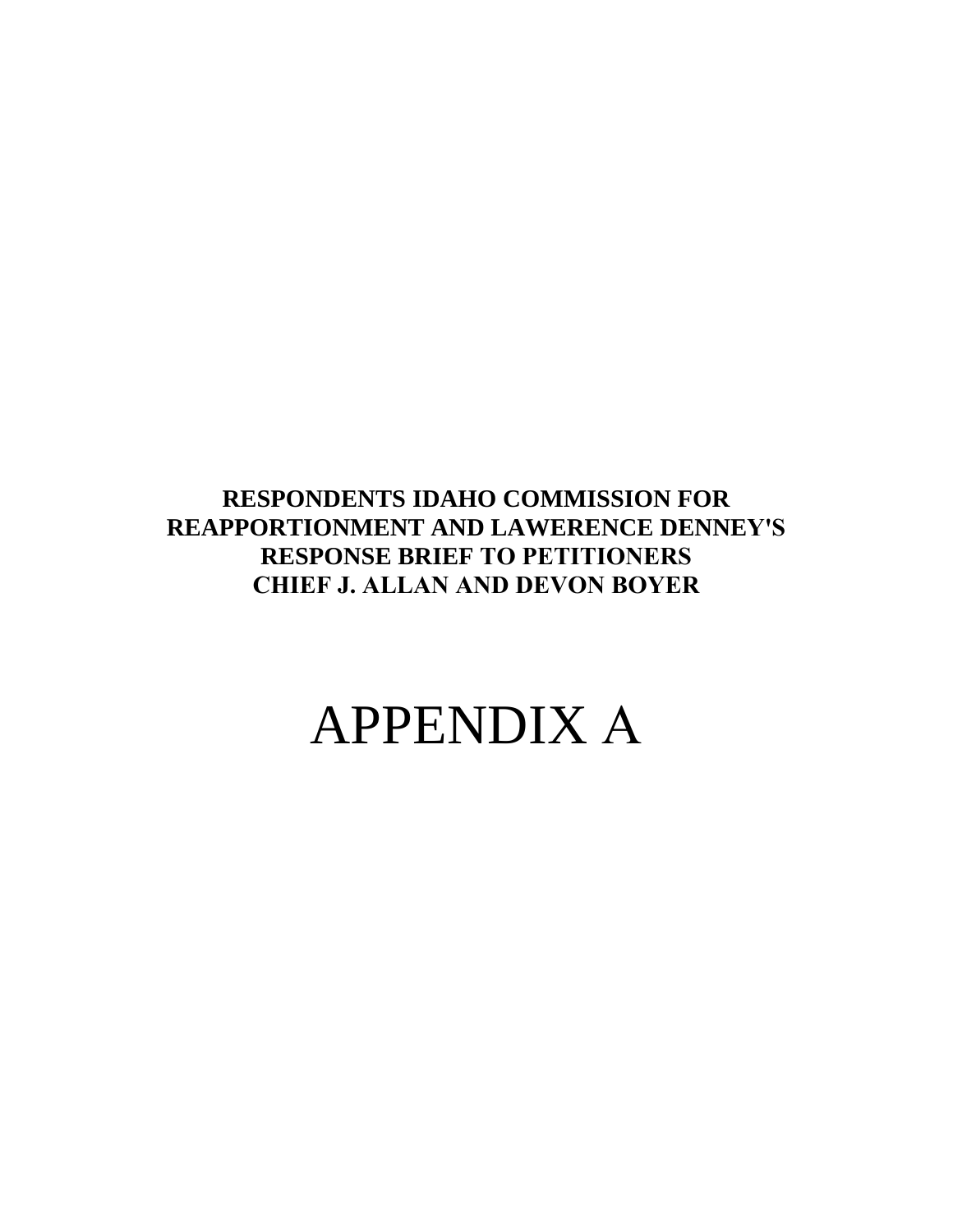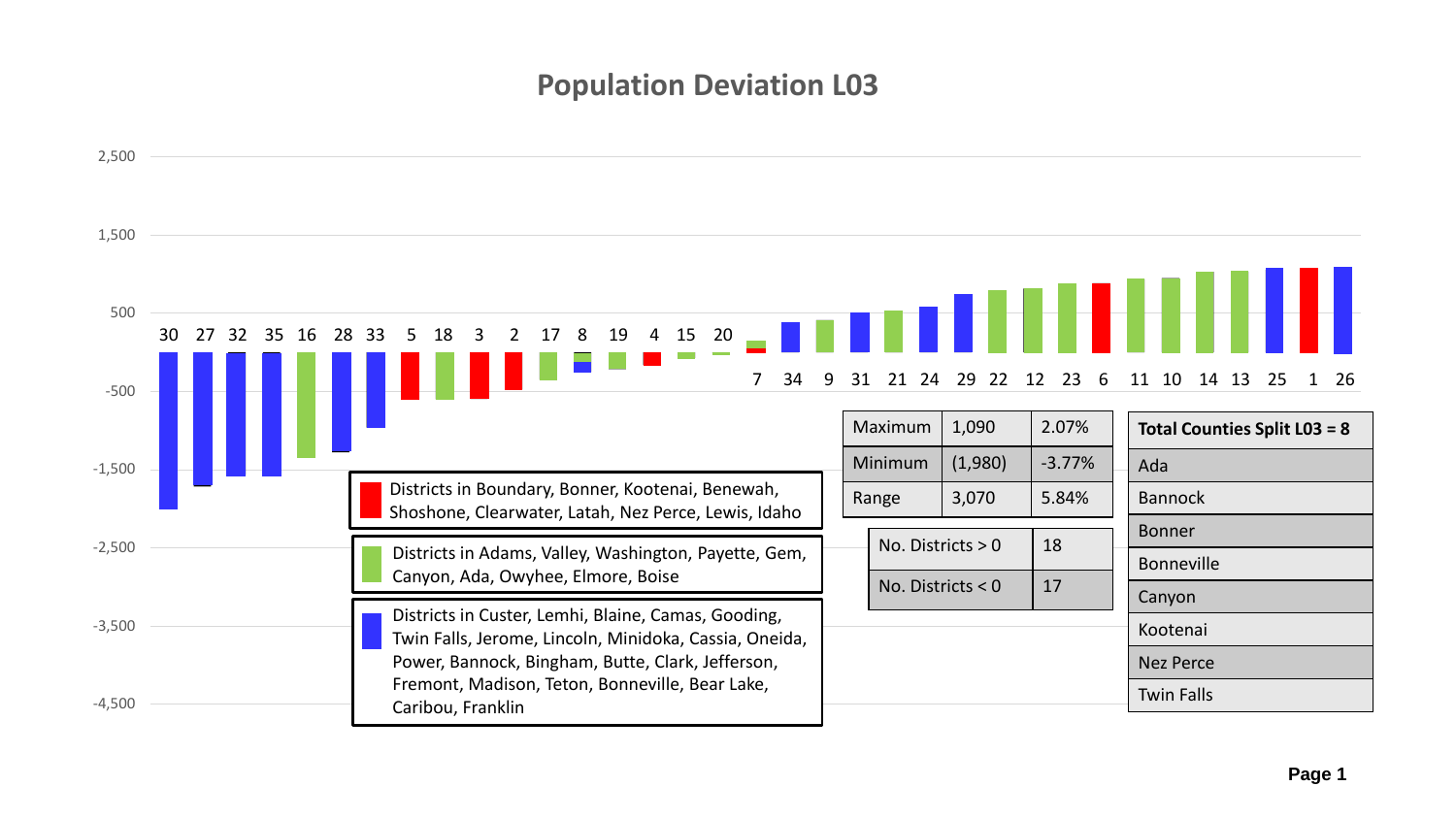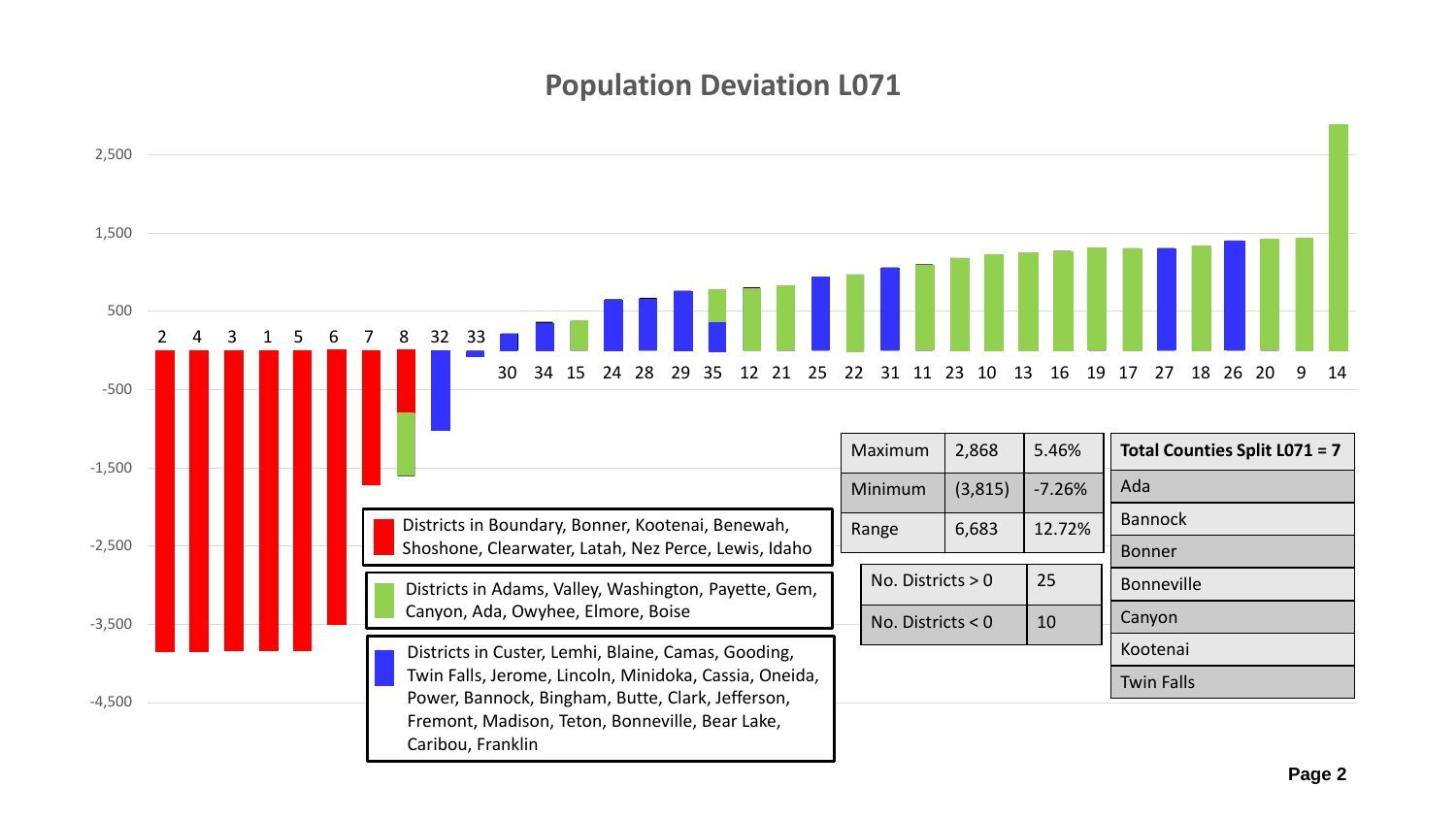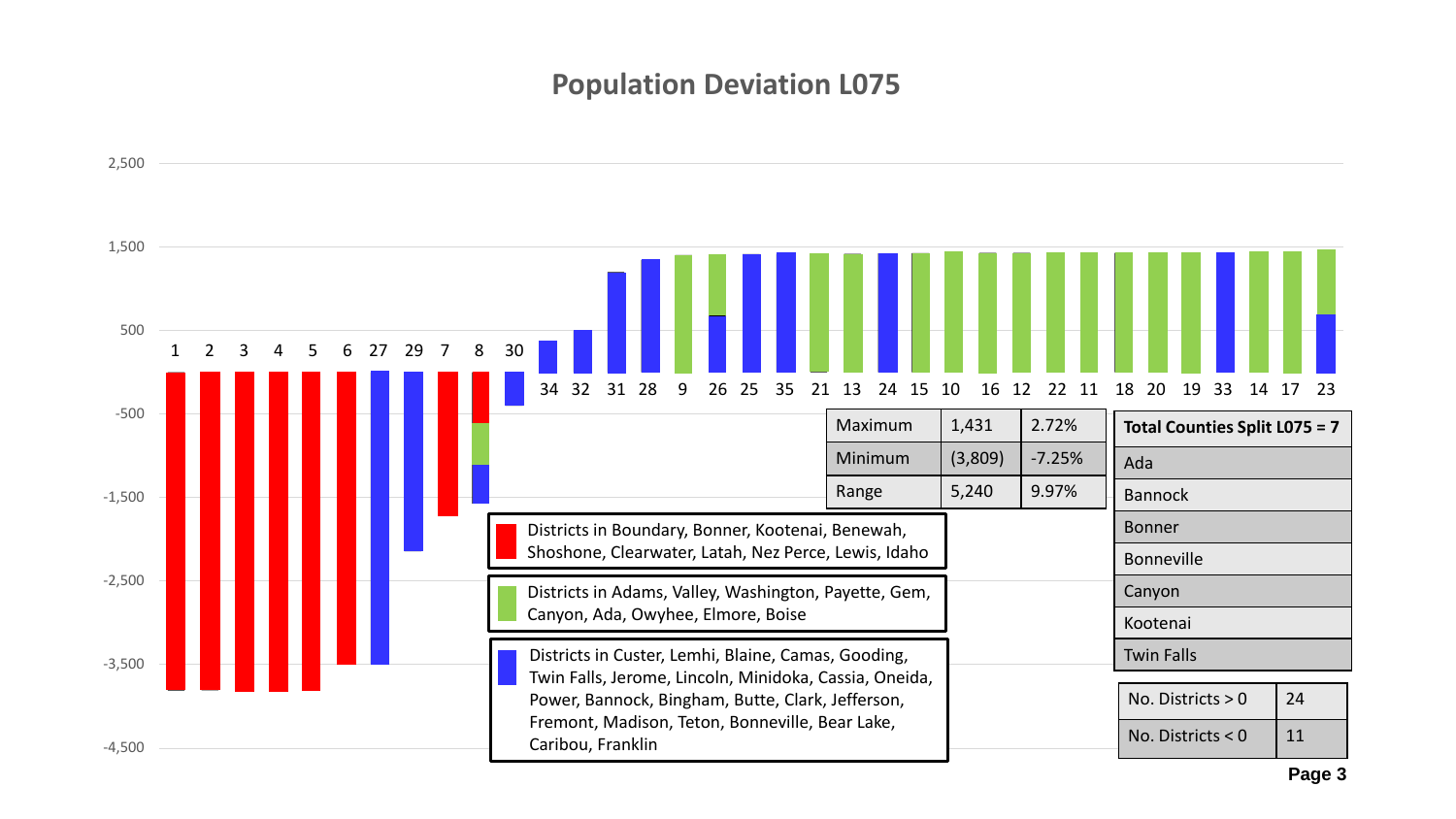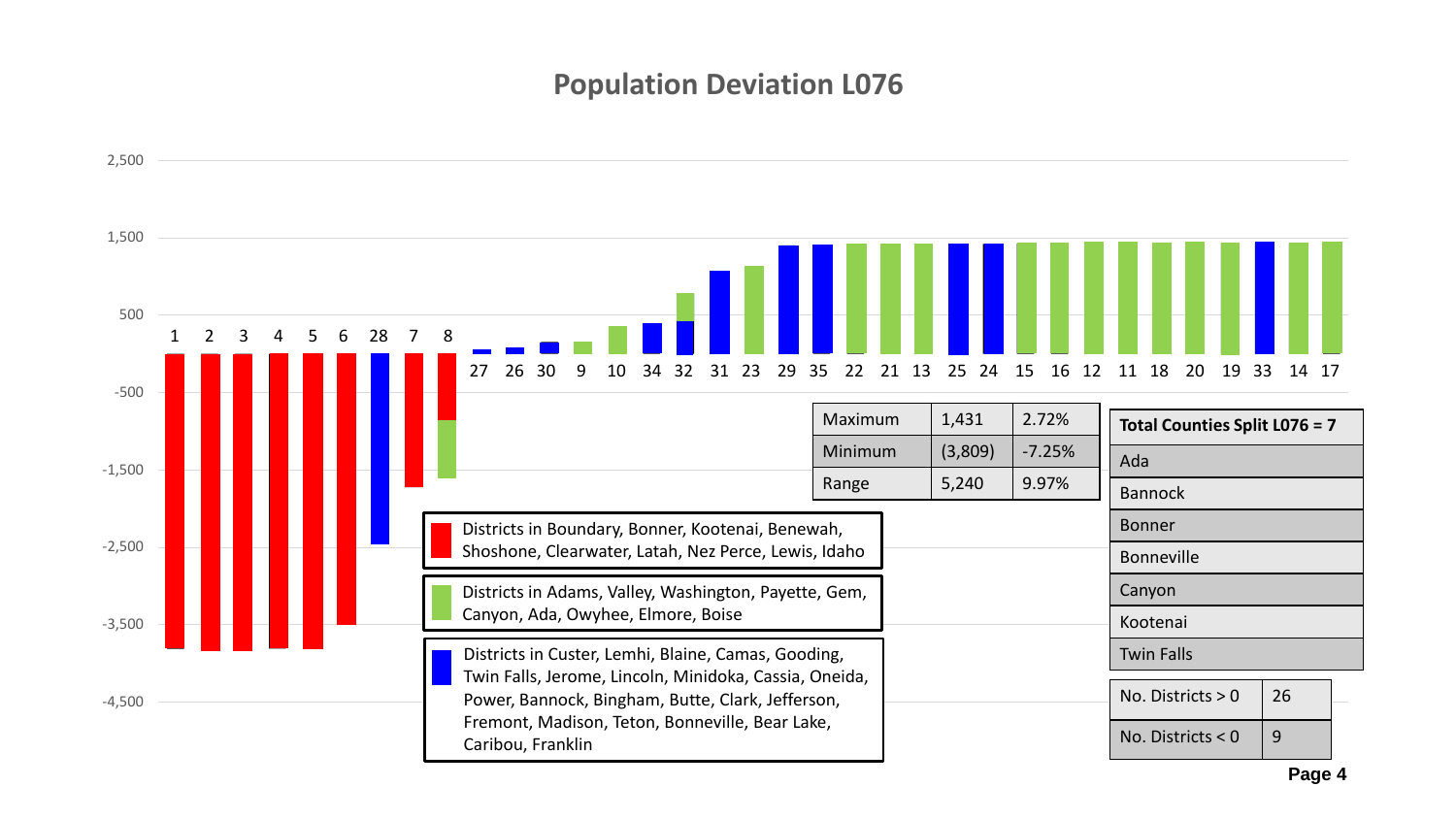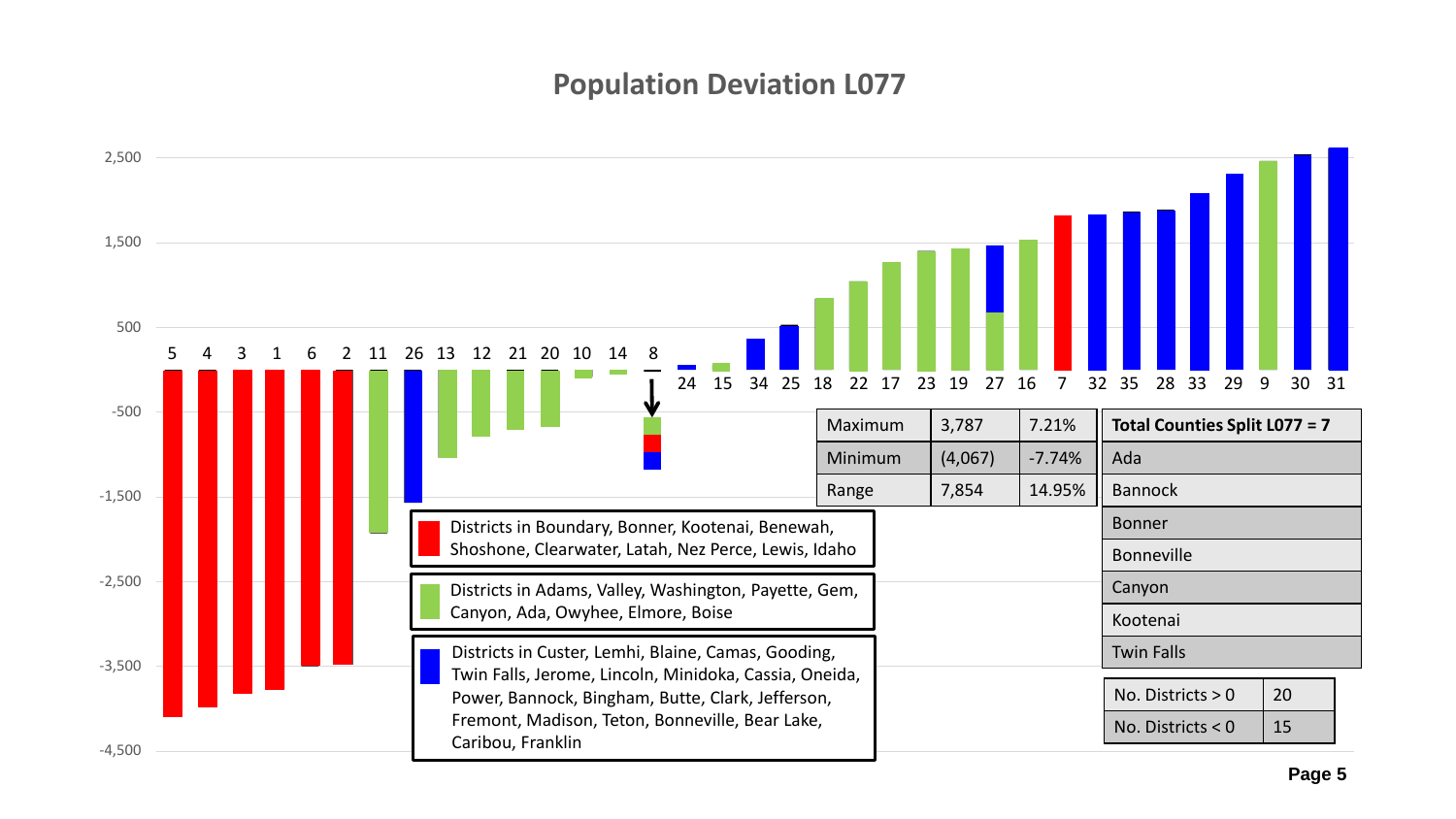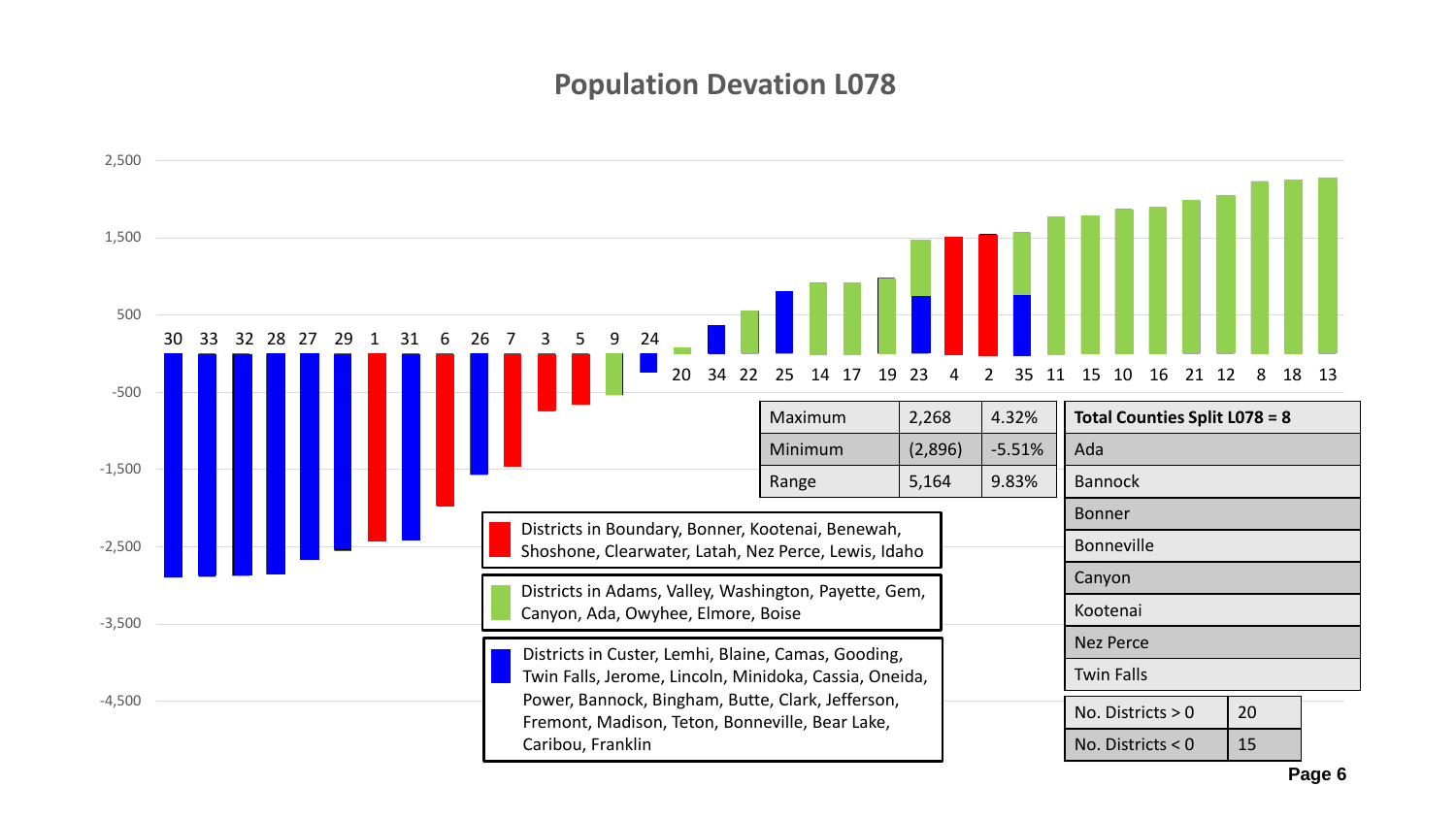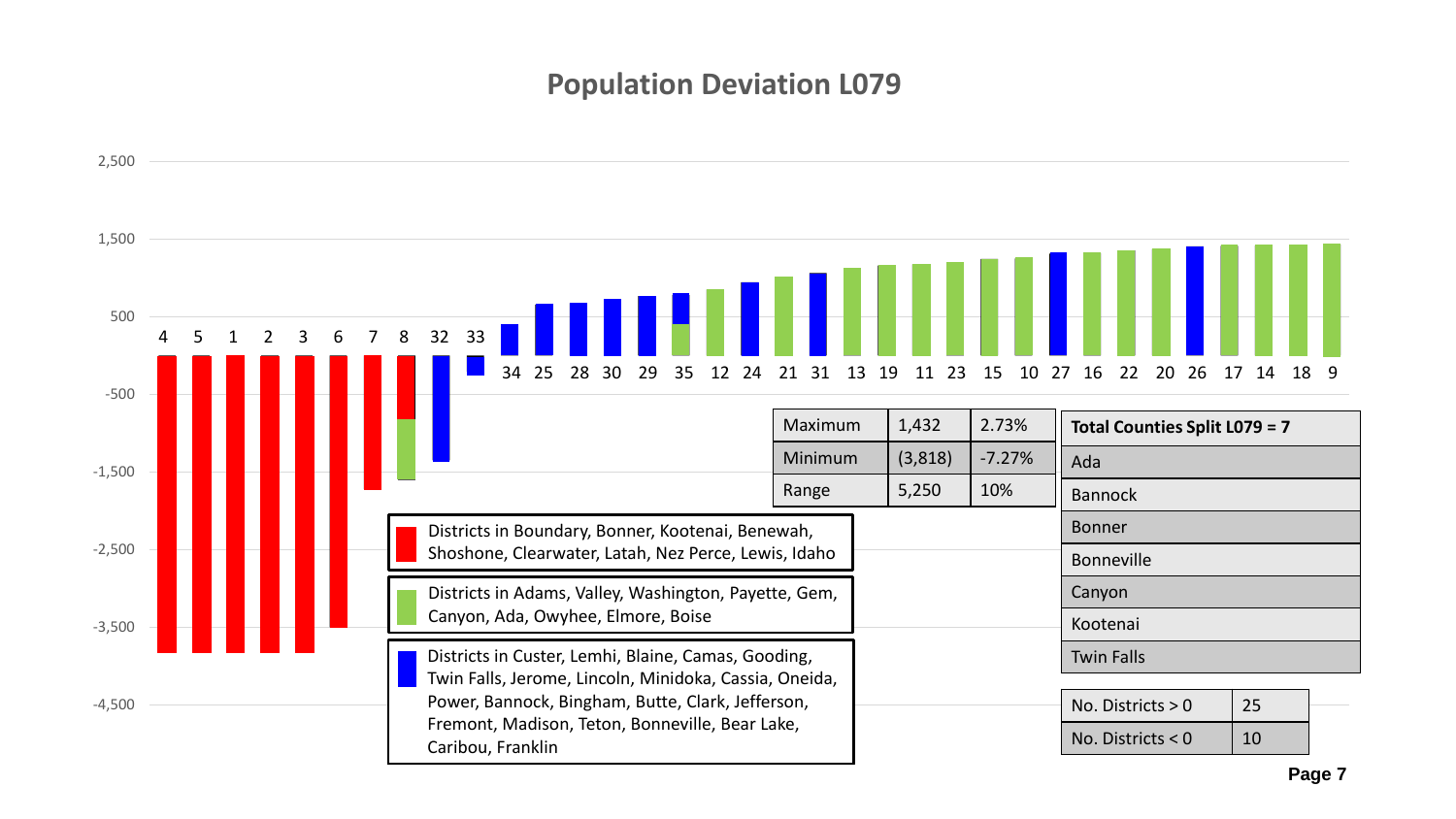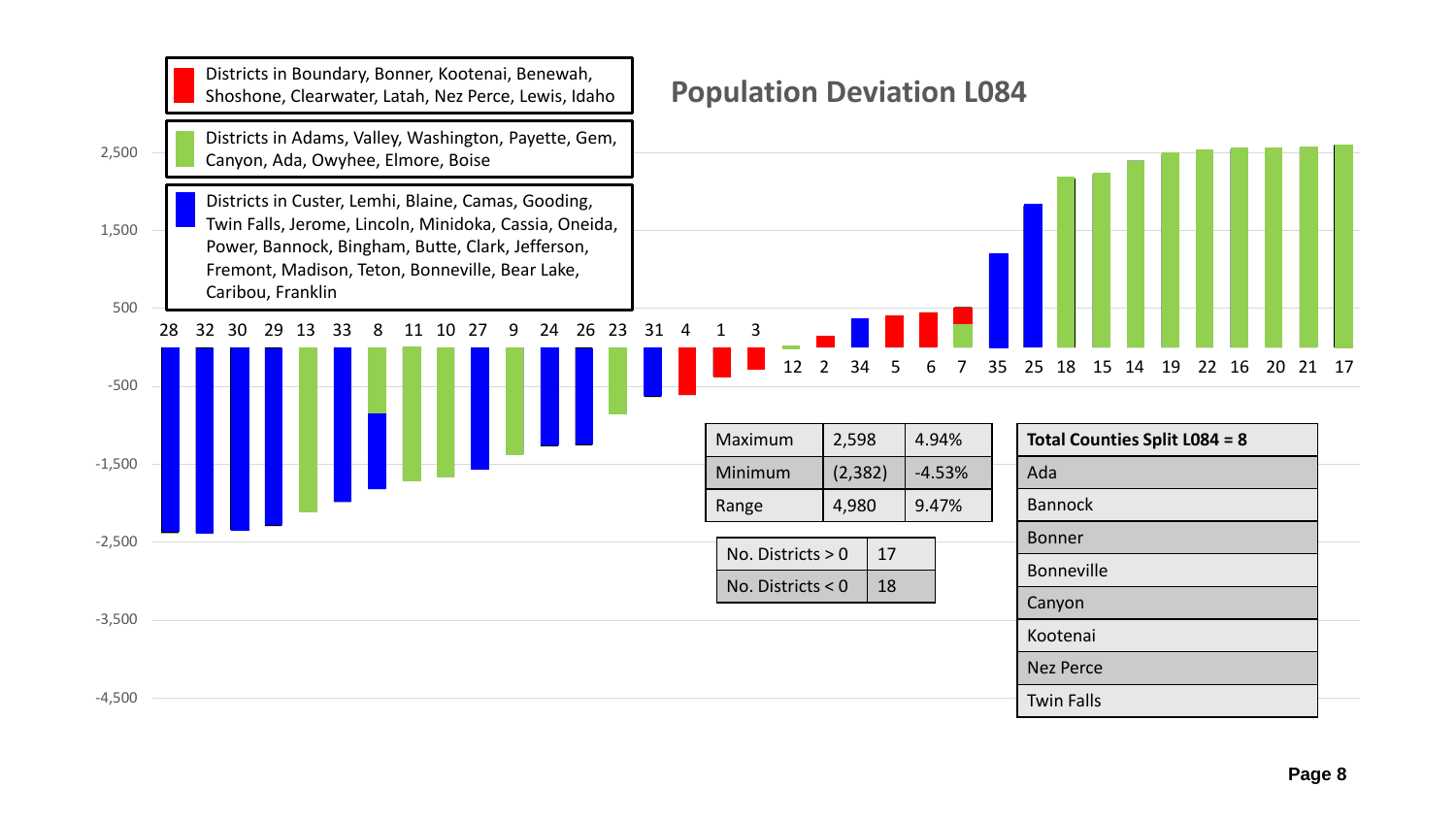**RESPONDENTS IDAHO COMMISSION FOR REAPPORTIONMENT AND LAWERENCE DENNEY'S RESPONSE BRIEF TO PETITIONERS CHIEF J. ALLAN AND DEVON BOYER**

# APPENDIX B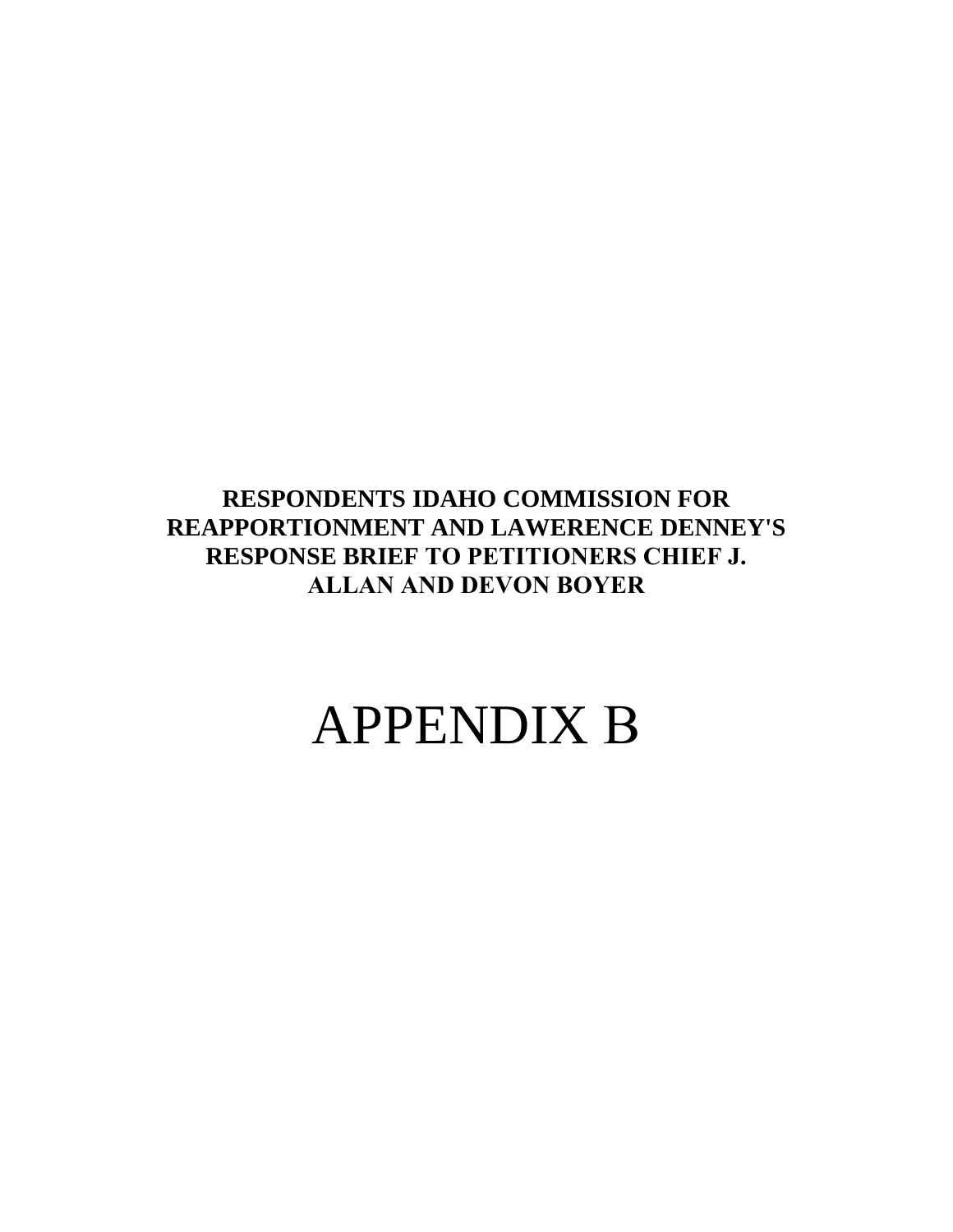### RECEIVER?

DEC 07 2011 OFFICE OF THE<br>ATTORNEY GENERAL

### IN THE SUPREME COURT OF THE STATE OF IDAHO

TWIN FALLS COUNTY, a political subdivision of the State of Idaho, and the BOARD OF TWIN FALLS COUNTY COMMISSIONERS, the CITY OF TWIN FALLS, the CITY OF HANSEN,  $_{\rm he}$  CITY OF FILER, the CITY OF BUHL; TETON COUNTY, a political subdivision of the State of Idaho, and the **BOARD OF** TETON COUNTY COMMISSIONERS;  $\overline{\textrm{OWYHIEE COUNTY}}$ , a political subdivision of the State of Idaho, and the BOARD OF OWYHEE COUNTY COMMISSIONERS; and KOOTENAI COUNTY, a political subdivision of the State<br>of Idaho, and the BOARD OF KOOTENAI COUNTY COMMISSIONERS

Petitioners,

vs. IDAHO COMMISSION ON REDISTRICTING and Ben YSURSA, Secretary of State of the State of Idaho

Respondents.

### 'PETITIONER'S BRIEF

IN SUPPORT OF PETITION CHALLENGING LEGISLATIVE REDISTRICTING, APPLICATION OF INJUNCTIVE RELIEF, AND APPLICATION FOR WRIT OF

By Jennifer Gose<br>Chief Civil Denuty Prosecutor **Brian Assistant Chief Deputy** Chief Civil Deputy Prosecutor Assistant Chief Deputy<br>
P.O. Box 126 P.O. Box 83720<br>
Twin Falls ID 83303-0126 Boise. ID 83720-0010 Twin Falls, ID 83303-0126 Boise, ID 83720-0010<br>Attorney for Petitioners Attorney for Petitioners:<br>Twin Falls County, City of Twin Falls County, City of Twin Falls County, City of Idaho Commission on Redistricting and<br>It Is Ben Ysursa, Secretary of the State of Idaho Commission on Redistricting and of Filer, City of Buhl, Teton County, Owyhee County, and Kootenai County

Grant P. Loebs, Prosecutor Lawrence Wasden, Attorney General<br>By Jennifer Guse Ben Ysursa, Secretary of the State of Idaho

Supreme Court #39373-2011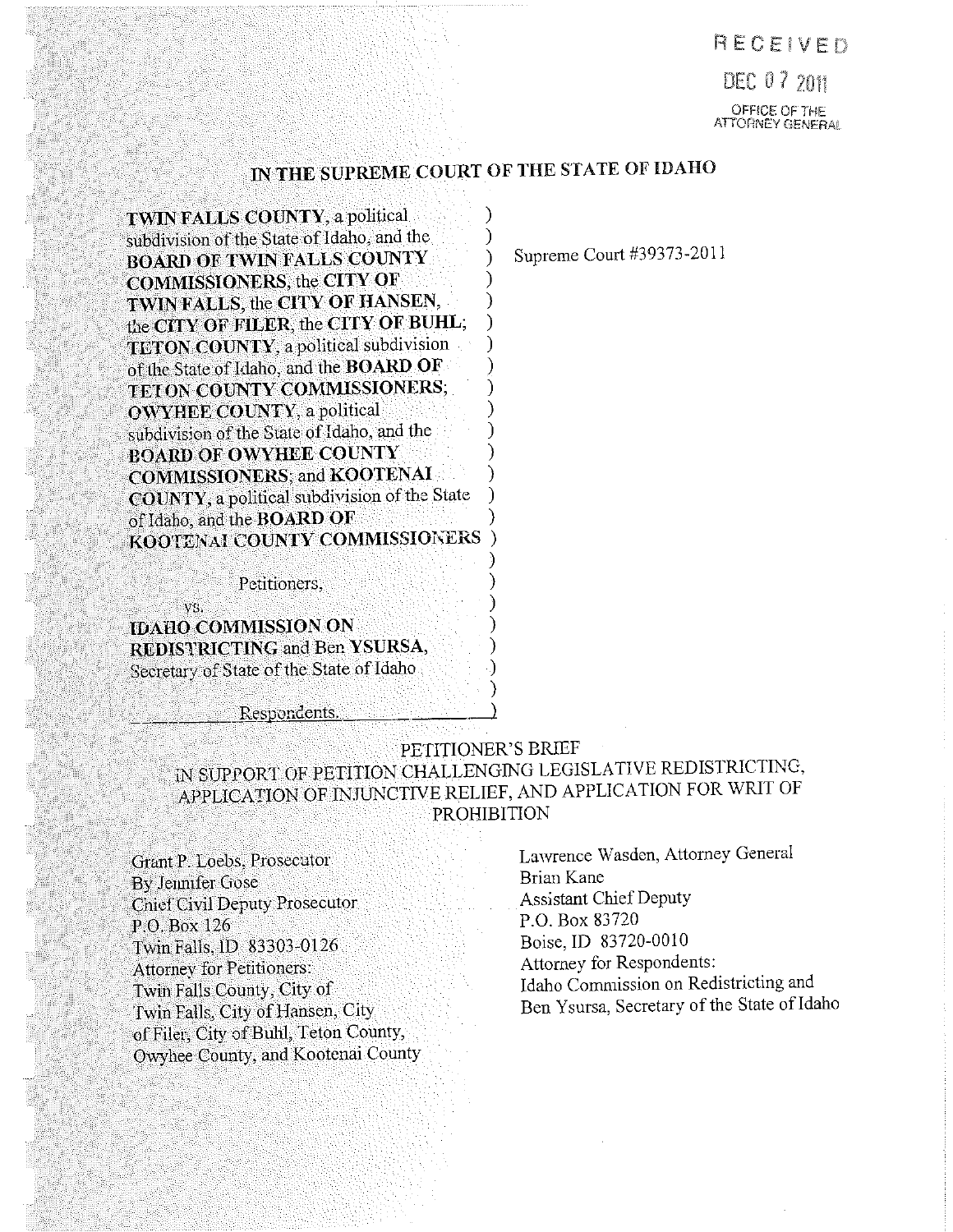County, Bingham County, and Kootenai County into a multiple number of districts, not wholly contained within their own counties?

**B.** Did the Redistricting Commission violate Idaho Code  $§72-1506(5)$  by dividing Twin Falls County, Owyhee County, Bingham County, and Kootenai County to an extent which is not reasonably necessary to meet the requirements of the U.S. Constitution equal population mandate, and by not keeping the division of the counties to minimum?

 $\mathbf{C}$ . Did the Redistricting Commission violate Idaho Code  $\S$  72-1506(2) by dividing counties in a way that fails to preserve traditional neighborhoods and communities of interest?

**D.** Did the Redistricting Commission violate Idaho Code  $$72-1506(3)$  by adopting a plan that creates districts which are not substantially equal in population and does not comply with applicable U.S. Constitutional mandates?

**E.** Did the Redistricting Commission violate Idaho Code  $\S$ 72-1506(4) by adopting a plan that creates districts that are oddly shaped?

#### $V_{\cdot}$ ARGUMENT

### A. The Redistricting Commission violated Idaho Constitution Article III §5 by dividing Twin Falls County, Fremont County, Gem County, Owyhee County, Canyon County, Bingham County, and Kootenai County into a multiple number of districts, not wholly contained within their own counties.

In perhaps the clearest statement regarding constitutional principles of one person, one

neighbors that requires a split in some county in that region. Plan L87 and the Petitioner's Plan both split Teton County, although Plan L87 also splits its precincts.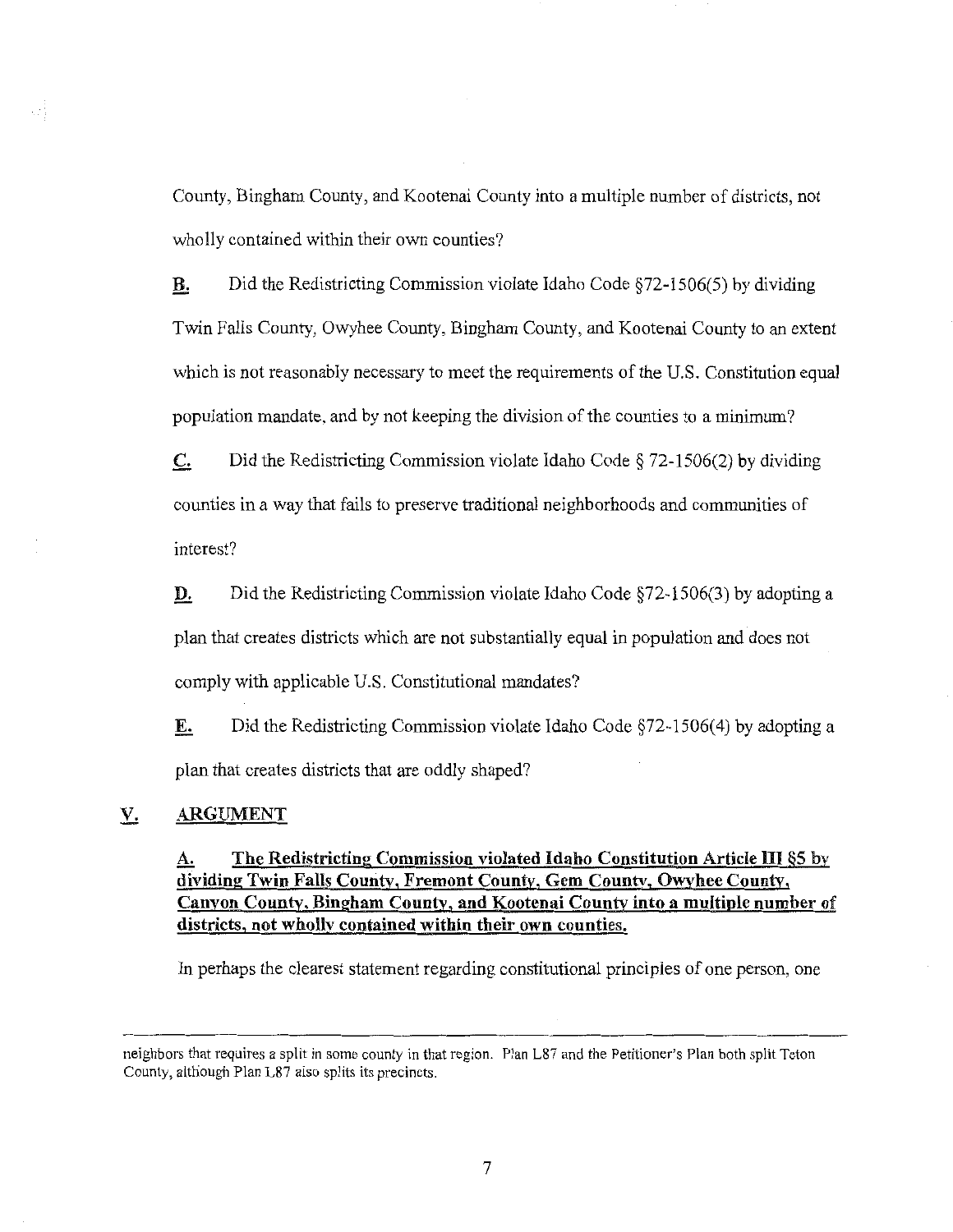vote, the Court stated, "In our Republic, representation in state government is governed by the principle of one person, one vote. .. It also means that districts cannot be drawn so that they effectively dilute the right to vote." *Bonneville County v. Ysursa*, 142 Idaho 464,466, 129 P. 3<sup>rd</sup> 1213, 1215 (Idaho 2005).

Article III §5 of the Idaho Constitution clearly and unambiguously states a prohibition against unnecessarily dividing counties:

A senatorial or representative district, when more than one county shall constitute the same, shall be composed of contiguous counties, and a county may be divided in creating districts only to the extent it is reasonably determined by statute that counties must be divided to create senatorial and representative districts which comply with the constitution of the United States. A county may be statute that counties must be alvided to create sendiorial and representative<br>districts which comply with the constitution of the United States. A county may be<br>divided into more than one legislative district when district districts may be created in any district composed of more than one county only to the extent that two representatives may be elected from a district from which one senator is elected. The provisions of this section shall apply to any apportionment adopted following the 1990 decennial census. (Emphasis added.)

The Supreme Court acknowledged the Constitution's clarity on this issue ten years ago in

another case during the last redistricting process:

Article III  $\S$  5 of the Idaho Constitution limits the division of counties to create legislative districts to those situations in which splitting the county is Extricte in § 5 of the raano Constitution infits the division of counties to<br>create legislative districts to those situations in which splitting the county is<br>mecessary to meet standards of equal protection; that is, one p legislative district, the county must be split. However, this does not mean that a county may be divided and aligned with other counties to achieve ideal district size if that ideal district size may be achieved by internal division of the county. Whether desirable or not, that is the meaning of Article III,  $\S$  5.  $\ A$  county may not size if that ideal district size may be achieved by internal<br>Whether desirable or not, that is the meaning of Article I.<br>be divided and passed out to areas outside the county to a<br>size, if that goal is attainable without a be divided and passed out to areas outside the county to achieve ideal district size, if that goal is attainable without extending the district outside the county. (Emphasis added.)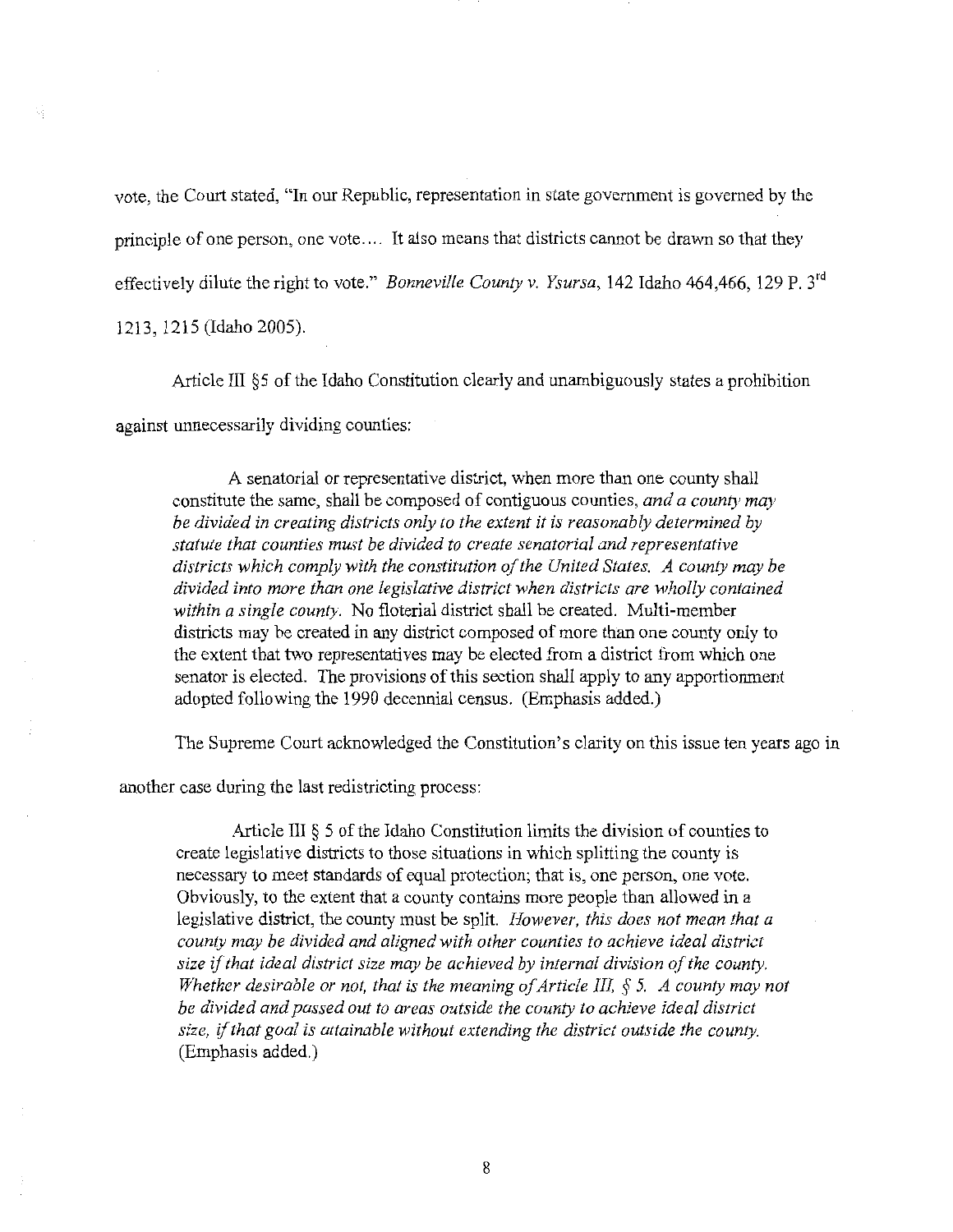Bingham County v. Idaho Com'n for Reapportionment, 137 Idaho 870, 874, 55 P. 3rd 863, <sup>867</sup> (Idaho 2002). The Court went on to say that, "A plan must begin with the premise that the counties will not be split unless it is necessary to meet standards of equal protection. The Court reaffirmed this interpretation clearly in Bonneville County v. Ysursa, <sup>142</sup> Idaho at 471, <sup>129</sup> P. 3rd at 1220.

In clear violation of this constitutional provision, the Reapportionment Commission unnecessarily divided Twin Falls County, Fremont County, Gem County, Owyhee County, Canyon County, Bingham County, and Kootenai County into a multiple number of districts, which extend outside those counties. While it is correct that Twin Falls County, Canyon County, and Kootenal County each need to be divided into more than one distriction Commission is not justified in dividing Twin Falls County and Canyon County each into three districts and Kootenai County into four districts and combining them with other counties. Likewise, Gem County, Bingham County, Fremont County, and Owyhee County, whose population does not necessitate a division, were unnecessarily split and two district combined into districts with other counties. Plan L87 disenfranchises these counties" citizens by gerrymandering these districts to eliminate the impact of the county electorate.

With respect to the multiple splits of Twin Falls County, the Commission justified the in its Findings and Conclusions (Exhibit 1) by saying that they are needed to meet the "one

9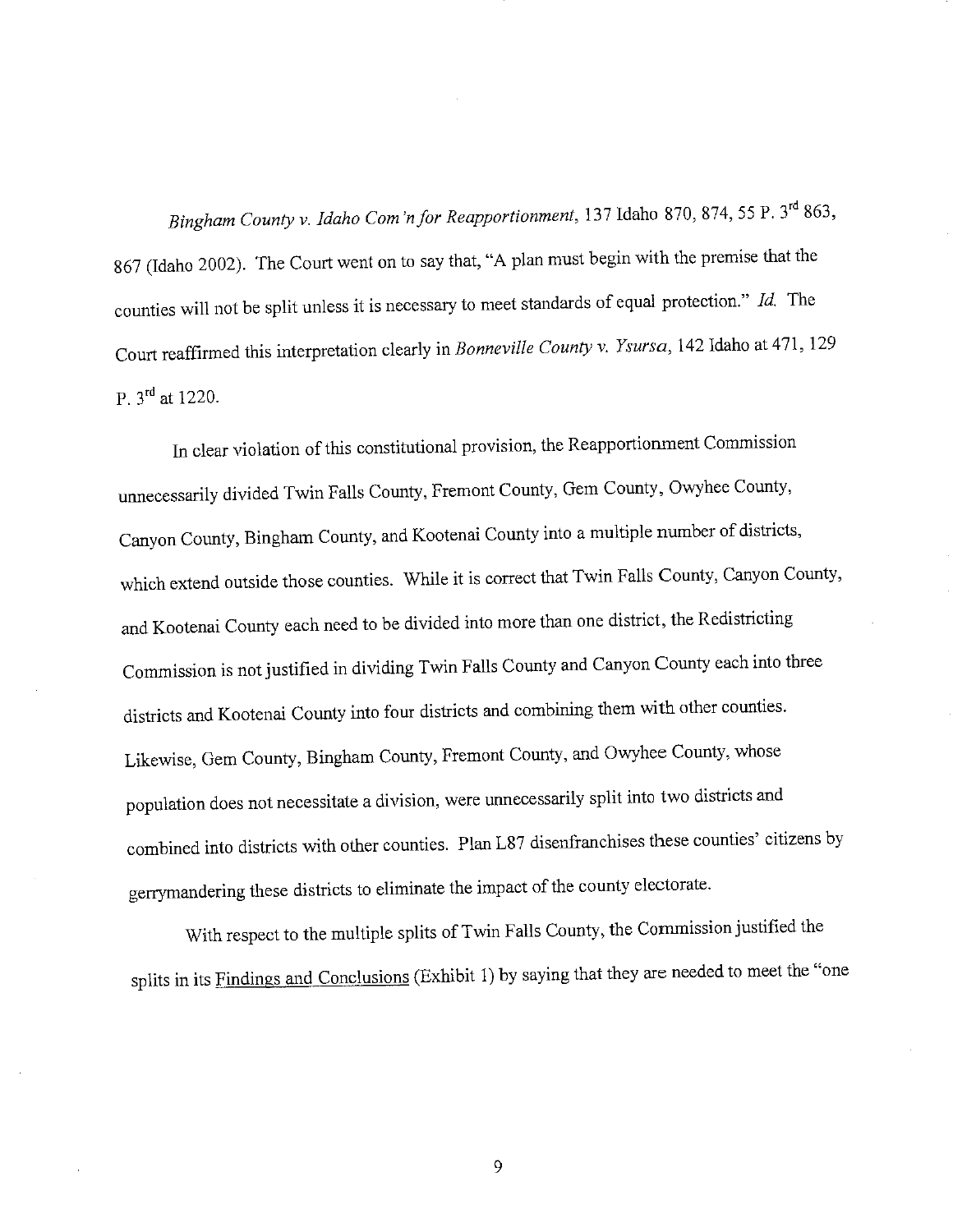vote requirement."3 (Exhibit 1, paragraphs 34, 35, 38) The Commission does not otherwise explain why it ignores Article III, §5 of the Idaho Constitution. The problem is, of course, that once the Commission plan gets off track and begins to make a habit of unnecessarily dividing counties, the problem compounds and the continued ignoring of county lines becomes justified by the "one vote requirement." This circular logic continues throughout the Commission's Findings and Conclusions.

The Commission justifies its division of Bingham County in its Findings and Conclusions (Exhibit 1, paragraphs <sup>39</sup> and 42) by claiming it is necessary to forsake the Idaho Constitution to preserve the Fort Hall Indian Reservation as a traditional community of interest. The Commission says it, "placed great emphasis on keeping traditional Native American populations intact throughout Idaho and believes that the protection of these communities of interest is a legitimate and significant state interest." (Exhibit l, Paragraph 39) This oft repeated justification, while laudable, is nowhere justified in Idaho statute as a reason to divide otherwise sufficiently-sized counties into multiple districts. In Bonneville County v. Ysursa, 142 Idaho 464,466, <sup>129</sup> P. 3rd 1213, <sup>1215</sup> (Idaho 2005), this issue was directly addressed when that Commission divided counties in order to keep the Coeur d'Alene reservation intact. The Court stated that the Secretary of State's defense of the division in order to keep the reservation intact was "misplaced." *Id.*, at 471, 129 P.3<sup>rd</sup> at 1220. "... [W] e can find no outright prohibitions gainst splitting an Indian reservation."  $Id$ , at 472, 129  $P \cdot 3^{rd}$  at 1221.

The Commission also uses its desire to keep Native American Reservations intact as justification for District 34's makeup. This issue is dealt with below in our discussion of the unconstitutional splitting of Bingham County.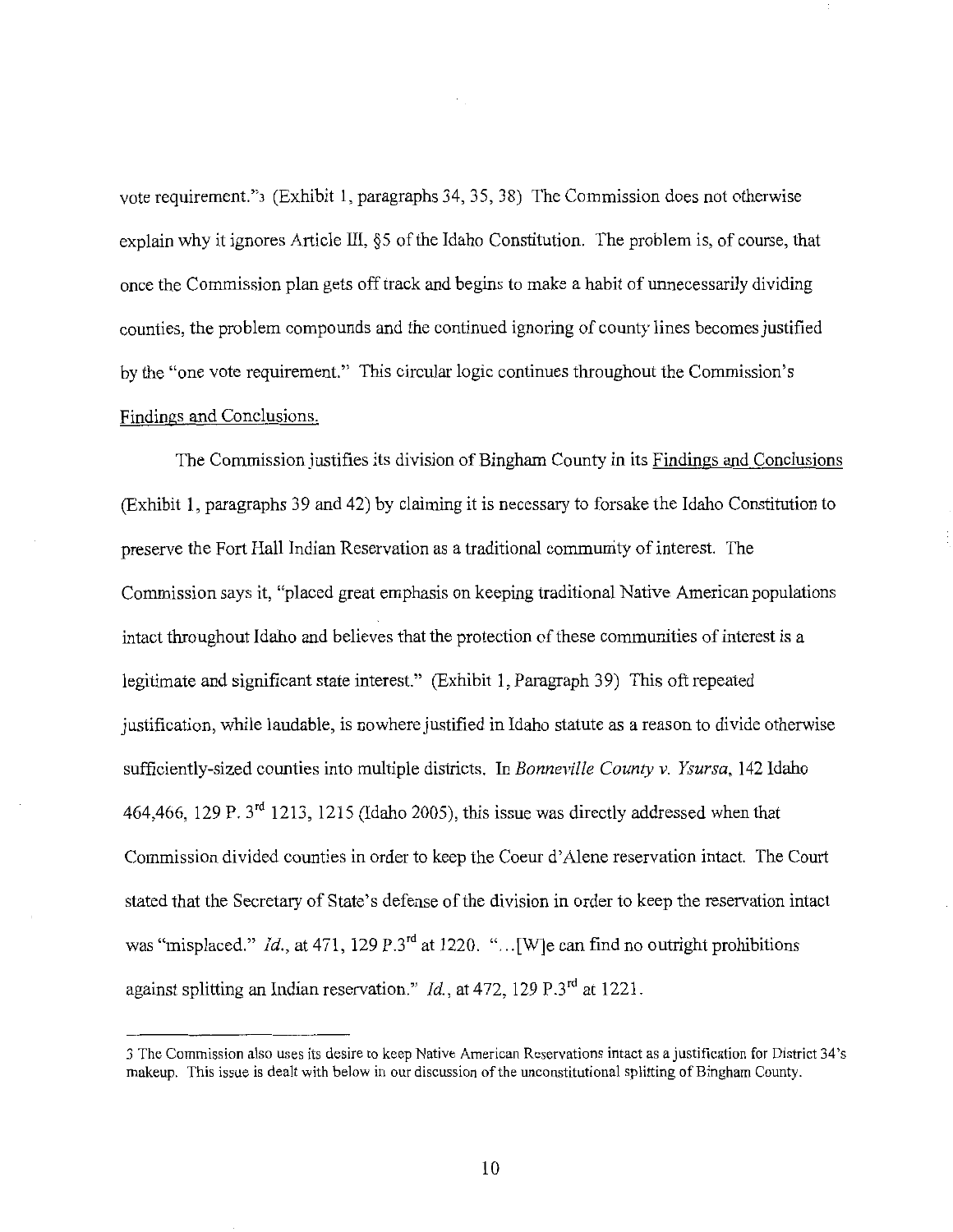Curiously, in Paragraph 8a of its Findings and Conclusions, the commission recognizes that Bingham County4 "has a population that it can constitute a single district by itself without combining with any other county or portion of another county." So, even though Bingham County has a population of  $46,607 -$  in itself almost exactly the population of an ideal district, the Commission chopped it up.

The Petitioner's Plan in Petition Exhibit E not only shows how unnecessary it is to divide

these counties, but proposes a statewide plan that complies with the Idaho Constitution and,

additionally, better complies with the federal one person, one vote mandate.

Failure to abide by the requirements of Article III §5 of the Idaho Constitution renders

Plan L87 unconstitutional and illegal, and establishes that the adoption of Plan L87 by the

Commission on Redistricting was done in an arbitrary and capricious manner.

#### The Redistricting Commission violated Idaho Code §72-1506(5) by dividing В. Twin Falls County, Owyhee County, Bingham County, and Kootenai County to an extent which is not reasonably necessary to meet the requirements of the U.S. Constitution egual population mandate, and by not keeping the division of the counties to a minimum.

Idaho Code §72—1506(5) requires that:

Divisions of counties *shall* be avoided whenever possible. In the event that a county must be divided, the number of such divisions, per county, should be kept to a *minimum*. (Emphasis added.)

Since the last redistricting process commenced in 2001, the Idaho Legislature strengthened the

statutory language of Idaho Code §72-1506(5) in 2009, including the change, "Divisions of

<sup>4</sup> Ironically, Bingham County is the same county which successfully sued the Commission when it was unconstitutionally split during the last redistricting process.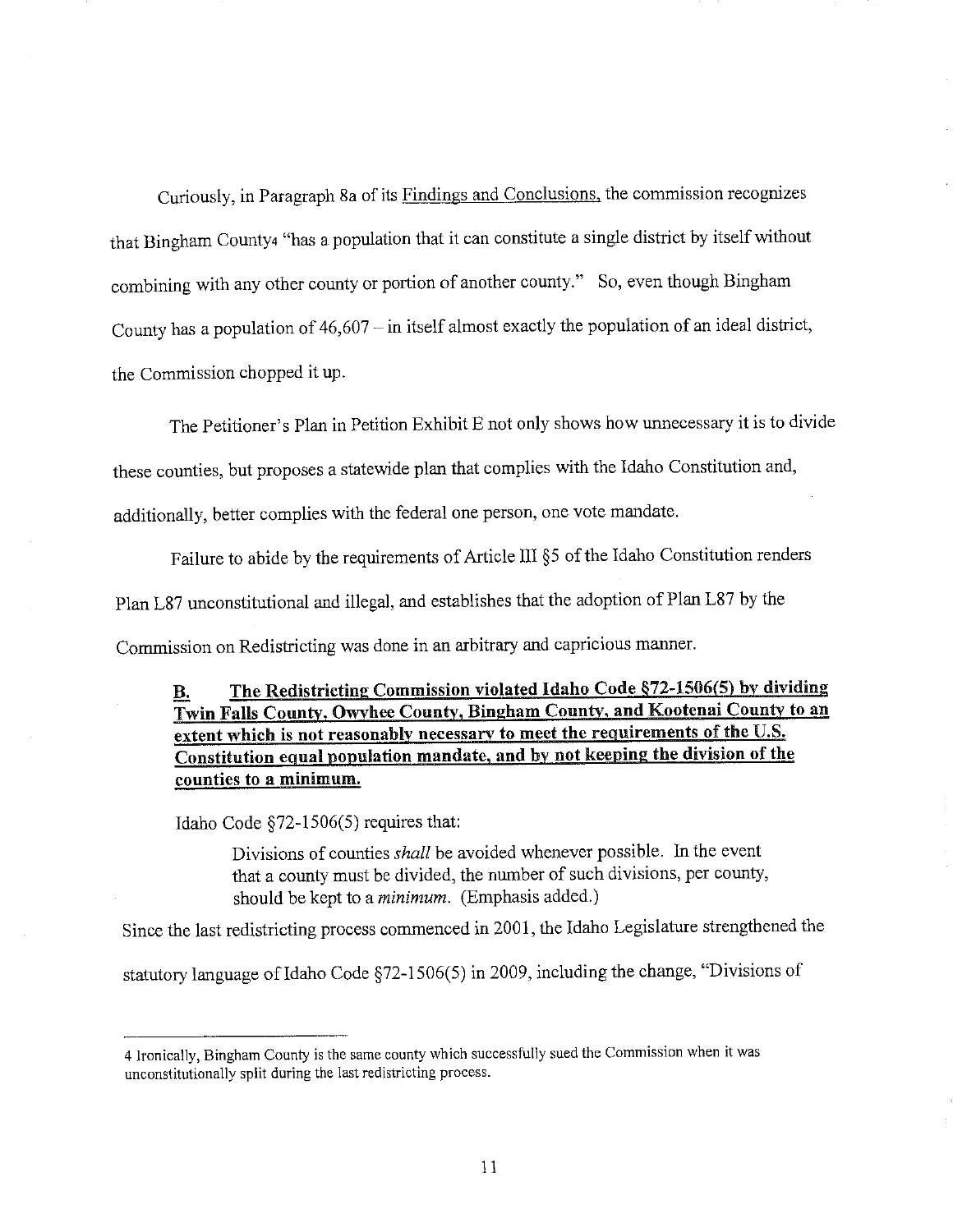### **IN THE SUPREME COURT OF THE STATE OF IDAHO**

| <b>TWIN FALLS COUNTY</b> , a political         |  |
|------------------------------------------------|--|
| Subdivision of the State of Idaho, and the     |  |
| <b>BOARD OF TWIN FALLS COUNTY</b>              |  |
| <b>COMMISSIONERS, the CITY OF</b>              |  |
| TWIN FALLS, the CITY OF HANSEN,                |  |
| the CITY OF FILER, the CITY OF BUHL,           |  |
| <b>TETON COUNTY</b> , a political subdivision  |  |
| Of the State of Idaho, and the <b>BOARD OF</b> |  |
| TETON COUNTY COMMISSIONERS,                    |  |
| <b>OWYHEE COUNTY</b> , a political subdivision |  |
| of the State of Idaho, and the <b>BOARD OF</b> |  |
| <b>OWYHEE COUNTY COMMISSIONERS,</b>            |  |
| And <b>KOOTENAI COUNTY</b> , a political       |  |
| Subdivision of the State of Idaho, and the     |  |
| <b>BOARD OF KOOTENAI COUNTY</b>                |  |
| <b>COMMISSIONERS,</b>                          |  |
|                                                |  |
| Petitioners,                                   |  |
| V.                                             |  |
|                                                |  |
| <b>IDAHO COMMISSION ON</b>                     |  |
| <b>REDISTRICTING and Ben YSURSA,</b>           |  |
| Secretary of State of the State of Idaho,      |  |
|                                                |  |

**Supreme Court Docket No. 38373-2011** 

Respondents )

### **RESPONDENTS' BRIEF IN OPPOSITION TO PETITION CHALLENGING LEGISLATIVE REDISTRICTING, APPLICATION OF INJUNCTIVE RELIEF, AND APPLICATION FOR WRIT OF PROHIBITION**

HON. LAWRENCE G. WASDEN GRANT P. LOEBS, Prosecutor Attorney General BY JENNIFER GOSE BRIAN KANE Chief Civil Deputy Prosecutor Assistant Chief Deputy Attorney General P.O. Box 126 P.O. Box 83720 Twin Falls, ID 83303-0126 Boise, ID 83720 *Attorneys for Respondents Attorneys for Petitioners*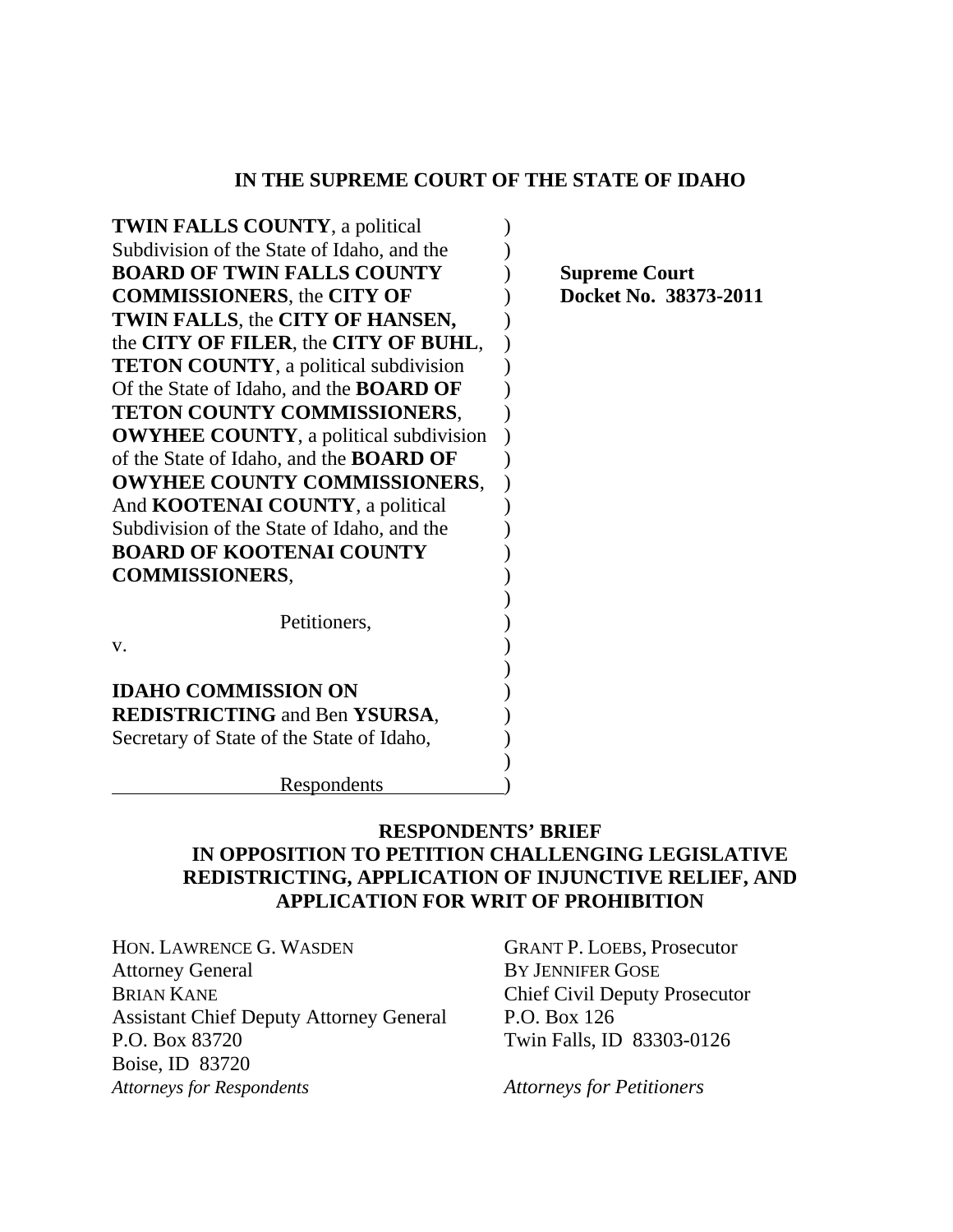Comparing Petitioners' plan, two obvious examples arise. First, Petitioners cast Gem County, whose population generally works, travels, and lives to its immediate south and west in Ada and Canyon Counties, into a sprawling northeastern district that reaches all the way to the Montana border. Second, Petitioners challenge Plan L 87's District 7 due to its size and combination of Kootenai County, offering instead to extend a district already challenged as too large, even farther north. This extension is offered in spite of the Commission's findings that Bonner County shares a border with Kootenai County, and Kootenai County is connected by an interstate highway to Shoshone County. In sum, Petitioners' claims are that their respective county interests are more significant than other county's interests. Any effort to elevate one county's interests to the sacrifice of another's should be resisted by this Court. As reflected in this Brief and in the Findings of the Commission, each county was considered with all other counties resulting in pragmatic legally sufficient county divisions.

### 3. In deciding how to split counties, the Commission appropriately considered and consistently preserved communities of interest

 As noted above, when counties must be split to comply with the one-person, one-vote requirement, the Commission should, to the extent possible, "preserve traditional neighborhoods and local communities of interest." Idaho Code § 72-1506(2). Although the statute does not define what these terms mean, the United States Supreme Court has given examples of communities of interest in Equal Protection analysis, including whether residents in the area at issue regard themselves as a community, whether the areas are urban or rural, and whether parts of the district have common transportation and media sources. *Bingham County*, 137 Idaho at 877, 55 P.3d at 870, citing *Lawyer v. Dep't of Justice*, 521 U.S. 567, 581-82 (1997), and *Bush v. Vera*, 517 U.S. 952, 966 (1996). L 87's *Findings* reveal that the Commission sought to keep communities of interest intact and specifically identified many communities of interest on a district-by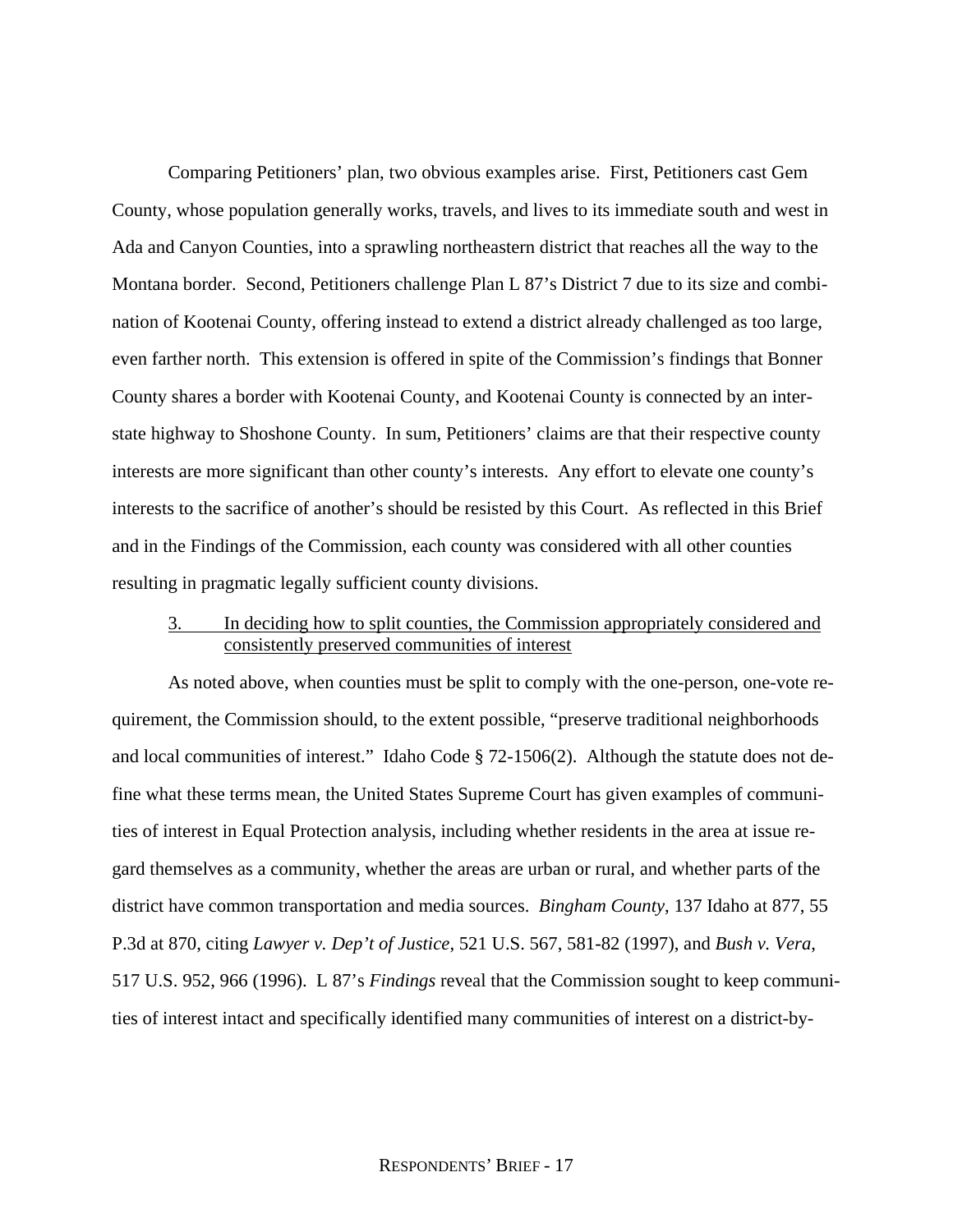district basis, particularly noting its efforts to keep cities and rural areas intact, to maintain commercial corridors along highways, and to attempt to keep the majority of Native American tribes in the same districts.

 As Twin Falls County Prosecutor Mr. Loebs stated about the broad discretion regarding communities of interest: there may be problems with dividing the city of Twin Falls because that may be a community of interest, but community of interest was hard to define because the county may be a community of interest, not the city. *Minutes*, Boise Public Hearing, October 7, 2011, Appendix C to this Brief. In ¶ 35, the Commission acknowledged Mr. Loeb's point and said: "District 24 consists of the majority of the city of Twin Falls, a traditional community of interest entirely contained within Twin Falls County." Additional public testimony advocated for separating the urban area of Twin Falls and the more rural areas outside the city. See Testimony of Jared Larsen, Minutes, Burley Public Meeting, June 28, 2011, Appendix D to this Brief; Testimony of Jerry Marcantonio, Bob Sojka, Scott McClure, Leroy Hayes, Deborah Silver, Twin Falls Public Meeting, June 29, 2011, Appendix A to this Brief.

 Consistent with *Bingham County's* reference to the United States Supreme Court's examples and the testimony at public hearings around the State, the Commission attempted to keep urban as well as rural areas together. Specifically, the *Findings* reflect that it attempted to keep cities intact in:

District 2, which keeps the majority of Hayden Lake intact (*Findings*, ¶ 13), District 3, which contains the majority of Post Falls and Rathdrum (*Findings*, ¶ 14), District 4, which contains the majority of Coeur d'Alene (*Findings*, ¶ 15), District 9, which includes Parma and Middleton (*Findings*, ¶ 20), District 29, which contains the majority of Pocatello (*Findings*, ¶ 40), District 32, including the majority of Driggs and Victor (*Findings*, ¶ 43),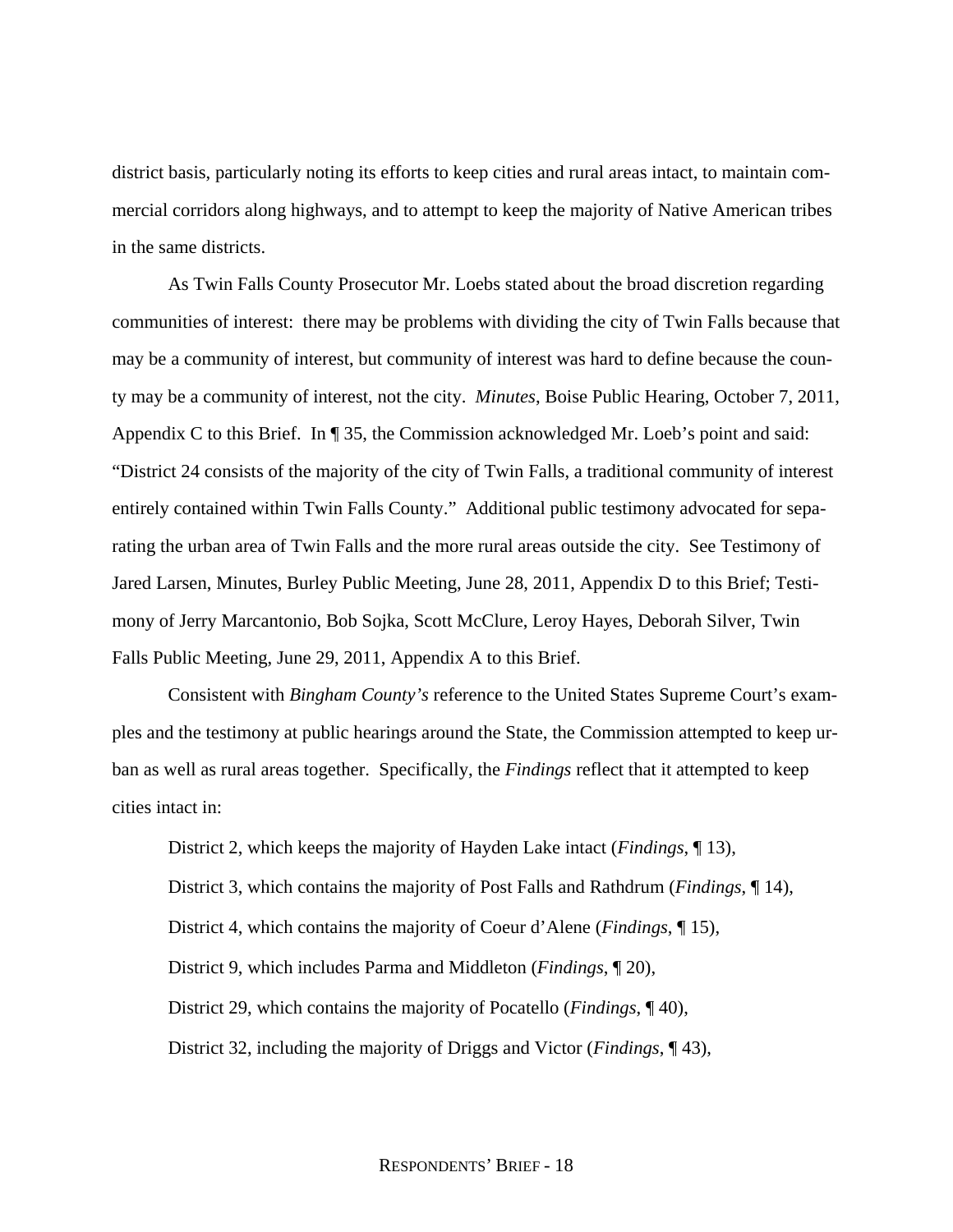District 33, which includes the majority of Idaho Falls (*Findings*, ¶ 44), and

District 34, which was drawn to keep the cities of Tetonia and St. Anthony intact (Findings,  $\P$ 45).

 The Commission's Findings also reflect its effort to join portions of counties that were connected by major roads and highways in order to maintain communities of interest that are connected along corridors of commerce. For example, in District 7, the Commission joined part of Kootenai County with Shoshone County "because they are connected by I-90, a major interstate that runs east to west across the district. This major corridor ties the two counties together creating a community of interest and a flow of commerce through the area." *Findings*, ¶ 18.

 District 11 was also drawn to maintain the connection between Canyon and Owyhee County. *Findings*, ¶ 22. Specifically, the Commission found "[t]he portions of both Canyon and Owyhee County are tied together by Highway 95 that runs throughout the district as well as several of their roads which creates a corridor for commerce and a commonality of interest between the two counties." *Findings*, ¶ 22. Additionally, when looking at District 28, the Commission combined Oneida and portions of Bannock and Bingham Counties based on their commonalities, including transportation/commercial corridor and the presence of the Fort Hall Indian Reservation shared by Bannock and Bingham Counties. *Findings*, ¶ 39.

 Finally, the Commission attempted to keep the majority of Native American populations intact. Specifically, with respect to the Coeur d'Alene Tribe, the Nez Perce Tribe, the Duck Valley Indian Reservation, and the Fort Hall Indian Reservation the Commission stated:

> The Commission has placed great emphasis on keeping traditional Native American populations intact throughout Idaho and believes that the protection of these communities of interest is a legitimate and significant state interest. This approach is consistent with Idaho's historical effort to work with Native American Tribes located within its borders.